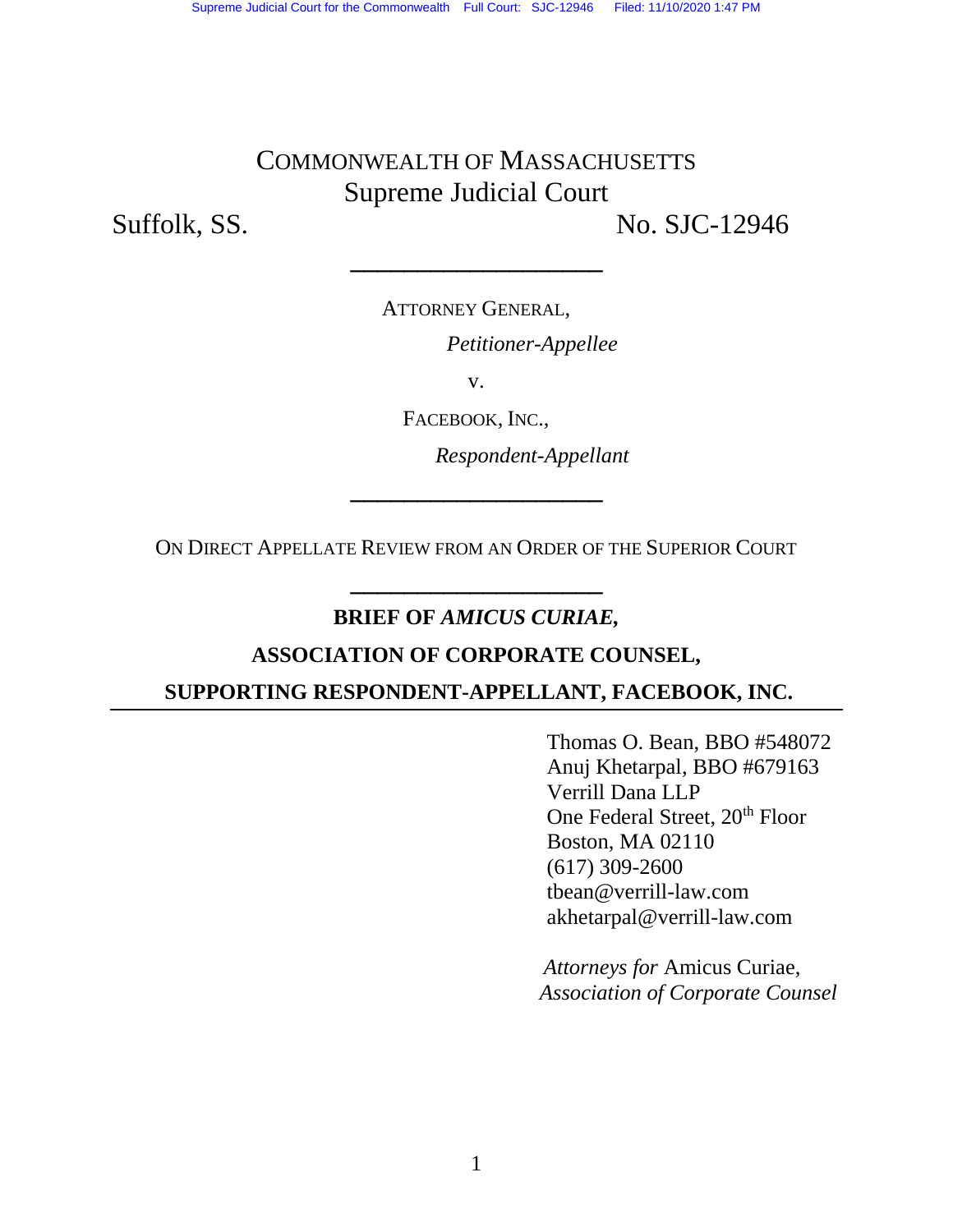## **CORPORATE DISCLOSURE STATEMENT**

Association of Corporate Counsel ("ACC") is the leading global bar association that promotes the common professional and business interests of inhouse counsel. ACC has no parent corporation and no publicly held company owns 10% or more of its stock.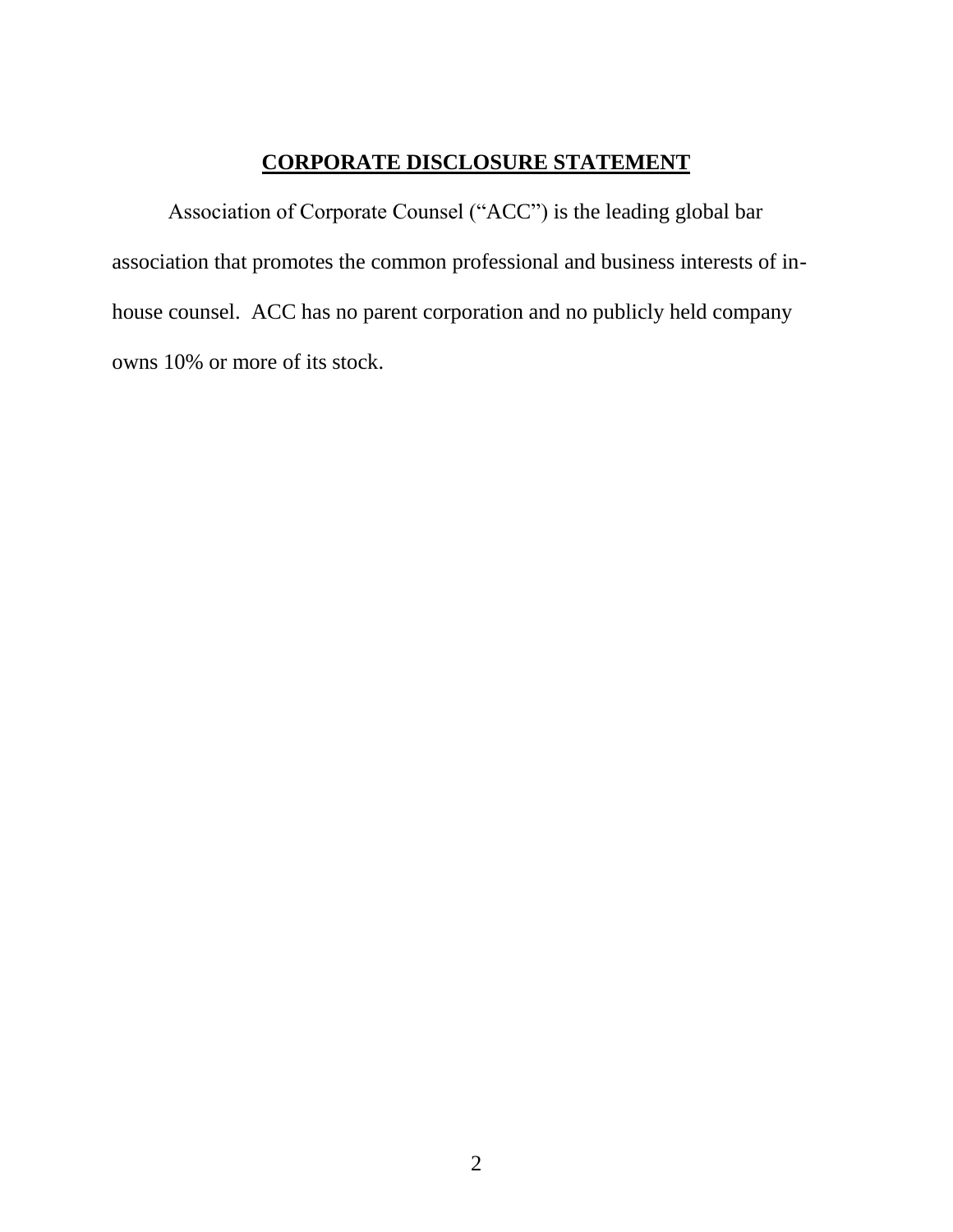| $\overline{L}$ |                | THE CENTRALITY OF IN-HOUSE COUNSEL IN MANAGING<br>ROUTINE INTERNAL INVESTIGATIONS AS PART OF AN |  |
|----------------|----------------|-------------------------------------------------------------------------------------------------|--|
|                |                |                                                                                                 |  |
| $\Pi$ .        |                | DEPARTMENT OF JUSTICE INCENTIVES FOR MAINTAINING                                                |  |
|                |                |                                                                                                 |  |
| Ш.             |                | THE EFFECT OF THE SUPERIOR COURT'S DECISION ON THE                                              |  |
|                |                | INITIATION AND CONDUCT OF INTERNAL INVESTIGATIONS                                               |  |
|                | A.             |                                                                                                 |  |
|                | <b>B.</b>      |                                                                                                 |  |
|                | $\mathbf{C}$ . |                                                                                                 |  |
|                | D.             |                                                                                                 |  |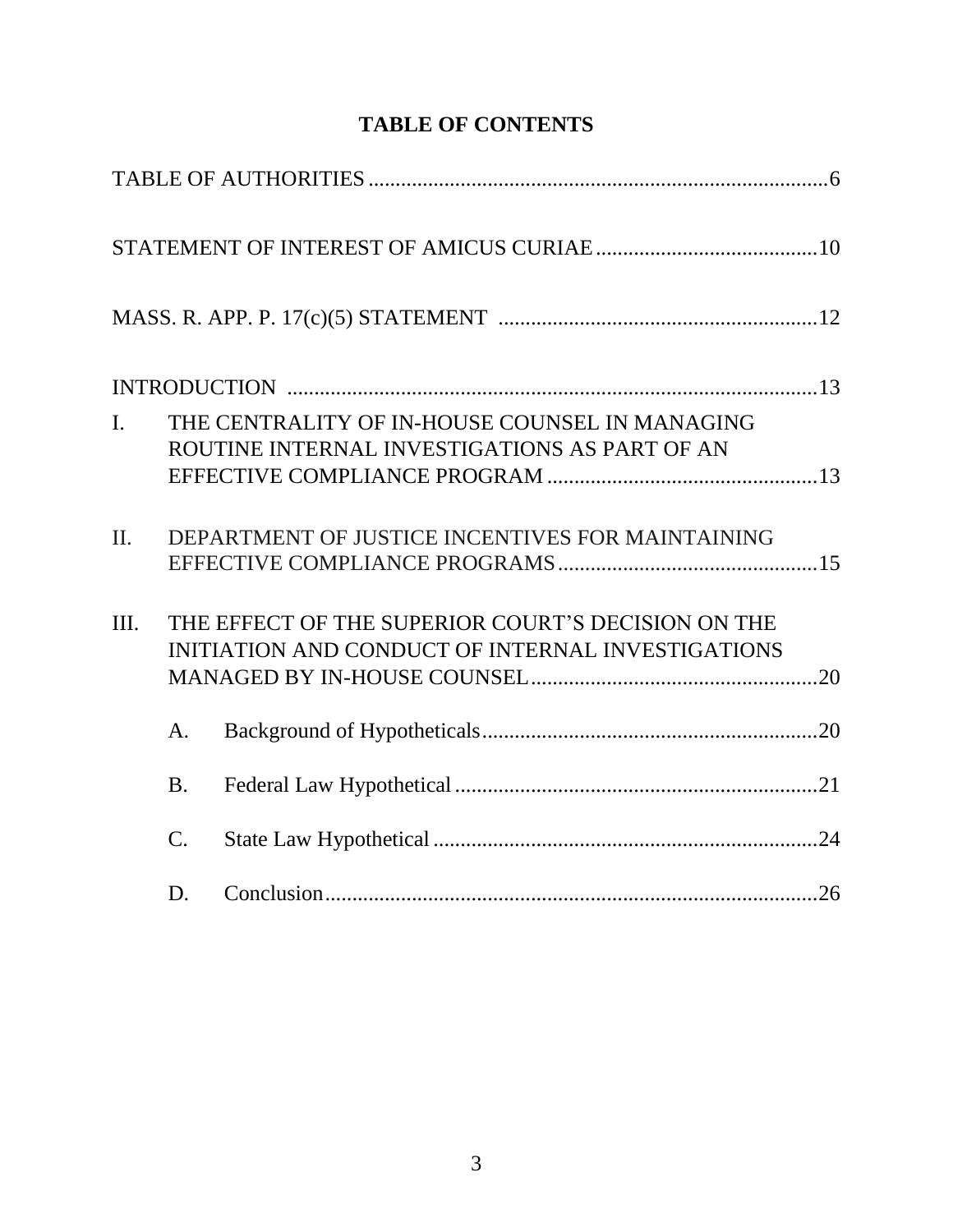| I.  |                                                                                                                                       |    | THE SUPERIOR COURT ERRONEOUSLY CONCLUDED<br>THAT THE FRUITS OF FACEBOOK'S APP DEVELOPER<br><b>INVESTIGATION WERE NOT PROTECTED BY</b>                   |  |
|-----|---------------------------------------------------------------------------------------------------------------------------------------|----|---------------------------------------------------------------------------------------------------------------------------------------------------------|--|
|     |                                                                                                                                       |    |                                                                                                                                                         |  |
|     | A.                                                                                                                                    |    | The Superior Court Applied The Incorrect Standard<br>Because It Assumed That A "Business As Usual"<br>Internal Investigation Was Not Initiated Because  |  |
|     | <b>B.</b>                                                                                                                             |    | The Attorney General Failed To Satisfy Her Burden<br>Of Proving That She Was Unable, Without Undue<br>Hardship, To Obtain The Substantial Equivalent Of |  |
|     |                                                                                                                                       | 1. | The Names of the Apps and Developers Are Not                                                                                                            |  |
|     |                                                                                                                                       | 2. | The Attorney General Has Not Shown That She is<br>Unable to Obtain the Substantial Equivalent of the Materials                                          |  |
| II. | THE SUPERIOR COURT INCORRECTLY CONCLUDED<br>THAT THE ATTORNEY-CLIENT PRIVILEGE DID NOT<br>PREVENT DISCLOSURE OF THE FRUITS OF THE ADI |    |                                                                                                                                                         |  |
|     | A.                                                                                                                                    |    | Facts Contained in Communications Between a Client<br>and an Attorney are Protected from Disclosure by the                                              |  |
|     |                                                                                                                                       | 1. | The Attorney General's Requests Seek More<br>Than "Facts"; They Seek the Results of                                                                     |  |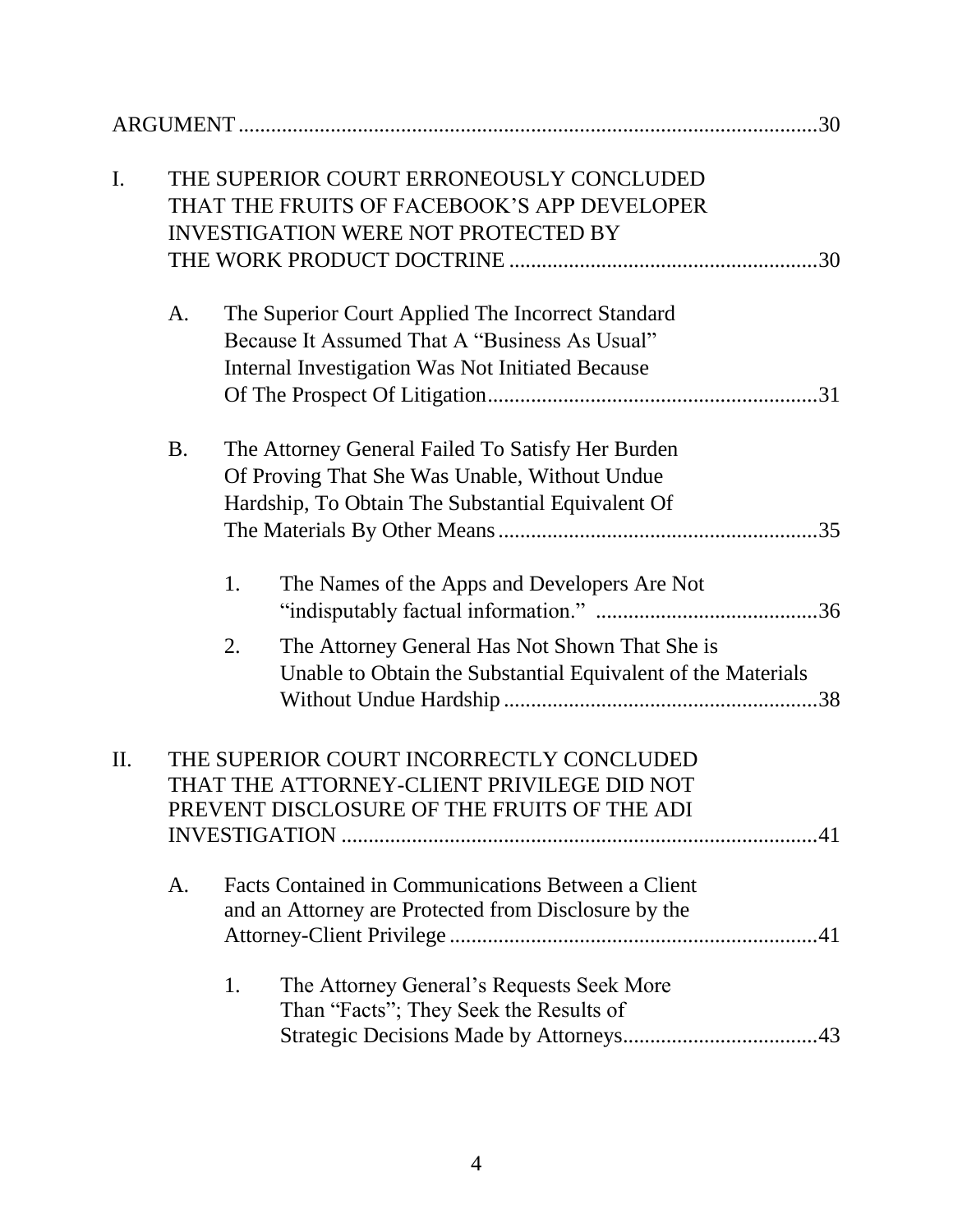|           | 2. | Facebook is not Seeking to Conceal Facts by                                                                                                      |  |
|-----------|----|--------------------------------------------------------------------------------------------------------------------------------------------------|--|
| <b>B.</b> |    | Facebook's Public Statements Did Not Obviate the                                                                                                 |  |
|           | 1. | Facebook Had a Reasonable Expectation That Its<br><b>Communication Would Remain Confidential</b><br>Because It Had No Legal Duty to Disclose the |  |
|           | 2. | Facebook's General Public Statements About the<br>ADI Investigation Do Not Constitute a Waiver of                                                |  |
|           |    |                                                                                                                                                  |  |
|           |    |                                                                                                                                                  |  |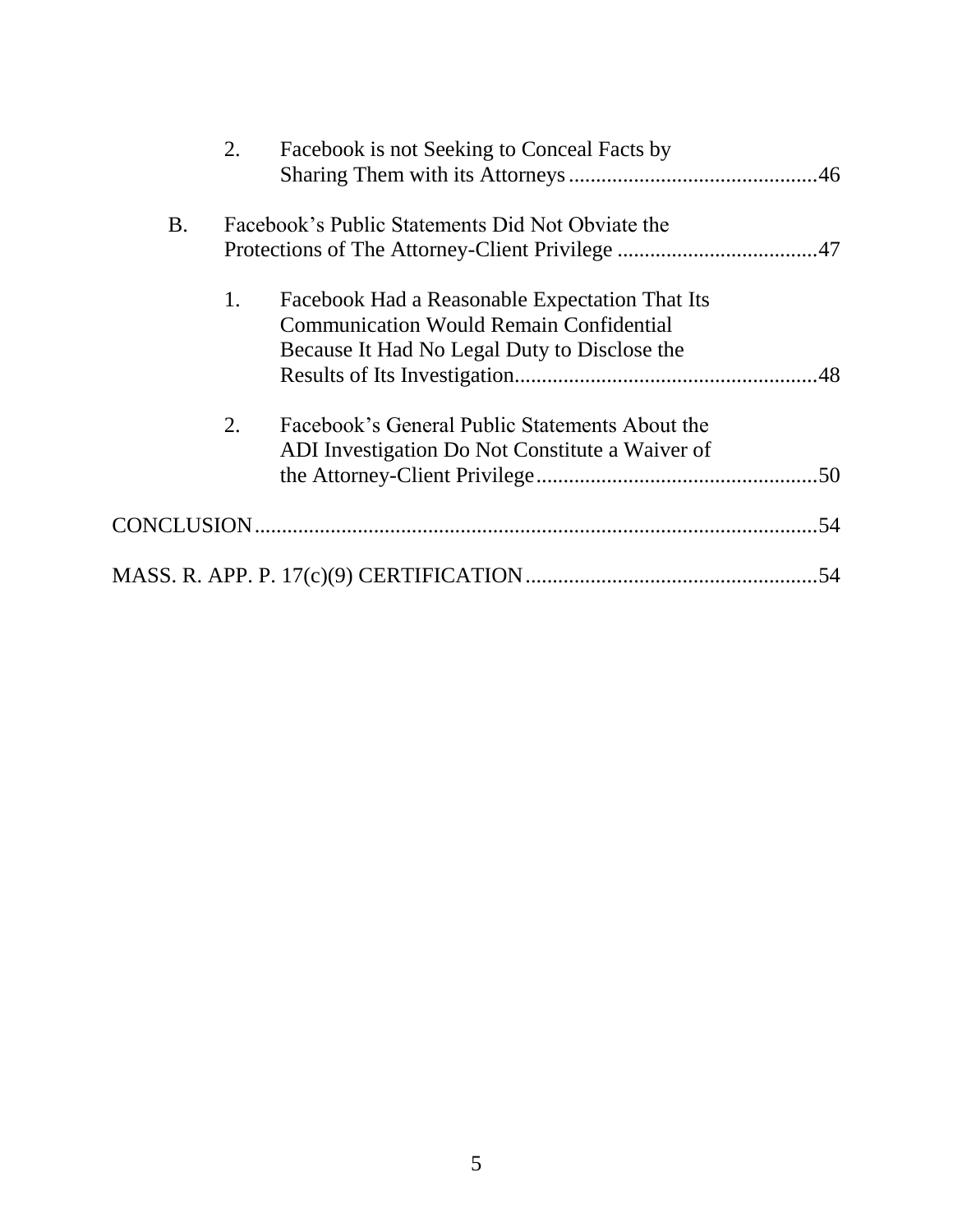## **TABLE OF AUTHORITIES**

## **Cases**

## *Massachusetts Cases*

| Abramian v. Pres. and Fellows of Harvard Coll., 2001 WL 1771985 (Mass.                |  |
|---------------------------------------------------------------------------------------|--|
|                                                                                       |  |
|                                                                                       |  |
| Cahaly v. Benistar Prop. Exchange Trust Co., Inc.,                                    |  |
| Clean Harbors Env't Servs., Inc. v. Sheppard, 2018 WL 7437046 (Mass.                  |  |
| Commissioner of Revenue v. Comcast Corp., 453 Mass. 293                               |  |
|                                                                                       |  |
|                                                                                       |  |
| <u>Hanover Ins. Co.</u> v. Rapo & Jepson Ins. Sers., Inc., 449 Mass. 609 (2007) 42    |  |
| Harris v. Steinberg, 1997 WL 89164 (Mass. Super. Ct. Feb. 10, 1997)  38,39            |  |
|                                                                                       |  |
| Rollins Envtl. Servcs., Inc. v. Superior Court, 368 Mass. 174 (1975) 45               |  |
| <u>Suffolk Constr. Co.</u> v. Division of Capital Asset Mgt., 449 Mass. 444 (2007) 42 |  |

## *Federal Cases*

| Colonial Gas Co. v. Aetna Cas. & Sur. Co., 139 F.R.D. 269 (D. Mass. 1991)40     |  |
|---------------------------------------------------------------------------------|--|
|                                                                                 |  |
|                                                                                 |  |
| In re Kellogg Brown & Root, Inc., 756 F.3d 754 (D.C. Cir. 2014)  34,35,46,47,49 |  |
| Lumber v. PPG Industries, Inc., 168 F.R.D. 641 (D. Minn. 1996)  36,37           |  |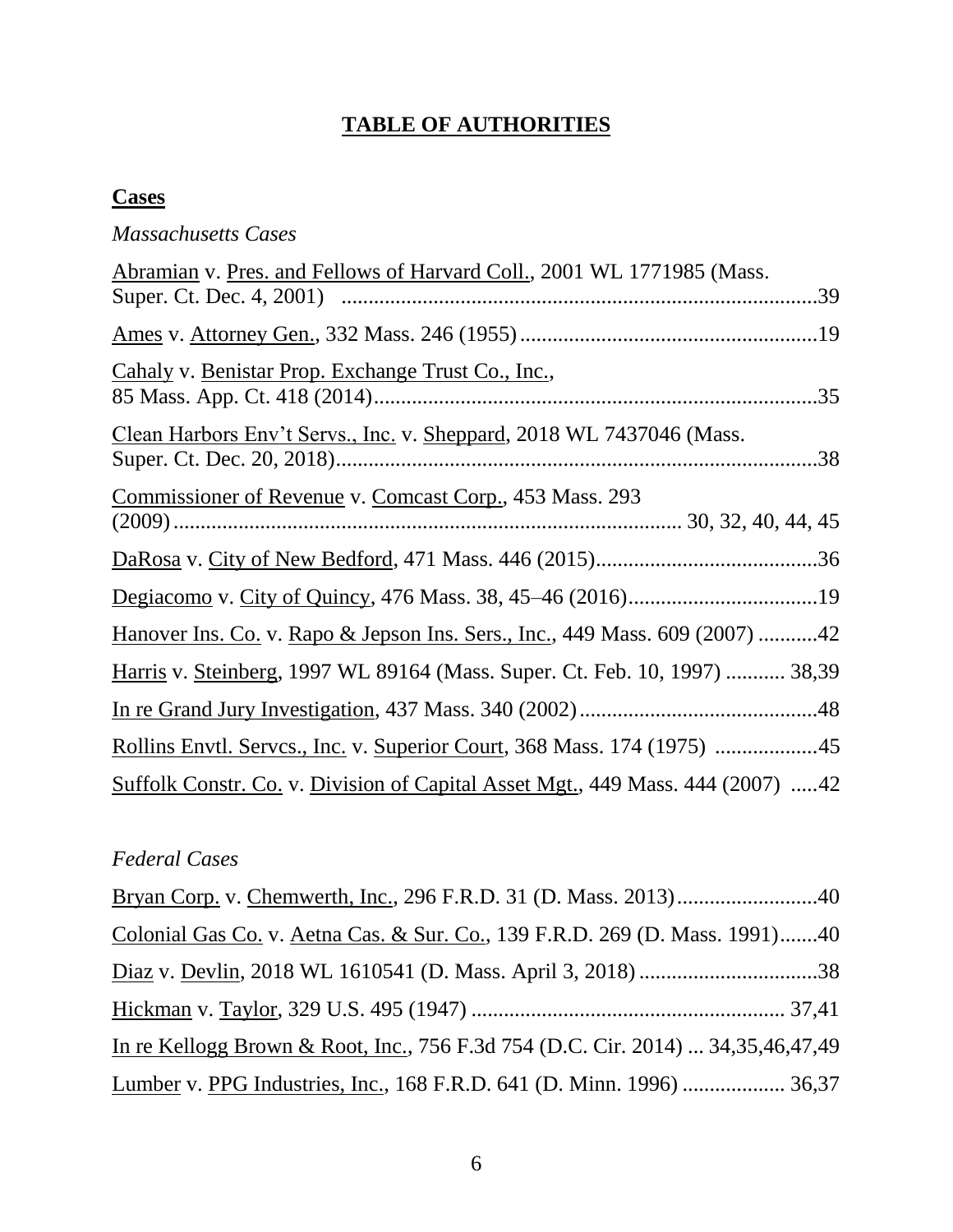| United States v. Windsor Capital Corp., 524 F. Supp. 2d 74 (D. Mass. 2007). 50,51        |  |
|------------------------------------------------------------------------------------------|--|
| Upjohn Co. v. United States, 449 U.S. 383 (1981)  26, 34, 40, 41, 42, 43, 44, 45, 46, 50 |  |
|                                                                                          |  |

## **Statutes**

| <b>Massachusetts Statutes</b> |  |
|-------------------------------|--|
|                               |  |
|                               |  |
|                               |  |
|                               |  |

## **Federal Statutes**

# **Regulations**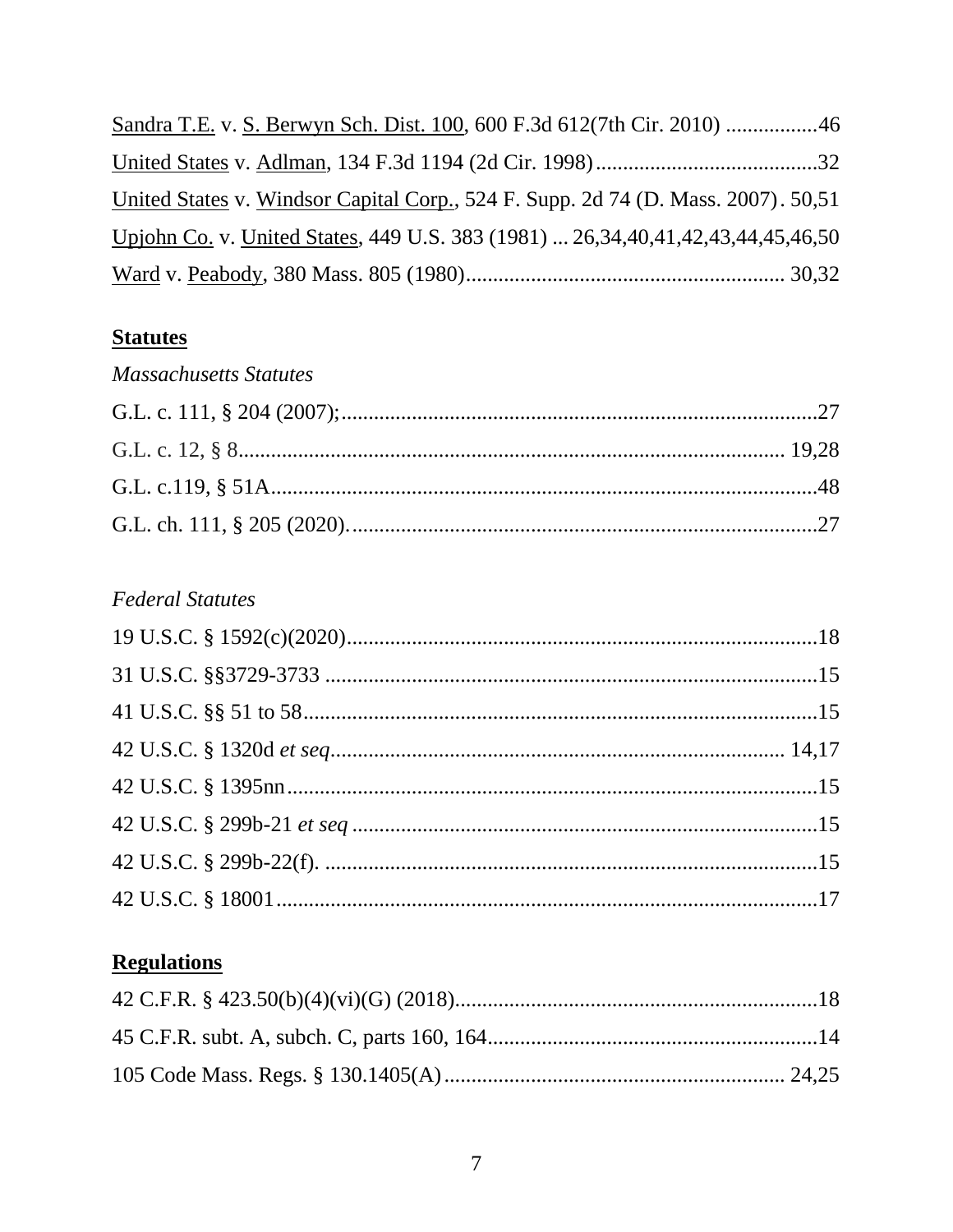# **Rules**

|--|--|

# **Other Authorities**

| American Hospital Association, Regulatory Overload Report: Assessing<br>the Regulatory Burden on Health Systems, Hospitals, and Post-acute Care                                                                           |
|---------------------------------------------------------------------------------------------------------------------------------------------------------------------------------------------------------------------------|
| Association of Corporate Counsel, ACC Chief Legal Officers Survey (2020) 13,14                                                                                                                                            |
| Duggin, The Pivotal Role of the General Counsel in Promoting Corporate<br>Integrity and Professional Responsibility, 51 St. Louis U. L.J. 989 (2007)13                                                                    |
| Eder, M.L.B. Suspends Rodriquez and 12 Others For Doping, The New York                                                                                                                                                    |
| Eder & Schmidt, Baseball Shakes Up Its Investigative Unit, The New York                                                                                                                                                   |
| Equifax Releases Details on Cybersecurity Incident, Announces Personnel                                                                                                                                                   |
| Fine, The Medical Peer Review Privilege in Massachusetts: A Necessary<br>Quality Control Measure or an Ineffective Obstruction of Equitable Redress?<br>.27                                                               |
| McLaughlin & Sherouse, The Impact of Federal Regulation on Massachusetts,                                                                                                                                                 |
| Military Health System, Voluntary Self-Disclosure Reporting17                                                                                                                                                             |
| Mitchell, Report to the Commissioner of Baseball of an Independent<br>Investigation into the Illegal Use of Steroids and Other Performance<br>Enhancing Substances by Players in Major League Baseball (Dec. 13, 2007) 51 |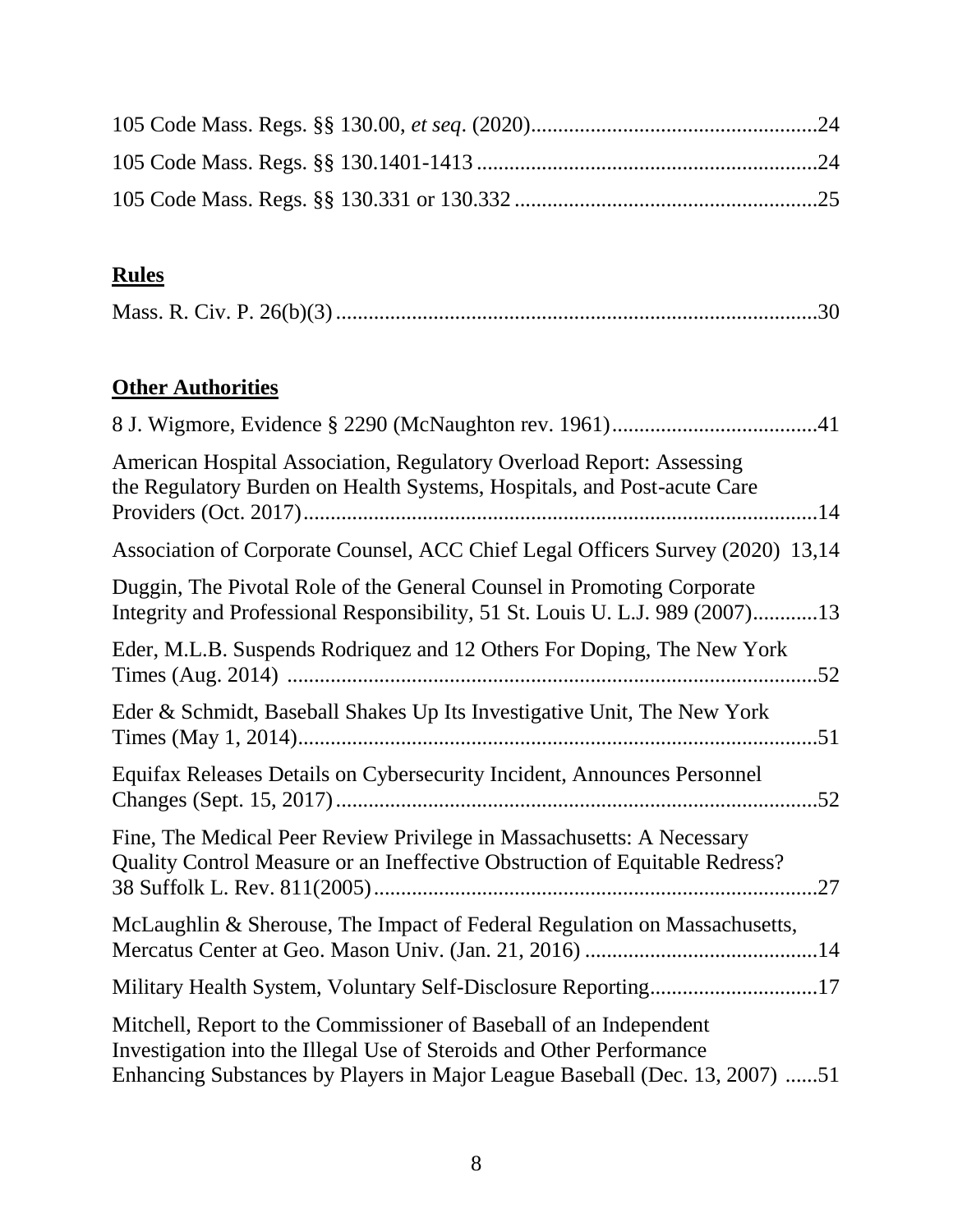| Ng, How the Equifax Hack Happened, and What Still Needs to Be Done,                                                                           |  |
|-----------------------------------------------------------------------------------------------------------------------------------------------|--|
| Nightengale, Investigation into Astros Cheating Allegations is 'Most Thorough'                                                                |  |
| Office of the Inspector General, U.S. Dept. of Health & Human Services,<br>OIG's Provider Self-Disclosure Protocol (updated April 17, 2013)17 |  |
| U.S. Dep't of Justice Criminal Division, Evaluation of                                                                                        |  |
| U.S. Dep't of Justice, Justice Manual (revised and renamed 2018)16                                                                            |  |
| U.S. Dep't of Justice Guidelines for Taking Disclosure, Cooperation, and                                                                      |  |
| United States Sentencing Guidelines Manual §§ 8B2.1, 8C2.5(f), 8C2.8(11)17                                                                    |  |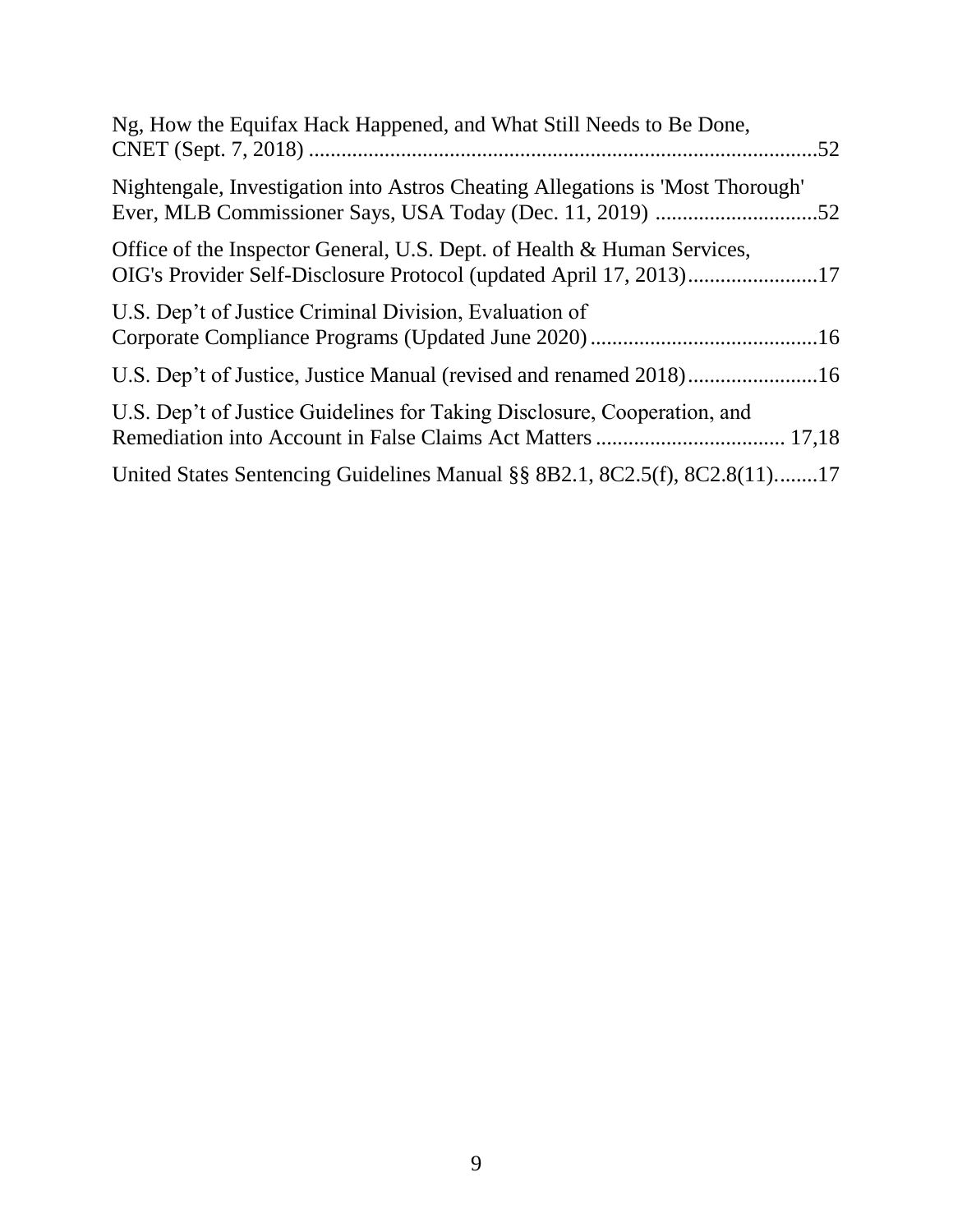#### **STATEMENT OF INTEREST OF AMICUS CURIAE**

The Association of Corporate Counsel ("ACC") is the leading global bar association that promotes the common professional and business interests of inhouse counsel. ACC has over 42,000 members who are in-house lawyers employed by over 10,000 organizations in more than 85 countries. ACC has long sought to aid courts, legislatures, regulators, and other law or policy-making bodies in understanding the role and concerns of in-house counsel.

ACC members serve in the legal office at more than 400 charitable, nonprofit, and for-profit organizations in Massachusetts. ACC members serve as the General Counsel or in leadership legal roles at the following Massachusetts institutions, among others:

Mass. General Brigham Incorporated f/k/a Partners Healthcare Massachusetts Institute of Technology Boston Medical Center Woods Hole Oceanographic Institute Perkins School for the Blind Joslin Diabetes Center Dana Farber Cancer Institute Vertex Pharmaceuticals Incorporated State Street Bank and Trust Company

The ACC is concerned that if the decision of the Superior Court is affirmed by this Court, the conduct of "best practices" internal investigations by in-house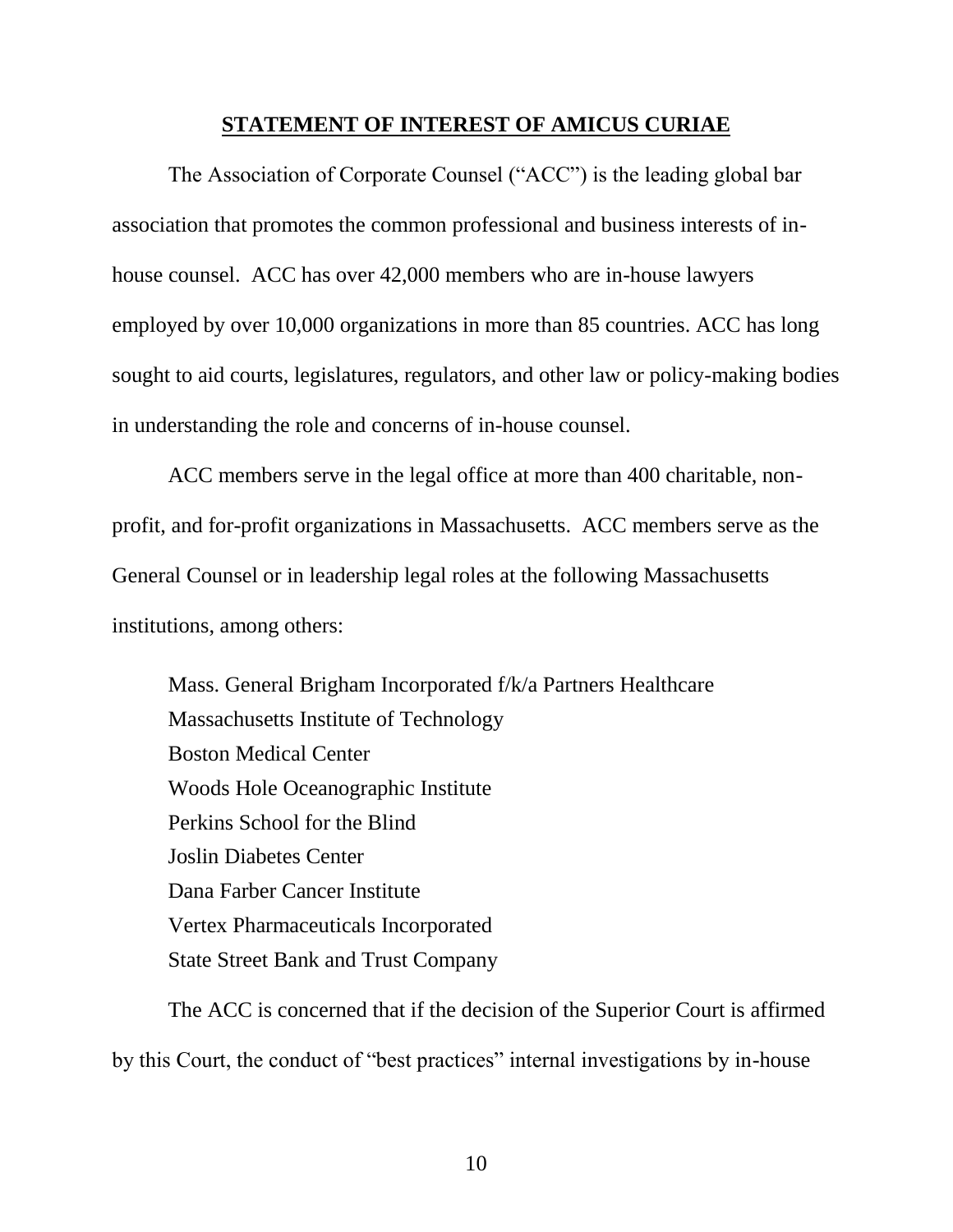counsel in Massachusetts will be chilled. In-house counsel, particularly those in heavily regulated industries—including those critical to the Massachusetts economy such as health care and financial services—will be faced with an untenable choice: either conduct sound internal investigations in compliance with both good legal and business practices and U.S. Department of Justice incentives at the risk of having to turn over historically privileged investigative materials to the Massachusetts Attorney General—or limit the thoroughness of or cease to conduct investigations altogether.

The Superior Court's decision conflicts with this Court's and federal courts' decisions concerning the attorney-client privilege and work product doctrine, undermines critical Department of Justice policies designed to protect public health, safety, and fisc, and disincentivizes public charities, such as hospitals, from conducting internal investigations to prevent breaches of trust in the administration of charitable funds—a preventive mission the Attorney General has a statutory obligation to ensure. Therefore, this Court should vacate the Superior Court's decision and render a decision that encourages routine internal investigations managed by in-house counsel by reaffirming the applicability to them of the attorney-client privilege and work product doctrine.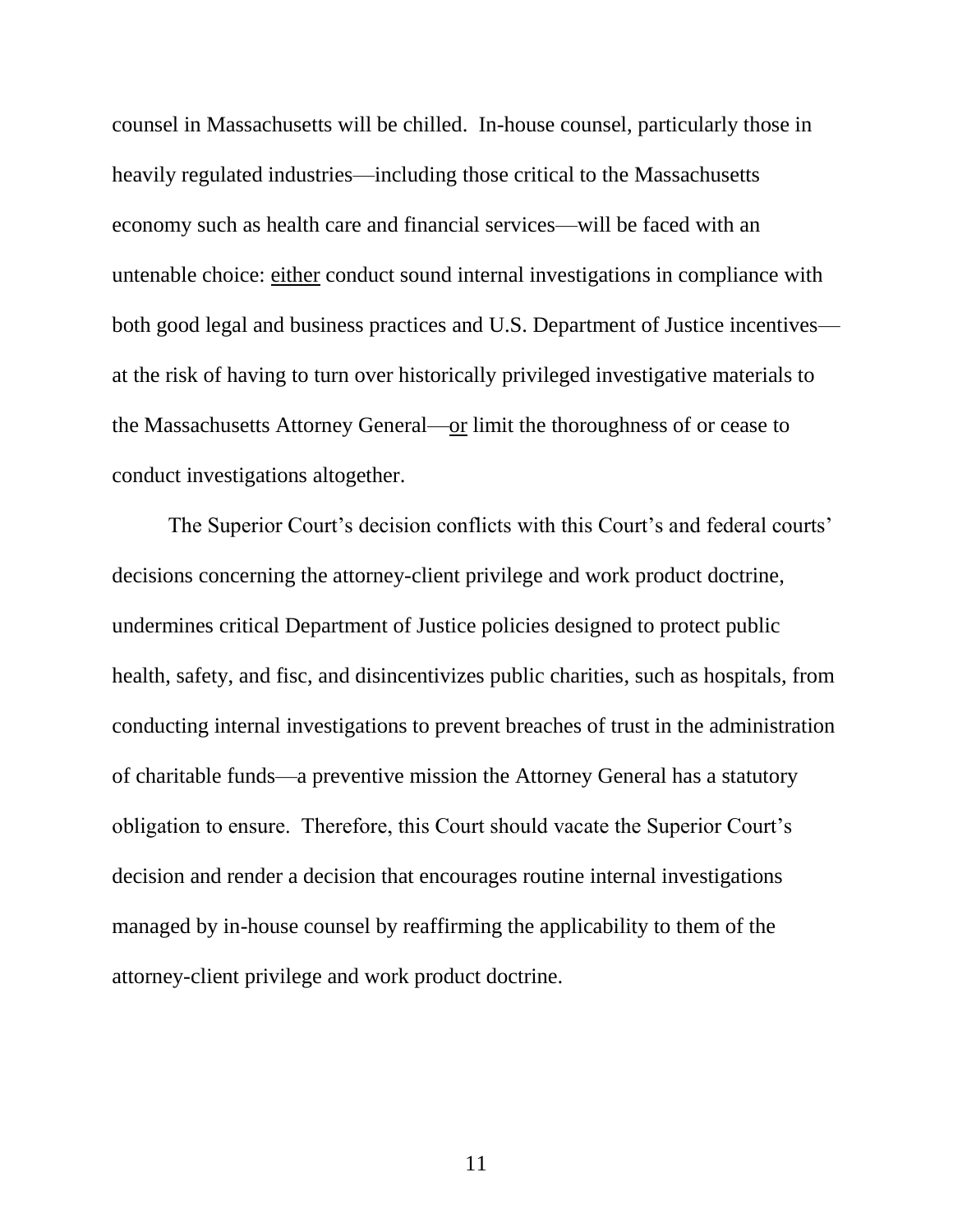#### **MASS. R. APP. P. 17(C)(5) STATEMENT**

No party, party's counsel, or person or entity other than amicus curiae and its counsel authored this brief in whole or in part, or contributed money that was intended to fund preparing or submitting this brief. Neither amicus curiae or its counsel represents or has represented one of the parties to the present appeal in another proceeding involving similar issues, or was a party or represented a party in a proceeding or legal transaction that is at issue in the present appeal.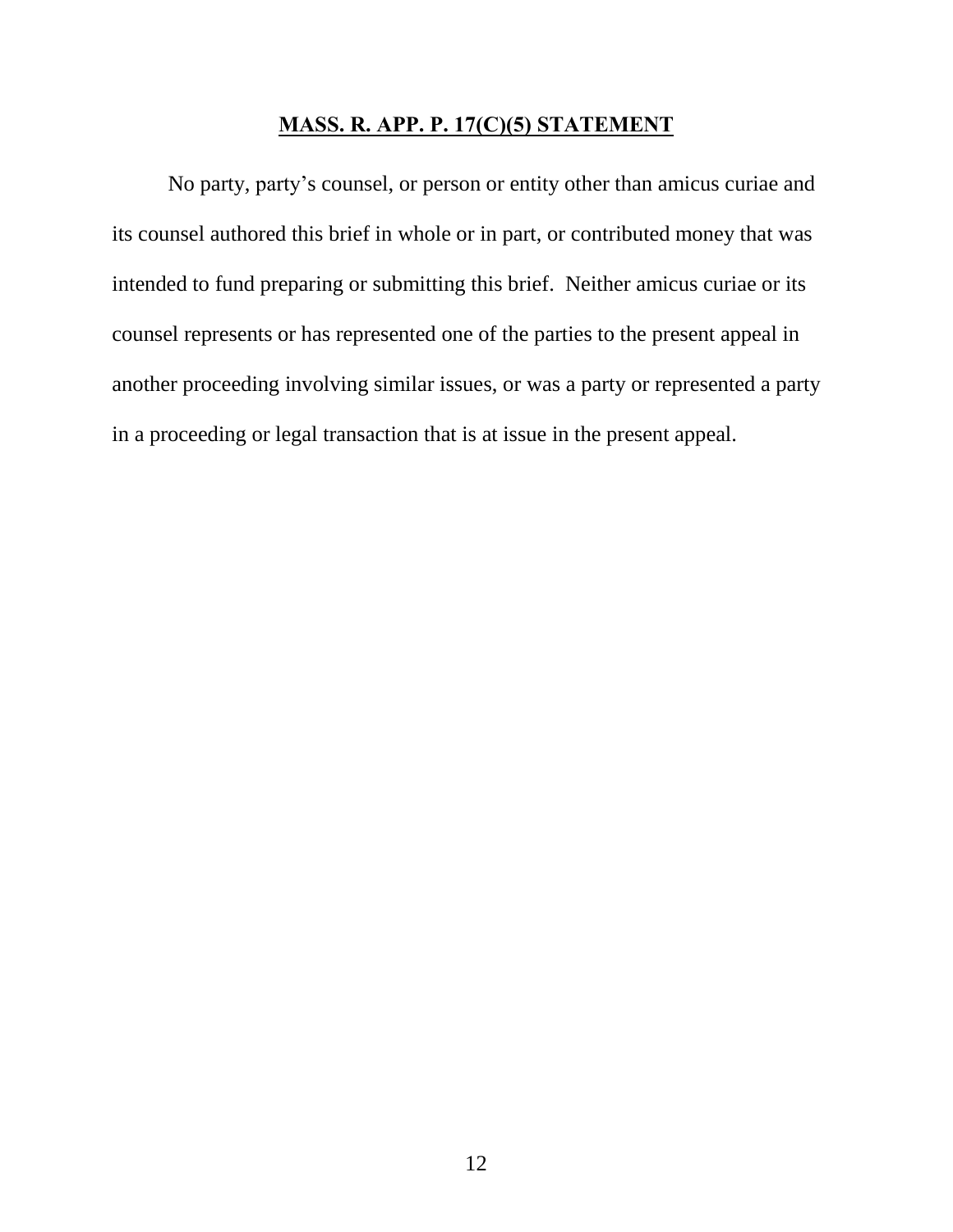#### **INTRODUCTION**

## I. The Centrality of In-house Counsel in Managing Routine Internal Investigations as Part of an Effective Compliance Program

Chief Legal Officers ("CLOs") in the United States play important and varied roles in the legal and business operations of the organizations they serve. Eighty-five percent of those U.S. CLOs who responded to a recent survey conducted by the ACC report directly to the Chief Executive Officer of the organization.<sup>1</sup> More than half of those CLOs have a reporting line to the Board of Directors of the organization.<sup>2</sup> The responsibilities of CLOs today cut across responsibilities that, in the past, may have been characterized separately as "legal" functions and "business" functions. CLOs serve as legal advisor, compliance officer, investigator into potential legal issues within the organization, risk manager, transactions facilitator, company advocate in litigation and with governmental authorities, corporate ethics officer, manager of law department and of outside legal resources, management committee member, strategic planner, legal services marketer, ethics counselor, and crisis manager.<sup>3</sup>

<sup>&</sup>lt;sup>1</sup> Association of Corporate Counsel, ACC Chief Legal Officers Survey at 6 (2020) https://www.acc.com/clo2020.

 $2 \underline{\text{Id.}}$  at 9.

 $3 \text{ Id.}$  See also Duggin, The Pivotal Role of the General Counsel in Promoting Corporate Integrity and Professional Responsibility, 51 St. Louis U. L.J. 989, 1003-20 (2007) (CLOs are the "Swiss army knife" of the profession.").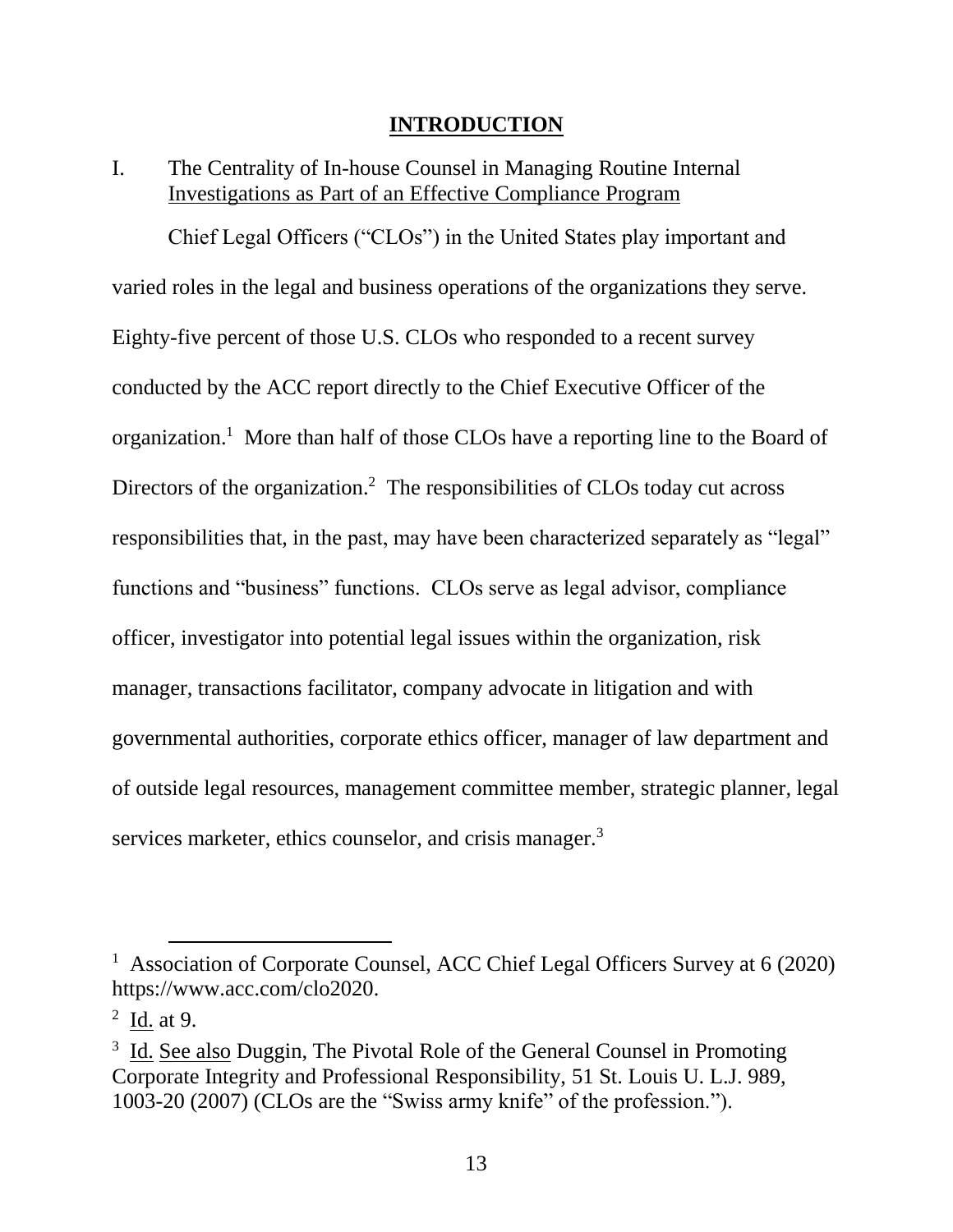"Compliance" is by far the single most important issue CLOs face.<sup>4</sup> In heavily regulated industries such as health care and financial services – two of the key drivers of the Massachusetts economy<sup>5</sup> – compliance is probably even more important to CLOs than it is to in-house counsel in less heavily regulated industries. For example, one think tank reports that health systems, hospitals and post-acute care providers must comply with 629 discrete regulatory requirements promulgated by the Centers for Medicare & Medicaid Services, the Office of Inspector General, the Office for Civil Rights, and the Office of the National Coordinator for Health Information Technology.<sup>6</sup> These include, without

limitation:

The Health Insurance Portability and Accountability Act of 1996 ("HIPAA") and HHS regulations promulgated thereunder that establish boundaries on the use and release of patient health records, and impose civil and criminal penalties for violations.<sup>7</sup>

The Stark Law, which prohibits a physician from referring a patient covered by Medicare if the provider to whom the referral is made has a financial relationship with the physician, unless the relationship

 $4 \underline{Id}$  at 19.

<sup>&</sup>lt;sup>5</sup> McLaughlin & Sherouse, The Impact of Federal Regulation on Massachusetts, Mercatus Center at Geo. Mason Univ. (Jan. 21, 2016),

https://www.mercatus.org/publications/regulation/impact-federal-regulationmassachusetts.

<sup>6</sup> American Hospital Association, Regulatory Overload Report: Assessing the Regulatory Burden on Health Systems, Hospitals, and Post-acute Care Providers at 3 (Oct. 2017), [https://www.aha.org/guidesreports/2017-11-03-regulatory-overload](https://www.aha.org/guidesreports/2017-11-03-regulatory-overload-report)[report.](https://www.aha.org/guidesreports/2017-11-03-regulatory-overload-report)

<sup>7</sup> 42 U.S.C. § 1320d *et seq*.; 45 C.F.R. subt. A, subch. C, parts 160, 164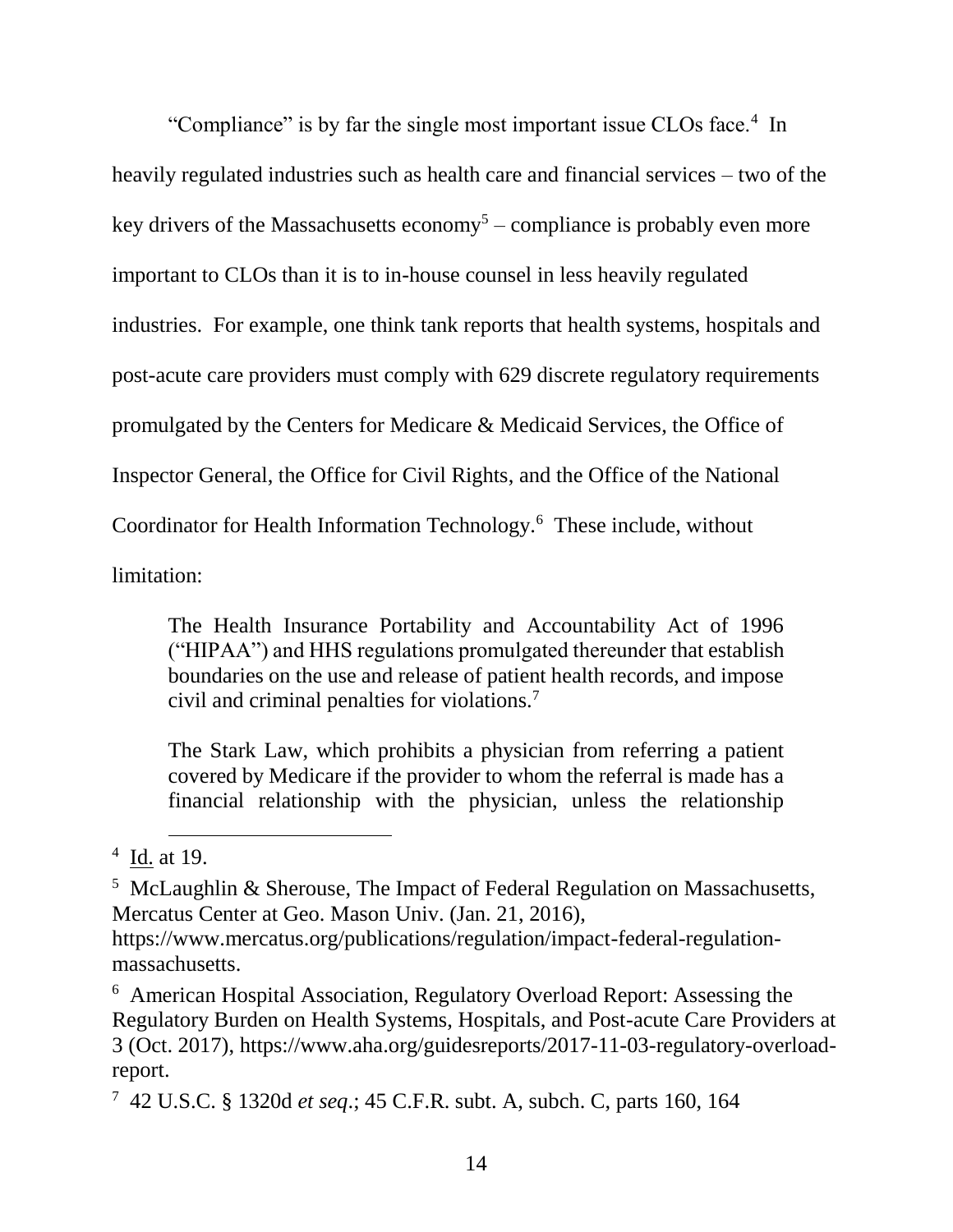satisfies an exception. The Stark Law is a strict liability statute: any violation requires refunding payments to the government for the services provided pursuant to that self-referral and may include harsher penalties.<sup>8</sup>

The Anti-Kickback Enforcement Act, as amended, which makes it a crime for any person to knowingly and willfully exchange anything of value in return for or to influence the referral of individuals for items or services covered by a federal health care program, including Medicare and Medicaid.<sup>9</sup>

The False Claims Act, which imposes penalties on entities that knowingly submit false claims for reimbursement to the Medicare or Medicaid programs. Examples of false claims include: upcoding, misrepresenting the services that were rendered, submitting claims for services that were not performed, unbundling, and submitting claims for unreasonable costs.  $10<sup>10</sup>$ 

The Patient Safety and Quality Improvement Act (PSQIA) of 2005, which is designed to encourage the reporting of medical errors; it protects health care workers who report unsafe conditions.<sup>11</sup> To ensure patient privacy, the HHS levies fines for confidentiality breaches.<sup>12</sup>

II. Department of Justice Incentives for Maintaining Effective Compliance Programs

Not only do CLOs want to maintain effective compliance programs to

competently advise their employer-client, ensure good business practices, and

avoid potential criminal and civil penalties for violating the above and other

- $9$  41 U.S.C. §§ 51 to 58.
- 10 31 U.S.C. §§3729-3733.
- 11 42 U.S.C. § 299b-21 *et seq.*
- $12 \underline{Id.}$  § 299b-22(f).

<sup>8</sup> 42 U.S.C. § 1395nn.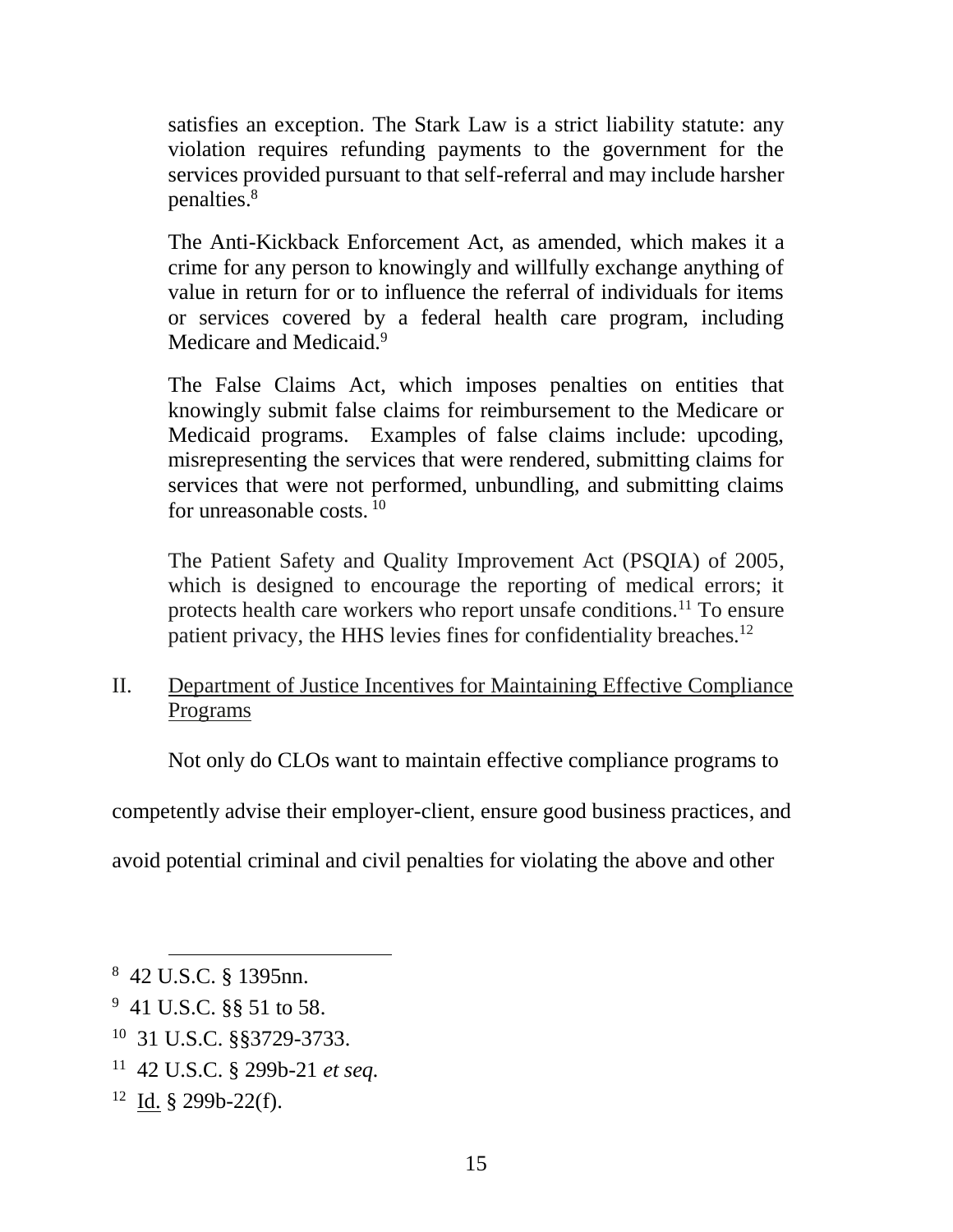statutes, but Department of Justice ("DOJ") policies expressly encourage health care and other entities to adopt, maintain, and implement effective compliance programs. Those policies direct DOJ prosecutors to consider, in deciding whether to investigate a company, bring charges, and negotiate plea and other agreements, "the adequacy and effectiveness of the corporation's compliance program at the time of the offense, as well as at the time of a charging decision," and the corporation's remedial efforts "to implement an adequate and effective corporate compliance program or to improve an existing one."<sup>13</sup>

To aid in making such decisions, the DOJ's Justice Manual asks the following questions about internal investigations as a component of an organization's compliance program:

- $\Box$  Investigation Response Does the company apply timing metrics to ensure responsiveness? Does the company have a process for monitoring the outcome of investigations and ensuring accountability for the response to any findings or recommendations?
- $\Box$  Resources and Tracking of Results Are the reporting and investigating mechanisms sufficiently funded? How has the company collected, tracked, analyzed, and used information from its reporting mechanisms? Does the company periodically analyze the reports or investigation findings for patterns of misconduct or other red flags for compliance weaknesses? Does the company periodically test the effectiveness of the hotline, for example by tracking a report from start to finish?<sup>14</sup>

<sup>&</sup>lt;sup>13</sup> U.S. Dep't of Justice, Justice Manual ("JM") § 9-28.300 (revised and renamed 2018), citing JM §§ 9-28.800, JM 928.1000.

<sup>14</sup> U.S. Dep't of Justice Criminal Division, Evaluation of Corporate Compliance Programs, at 7 (Updated June 2020).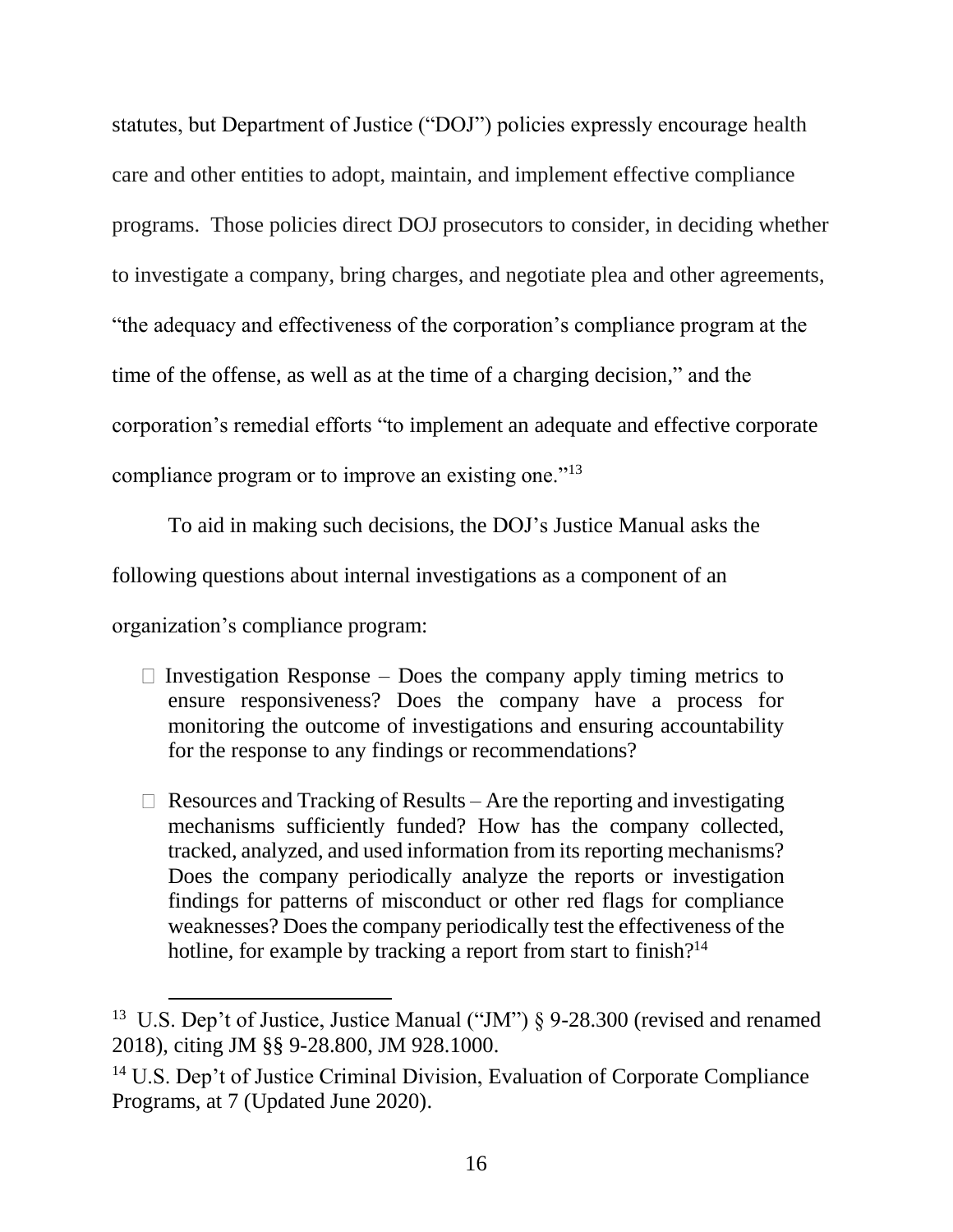Thus, funding, conducting, and monitoring internal investigations, and encouraging accountability for the response to them, are integral parts of what the DOJ believes is an effective compliance program. CLOs are therefore encouraged, not only by the desire to implement good business practices, but by the assurance that their client will receive "credit" from the DOJ in the event of a statutory violation, to conduct investigations as part of routine operations, and not only when they are advised of a potential or actual problem.<sup>15</sup>

The Justice Manual specifically encourages organizations to conduct routine internal investigations by rewarding those who report statutory violations voluntarily.<sup>16</sup> With respect to violations of the False Claims Act, the Justice

<sup>&</sup>lt;sup>15</sup> The United States Sentencing Guidelines also provide that consideration be given to whether the corporation had in place at the time of the misconduct an effective compliance program for purposes of calculating the appropriate organizational criminal fine. See U.S.S.G. §§ 8B2.1, 8C2.5(f), 8C2.8(11).

<sup>&</sup>lt;sup>16</sup> JM, § 4-4.112, Guidelines for Taking Disclosure, Cooperation, and Remediation into Account in False Claims Act Matters. See also, e.g., Office of the Inspector General, U.S. Dep't of Health & Human Services, OIG's Provider Self-Disclosure Protocol at 2 (updated April 17, 2013) (providing benefits of voluntary selfdisclosure, including mitigation of potential exposure under section 1128J(d) of the Social Security Act, 42 U.S.C. § 1320a-7k(d)); Military Health System, Voluntary Self-Disclosure Reporting, [https://www.health.mil/Military-Health-Topics/Access-](https://www.health.mil/Military-Health-Topics/Access-Cost-Quality-and-Safety/Quality-And-Safety-of-Healthcare/Program-Integrity/Fraud-SelfDisclosure-Program)[Cost-Quality-and-Safety/Quality-And-Safety-of-Healthcare/Program-](https://www.health.mil/Military-Health-Topics/Access-Cost-Quality-and-Safety/Quality-And-Safety-of-Healthcare/Program-Integrity/Fraud-SelfDisclosure-Program)[Integrity/Fraud-SelfDisclosure-Program](https://www.health.mil/Military-Health-Topics/Access-Cost-Quality-and-Safety/Quality-And-Safety-of-Healthcare/Program-Integrity/Fraud-SelfDisclosure-Program) (last viewed Oct. 23, 2020), ("[Defense Health Agency, Program Integrity office] endeavors to work cooperatively with disclosing parties who are forthcoming, thorough, and transparent in their disclosures . . . [and] consults with [the Department of Justice and other Federal agencies], as appropriate, regarding resolution of [self-disclosure program] matters"); Patient Protection and Affordable Care Act, 42 U.S.C. § 18001, Pub. L. 111-148, Title VI, Subtitle E § 6409(b) (March 23, 2010) (allowing Secretary of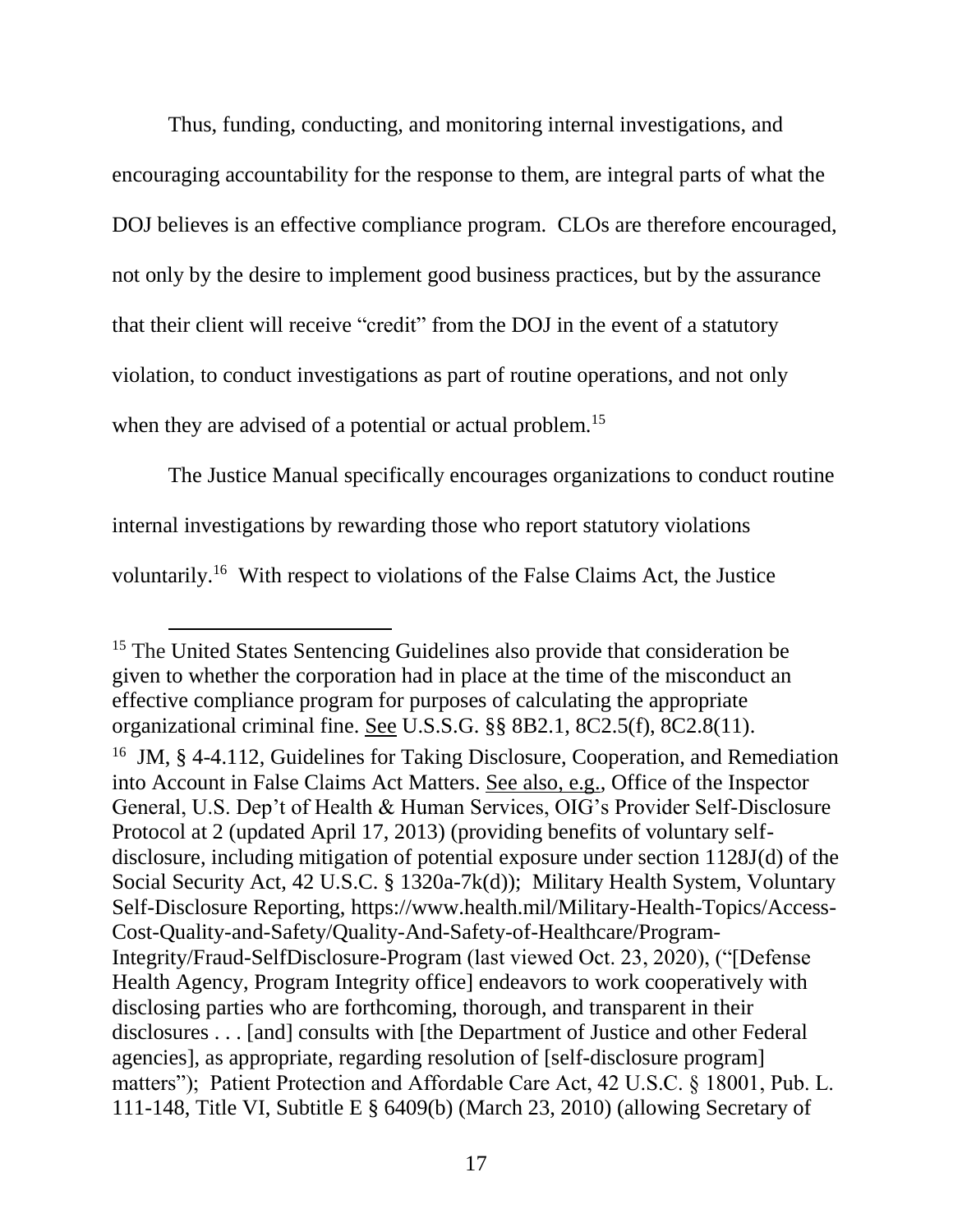Manual provides, "[*v*]*oluntary* self-disclosure of such misconduct benefits the government by revealing, and enabling the government to make itself whole from, previously unknown false claims and fraud, and may also enable the government to preserve and gather evidence that would otherwise be lost." (emphasis added). <sup>17</sup> As a result, the DOJ provides that entities that make proactive, timely, and voluntary self-disclosures to it will receive credit during the resolution of a False Claims Act case.<sup>18</sup> This policy benefits the public fisc and encourages best compliance practices by incentivizing health care organizations to self-report violations.

The Attorney General of the Commonwealth also presumably wants CLOs of organizations operating in the state to take affirmative steps as a matter of routine business practice to comply with state laws. This is particularly true with charitable organizations, of which the Commonwealth enjoys numerous worldrenowned health care and higher education institutions. The Attorney General is statutorily required to "enforce the due application of funds given or appropriated to public charities within the commonwealth and prevent breaches of trust in the

Health and Human Services to reduce amount owed under Social Security Act for self-disclosure); 19 U.S.C § 1592(c) (2020); 42 C.F.R. § 423.504(b)(4)(vi)(G)(3) (2018).

<sup>&</sup>lt;sup>17</sup> JM, § 4-4.112, Guidelines for Taking Disclosure, Cooperation, and Remediation into Account in False Claims Act Matters.

 $18$   $\underline{Id}$ .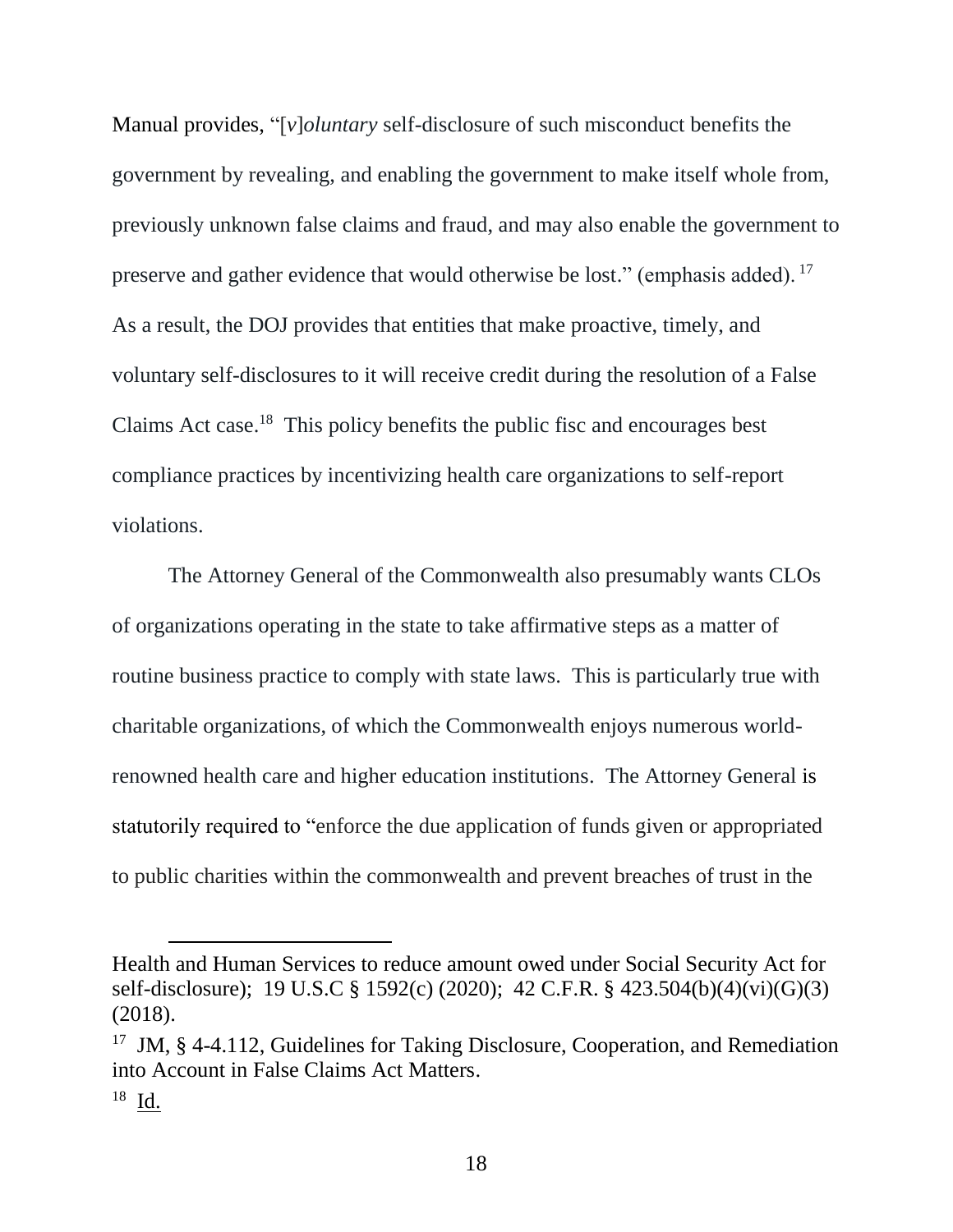administration thereof." G.L. c. 12, § 8. See Degiacomo v. City of Quincy, 476 Mass. 38, 45–46 (2016), quoting Ames v. Attorney Gen.*,* 332 Mass. 246, 250 (1955) (Attorney General has "[t]he duty of taking action to protect public charitable trusts and to enforce proper application of their funds . . ."). CLOs of charitable organizations are thus encouraged to conduct routine internal investigations not only to preserve their funds and prevent breaches of trust in the administration thereof, but because they know that if they do not preserve their funds, the Attorney General has a statutory duty to ensure that they do so.

Given the complex regulatory framework, the broad investigatory and prosecutorial portfolios of the DOJ and the state's Attorney General, the incentives offered to regulated entities by the DOJ for maintaining effective compliance programs, and the prospect of civil suits by private parties, it is fair to conclude that virtually every internal investigation managed by in-house counsel—even the routine "business as usual" investigation called for by good business practices serves multiple and overlapping legal and business purposes, with litigation as a looming possibility. As such, it would be difficult, if not impossible, to identify a single or primary purpose for an investigation.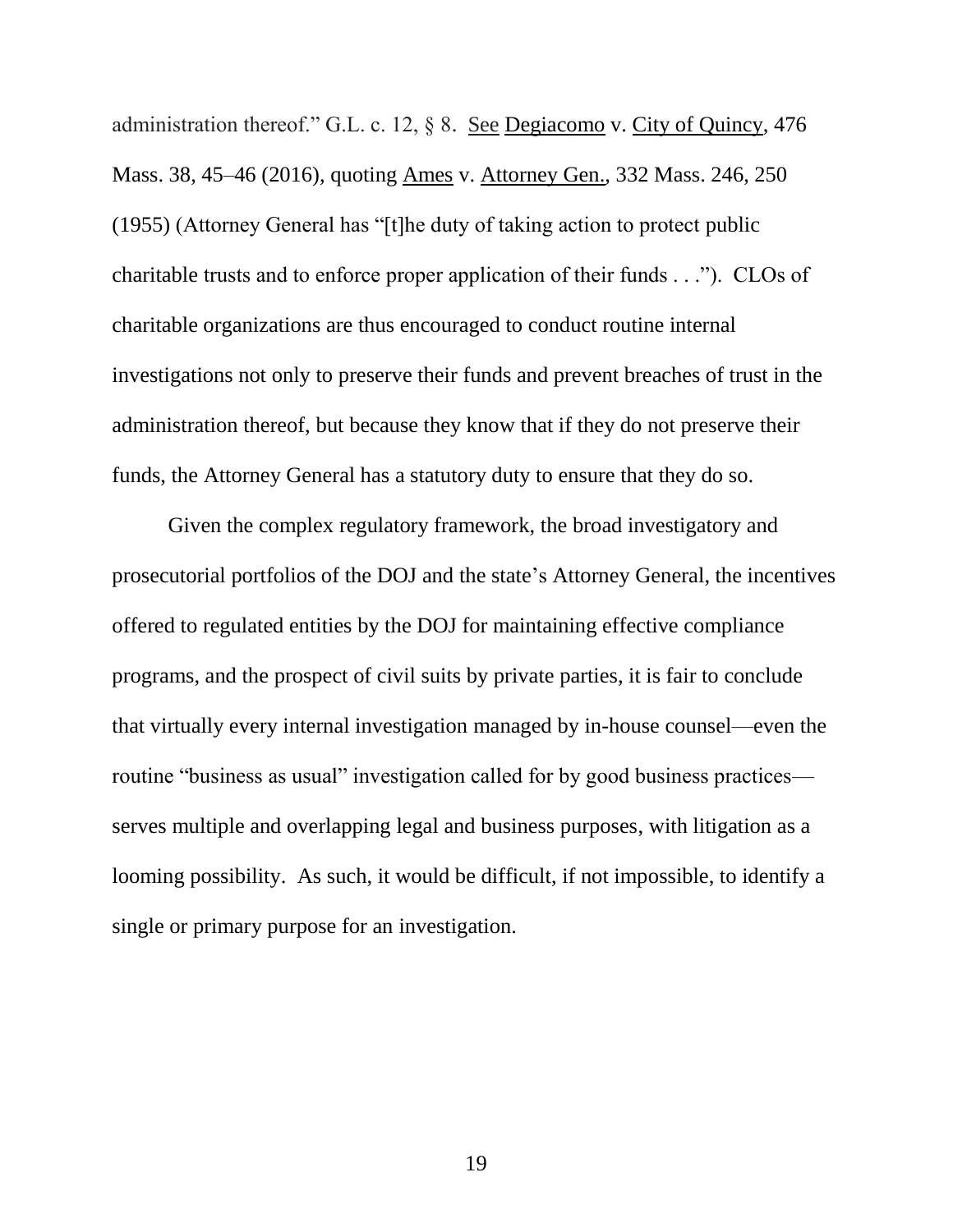### III. The Effect of the Superior Court's Decision on the Initiation and Conduct of Internal Investigations Managed by In-House Counsel

The following two hypotheticals demonstrate that the Superior Court's decision would discourage CLOs from conducting routine, thorough, welldocumented investigations that "best compliance practices" and concern for patient safety would otherwise demand.

#### A. Background of Hypotheticals

Hospitals maintain "hotlines" that enable staff anonymously to report possible violations of law, institutional policies, and/or professional practice standards. Legal officers in local hospitals report that it took years for staff to gain the confidence to use these hotlines without fear of retaliation. According to these legal officers, compliance programs are more effective when staff use these lines frequently because: (1) it is better to err on the side of over-reporting potential issues than under-reporting them; (2) many compliance problems come to light only through confidential, bottom-up reporting; and (3) over time, a recognized and robustly utilized reporting hotline shapes and reinforces an organizational culture of compliance. As a matter of course, CLOs follow-up on every complaint made on the hotline. Sometimes the follow-up reveals that no further action is appropriate; other times, preliminary information obtained warrants further investigation. In any event, CLOs are responsible for the conduct of the vast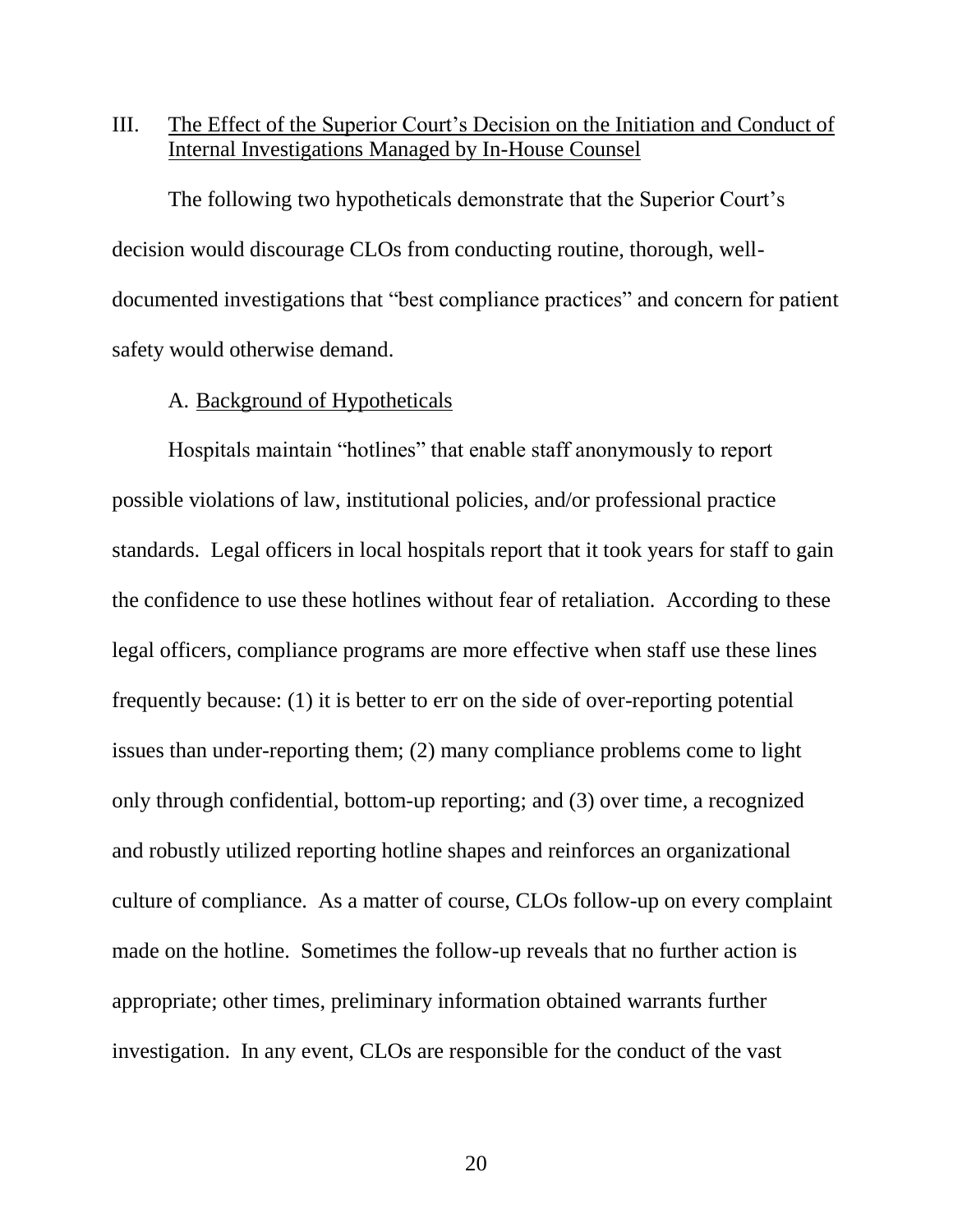majority of internal investigations at hospitals, particularly in lean financial times, and must make these investigatory decisions using their best legal judgment.

#### B. Federal Law Hypothetical

Suppose a hospital staff member uses the hotline to report a provider's possible violation of the Federal False Claims Act arising from treatment of a patient receiving Medicare benefits. Because the hospital's policy is to follow-up on all calls to the hotline, the CLO, or persons acting at the behest of the CLO, reviews a sample of the Medicare billing records of the provider; they conclude that there is cause to investigate the matter further.

The CLO now has a decision to make. If, by its nature, there is no reason to believe the potential problem was confined strictly to services delivered to Medicare patients, the CLO might be impelled, as a matter of good compliance practice, to conduct an internal investigation that extends to the provider's Medicaid and private payer claims. Ordinarily, such an investigation would comprise detailed reviews of billing records and internal communications that the CLO has identified as relevant to the investigation, as well as interviews with staff whom the CLO believes might have relevant knowledge. In addition, the DOJ policies described above encourage the CLO to complete such an internal investigation with respect to Medicare and Medicaid patients because the hospital would receive "credit" for self-reporting any violations of the False Claims Act.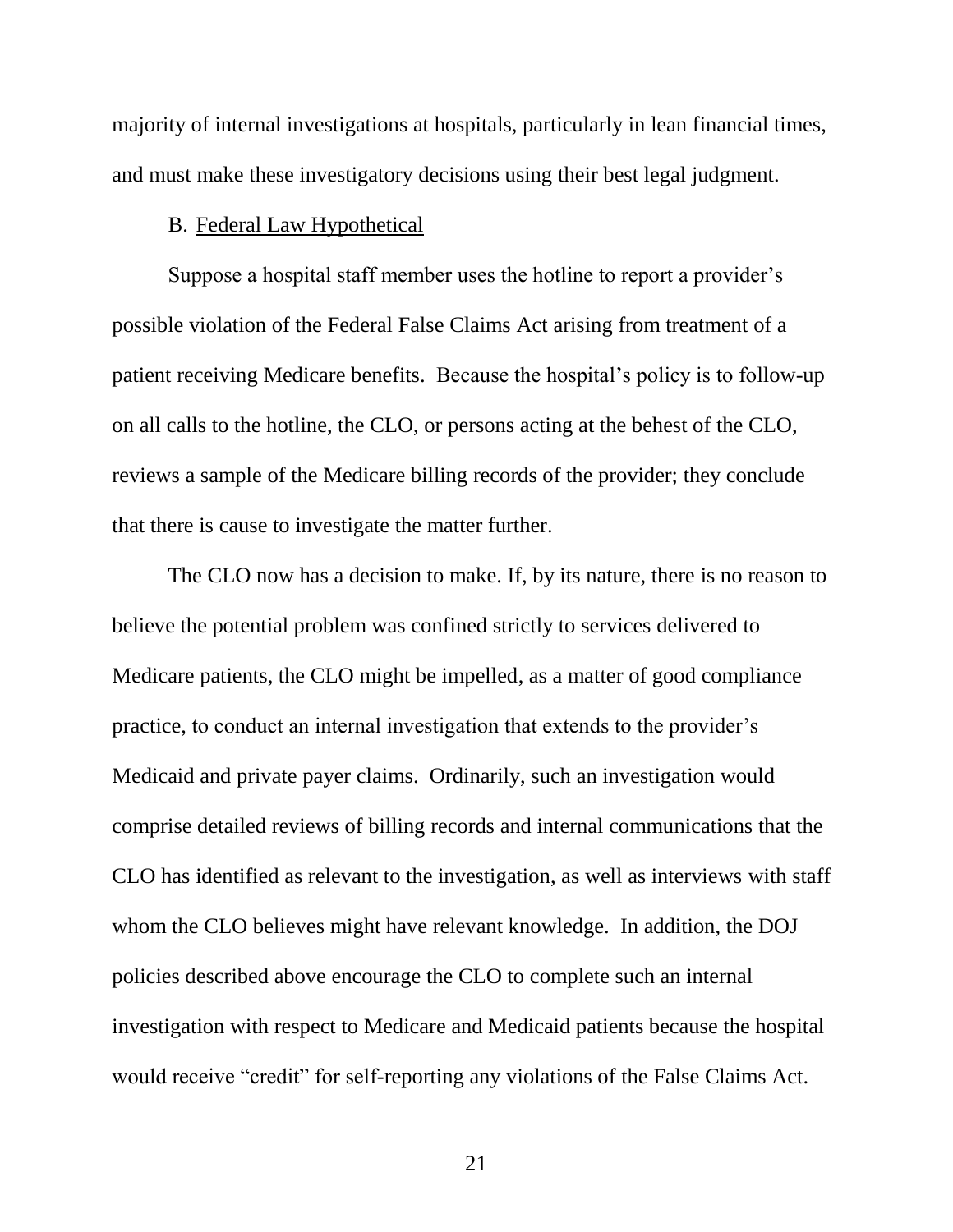The CLO knows, however, that there is a possibility that the state Attorney General will issue a civil investigative demand ("C.I.D.") to the hospital for records concerning the internal investigation. The CLO recognizes that the billing records themselves, along with most communications and other records created in treating the patient, are not subject to the attorney-client or work product privileges. The CLO is concerned, however, that under the Superior Court's decision, the methods and decision-making about which staff to interview, which documents to analyze (and how), and internal conversations among lawyers or those working under their direction in conducting the investigation, may not be privileged.

The CLO is even more concerned about whether information concerning the billing of private payers might not be privileged given that there is little plausible argument that litigation is "in prospect" with respect to such bills. The CLO worries that the interviewer will no longer be able to assure staff interviewees that their comments are subject to the hospital's attorney-client privilege, with the result that staff will be less candid and forthcoming in those interviews. This is troubling because obtaining candid information from staff is critical to the CLO's maintenance of an effective compliance program, even if the information is "not what the hospital wants to hear." Indeed, the CLO is concerned that if staff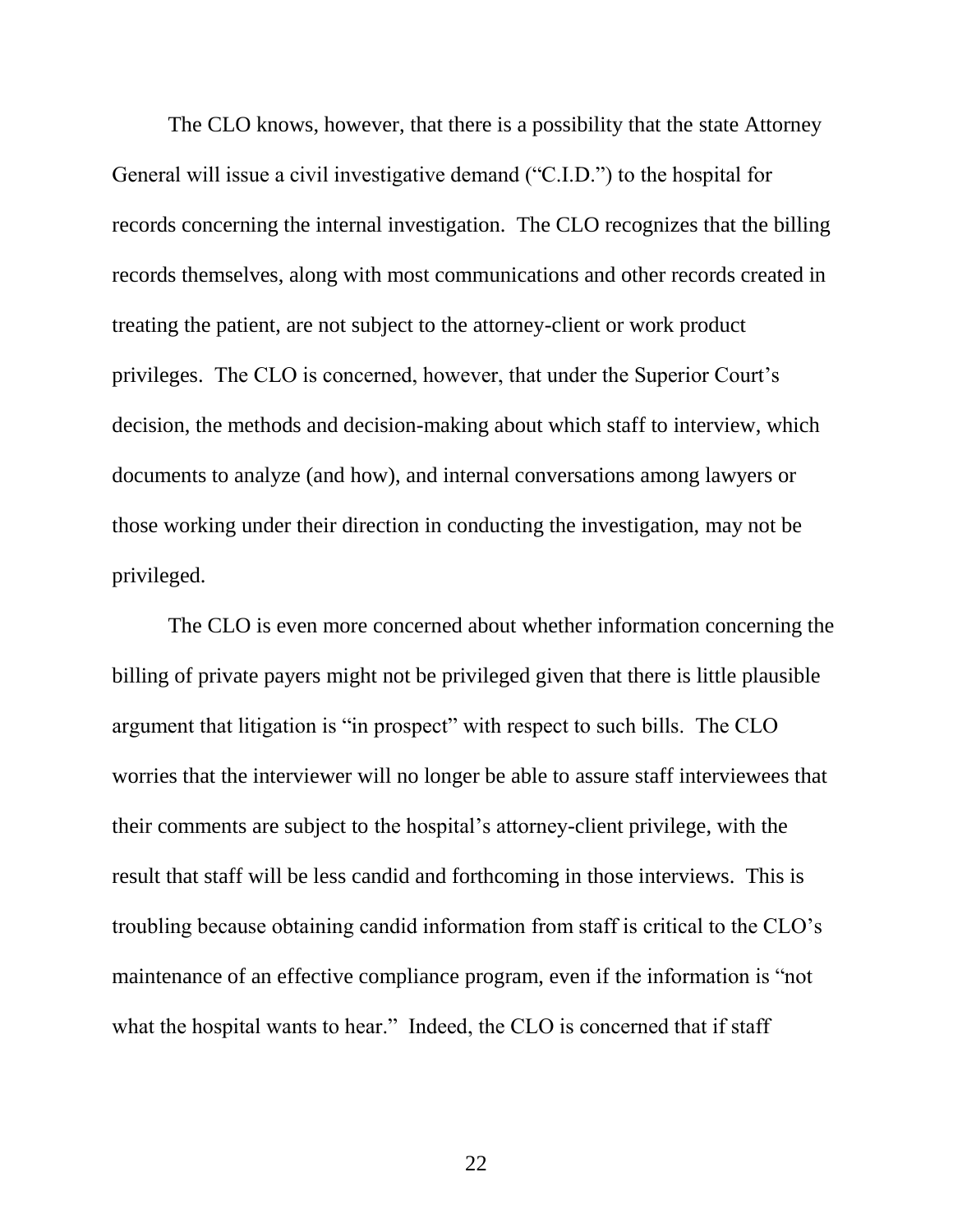members learn their comments are or may not be privileged, they will become reluctant to use the hotline to report concerns.

The CLO needs to plan the investigation. The plan will include a decision concerning the scope of the investigation, i.e., whether it will be limited to Medicare claims or also include Medicaid and private payer claims, and determination of the documents to review, the people to interview, and the written work product, if any, to be produced. The CLO weighs whether to have someone review only the provider's billing records and provide the CLO with an oral report of the results so there is no written summary of the analysis.

She also considers whether to conduct something less than a thorough investigation by interviewing some but not all potential staff members/fact witnesses. Conducting a limited investigation would enable the CLO to report that an investigation was completed, but it could result in a "false negative," or a conclusion that there was no False Claims Act violation when there was one. This could lead to the hospital not receiving "credit" if the DOJ investigates when "credit" could have been obtained by a thorough investigation and voluntary disclosure. The CLO wonders whether the interviewer should avoid taking notes of the staff interviews and deliver only an oral report to the CLO.

Finally, the CLO evaluates whether to investigate only the Medicare billing records because that was the only issue raised on the hotline call, or whether also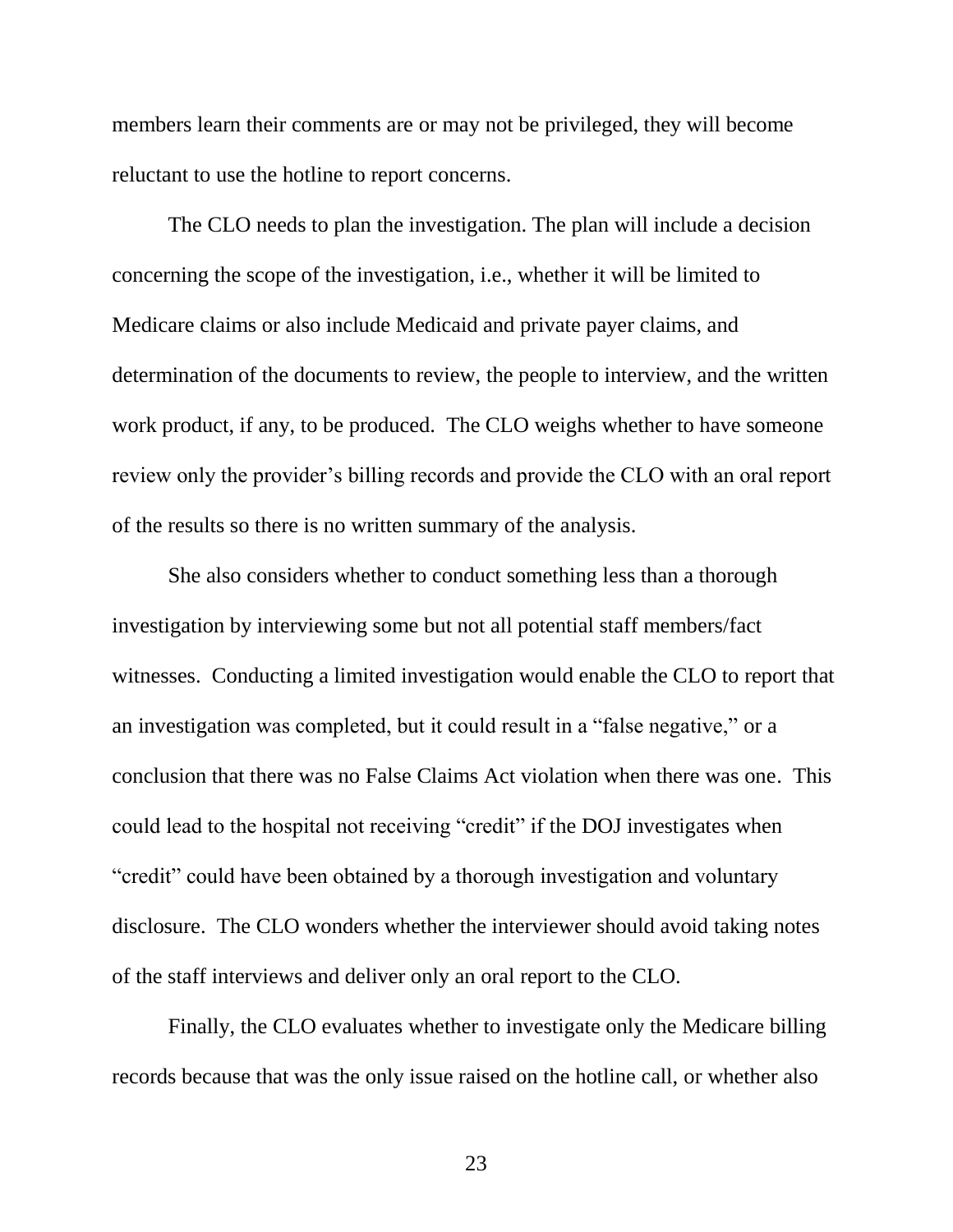to investigate the Medicaid billing records that are subject to the False Claims Act but were not the subject of the call, and/or the billing records for private payers because the Federal False Claims Act does not apply to bills issued to private payers.

#### C. State Law Hypothetical

The Massachusetts Department of Public Health ("DPH") hospital licensure regulations establish numerous requirements for a hospital to become and remain licensed to operate in the Commonwealth. 105 Code Mass. Regs. §§ 130.00, *et seq*. (2020). Many, if not most, of these regulations are designed to protect patient safety.

For example, 105 Code Mass. Regs. §§ 130.1401-1413 prescribe the requirements for a hospital to be designated as a Primary Stroke Service. To be so designated, a hospital must, among other things, "develop and implement written care protocols for acute stroke." 105 Code Mass. Regs. § 130.1405(A). "These protocols shall address issues such as stabilization of vital functions, initial diagnostic tests, and use of medications (including but not limited to intravenous tissue-type plasminogen activator (t-PA) treatment), as applicable." Id. The same regulation provides that "[t]he hospital shall treat eligible patients according to its written care protocols . . . ." Id.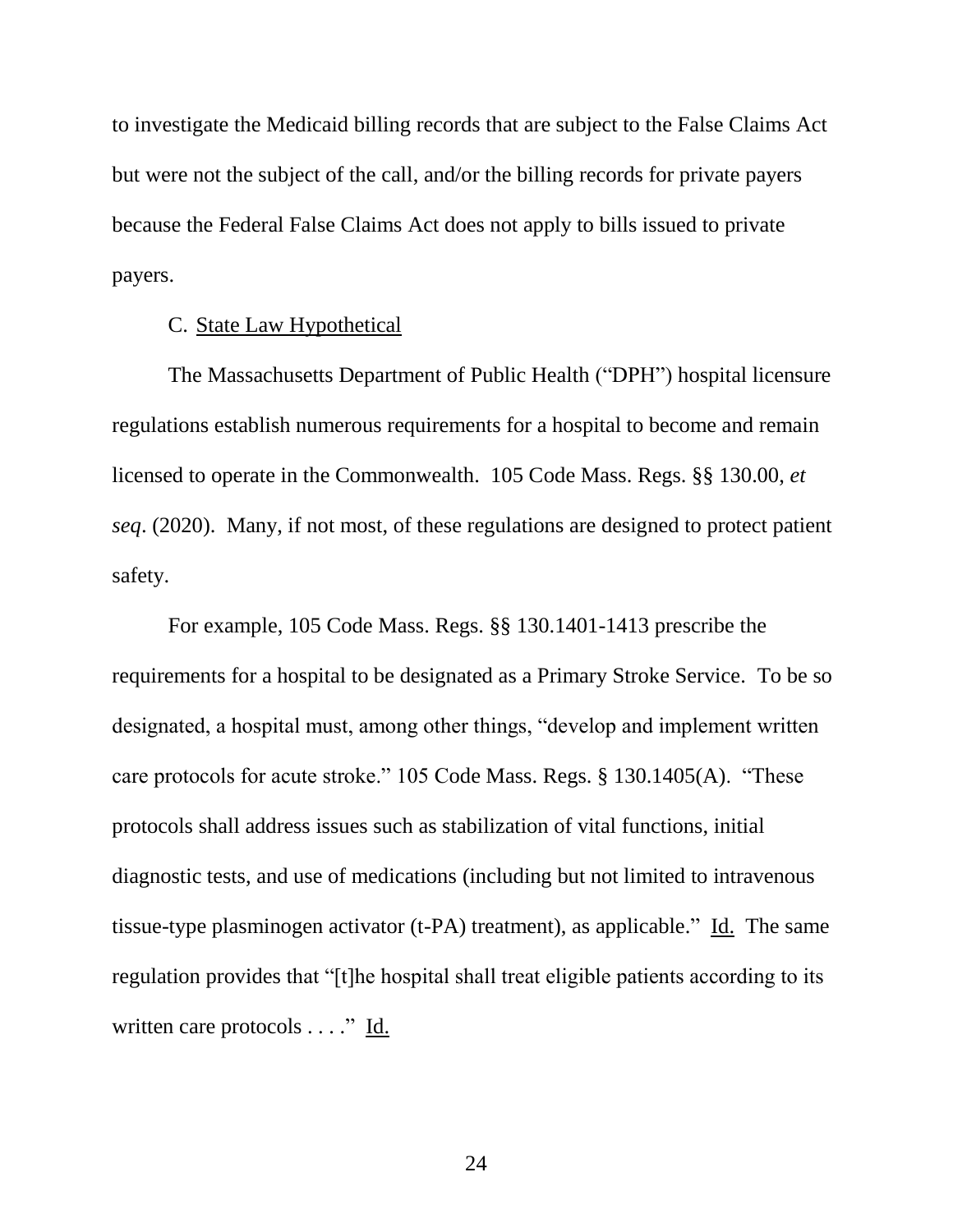Suppose a hospital staff member calls the hotline anonymously with the name of a patient who was treated for acute stroke, but who did not receive the treatment required by the hospital's written protocols, thus violating not only the protocols but also 105 Code Mass. Regs. § 130.1405(A). The staff member reports that, fortunately, the patient nevertheless obtained a reasonable outcome.

Because the patient obtained a reasonable outcome, the hospital is not obliged to report the matter as a "serious incident" or "serious reportable event" under 105 Code Mass. Regs. §§ 130.331 or 130.332. Similarly, given the outcome, there is also little or no risk of a medical malpractice action by the patient. Nevertheless, given the alleged failure to comply with written protocols with respect to the most important aspect of health care—patient safety—the CLO wants to conduct an internal investigation into the allegations to ascertain the cause of the lapse and to determine whether it is isolated or recurring.

The Superior Court's decision, however, gives the CLO pause. Again, the CLO needs to plan the investigation. The CLO is concerned that: (a) staff will be reluctant to be interviewed if they cannot be assured that their communications with the CLO's staff will be subject to the attorney-client privilege; (b) in-house counsel's notes of the interviews that will almost certainly contain facts and staff members' opinions concerning the incident will not be subject to the attorneyclient or work product privileges; and (c) any written report, as well as the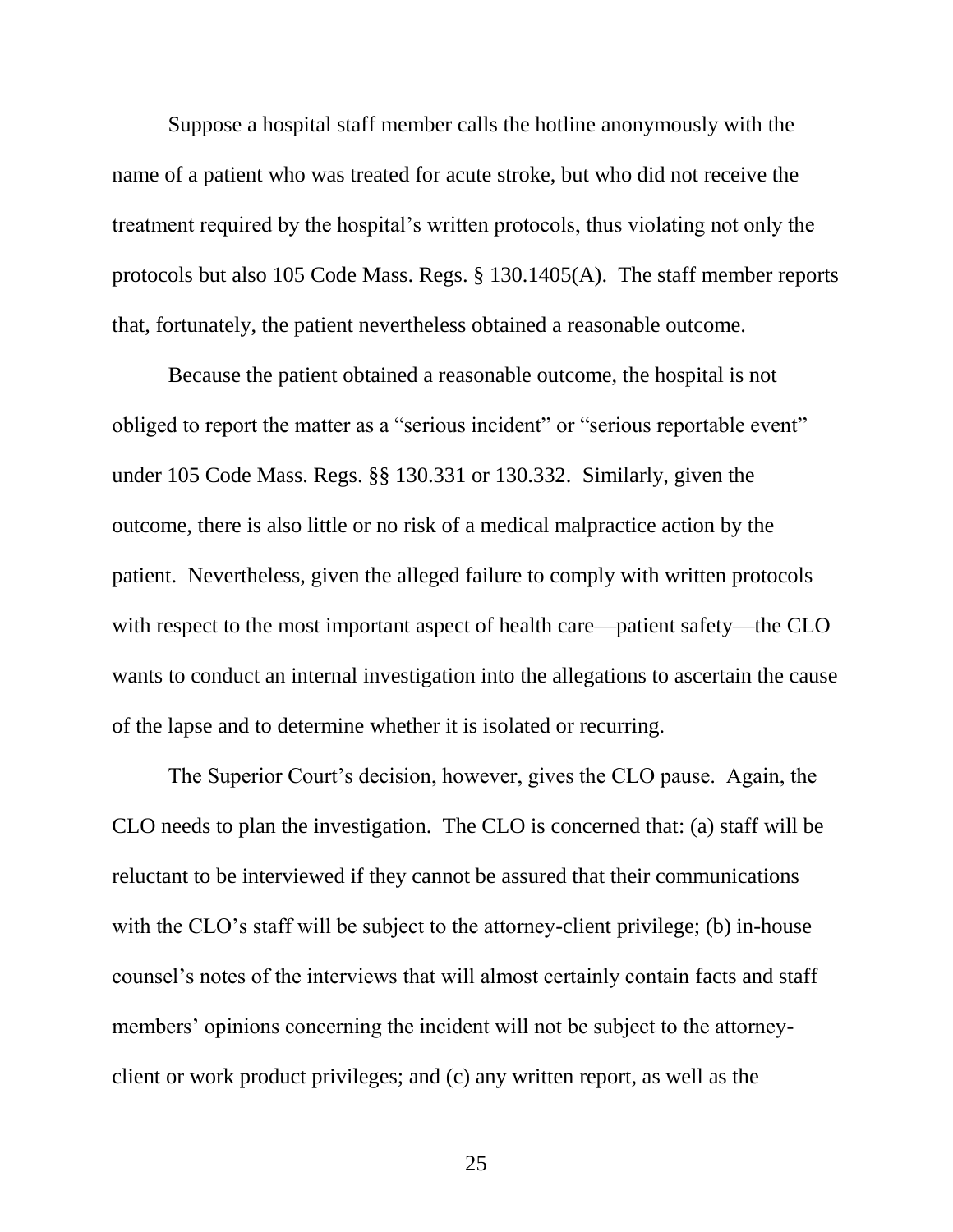foregoing, could be discoverable in response to a C.I.D. from the Attorney General or a discovery request in a malpractice action brought by a different and subsequent stroke victim who obtained an unfavorable outcome. Everything in the CLO's training on best practices says that a thorough internal investigation should be conducted—one that would be "business as usual" in the hospital with respect to such hotline allegations, particularly when patient safety is at issue—but the CLO is uncertain whether and, if so, how to proceed with the investigation because of the Superior Court's decision.

### D. Conclusion

In both of the foregoing hypotheticals, the Superior Court's decision has created uncertainty as to the applicability of the attorney-client privilege and work product doctrine to materials developed during an internal investigation by inhouse counsel. As the Supreme Court noted, "[a]n uncertain privilege, or one which purports to be certain but results in widely varying application by the courts, is little better than no privilege at all." Upjohn Co. v. United States, 449 U.S. 383, 393 (1981). Such uncertainty has put the CLO in the untenable position of weighing best compliance practices and the objectives they serve against the risk of an order requiring disclosure of materials created during an internal investigation. The second hypothetical is even more troubling than the first because it puts the CLO in the position of weighing patient safety against the risks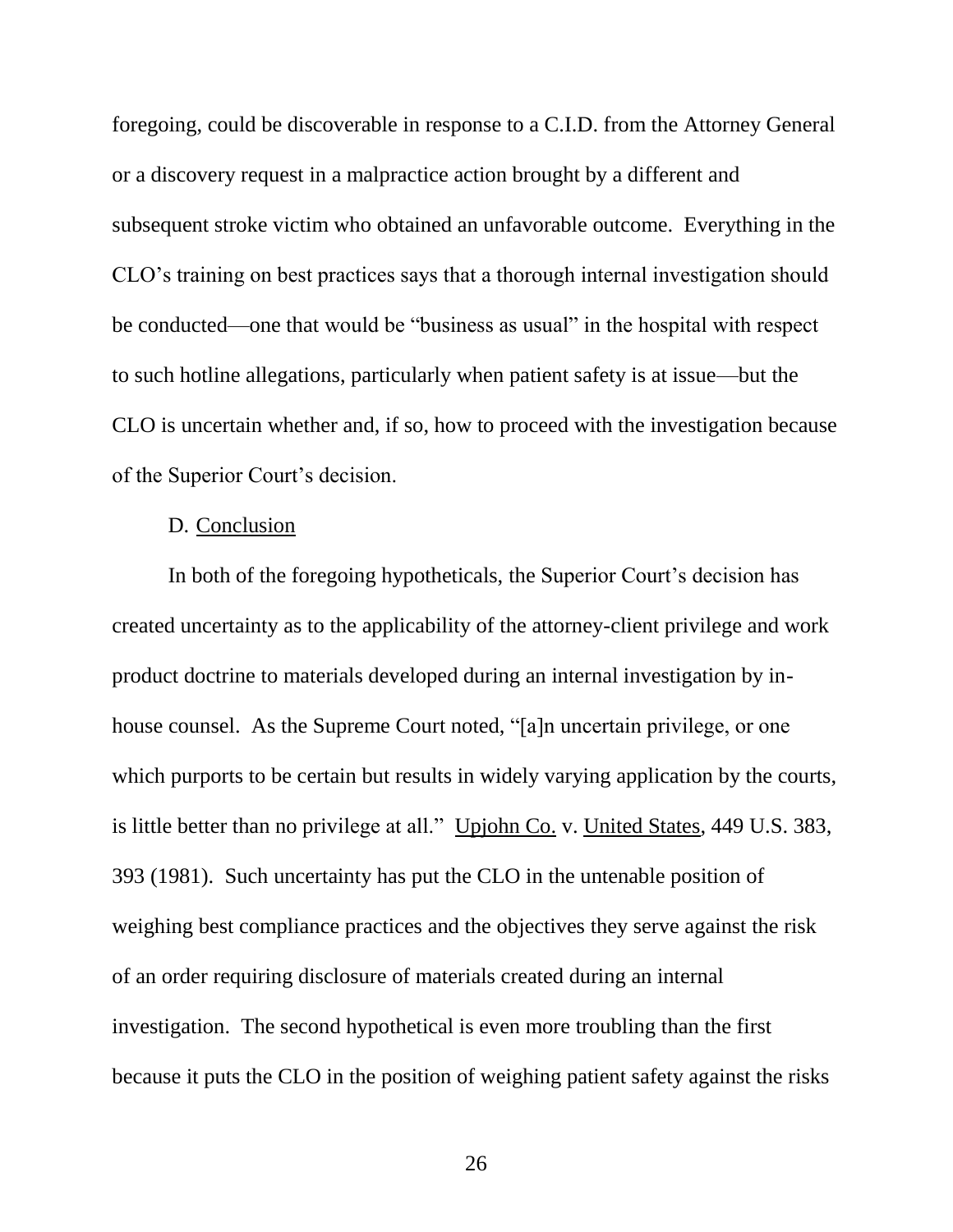arising from an Attorney General C.I.D. or third-party discovery. In both scenarios, as DOJ policy suggests, the law of attorney-client and work product privileges should encourage—not discourage—thorough, "business as usual," internal investigations.

In fact, such privileges helped lead hospitals in Massachusetts in the late  $20<sup>th</sup>$ century to dramatically improve patient care. CLOs during that period debated whether efforts to identify issues in quality of care could lead to more malpractice litigation.<sup>19</sup> To help alleviate concerns about future litigation, the Massachusetts Legislature adopted the "peer review privilege" in  $1986$ <sup>20</sup> That statute encourages candor and aggressive critiquing of medical care by a provider's peers, and protects the proceedings, reports, and records of a medical peer review committee from subpoena. Just as it was in the public interest for hospital providers in the 1990s to learn from their patient care mistakes, it is in the public interest for all organizations to have effective compliance programs to learn from their mistakes and improve the quality of their work.

The irony of the Attorney General's position in this case is that it runs counter to the State's interest in protecting public safety, as illustrated by the state

<sup>&</sup>lt;sup>19</sup> See Fine, The Medical Peer Review Privilege in Massachusetts: A Necessary Quality Control Measure or an Ineffective Obstruction of Equitable Redress?, 38 Suffolk L. Rev. 811, 812 (2005)

<sup>&</sup>lt;sup>20</sup> Id.; G.L. c. 111, § 204 (2007); <u>see also</u> G.L. ch. 111, § 205 (2020).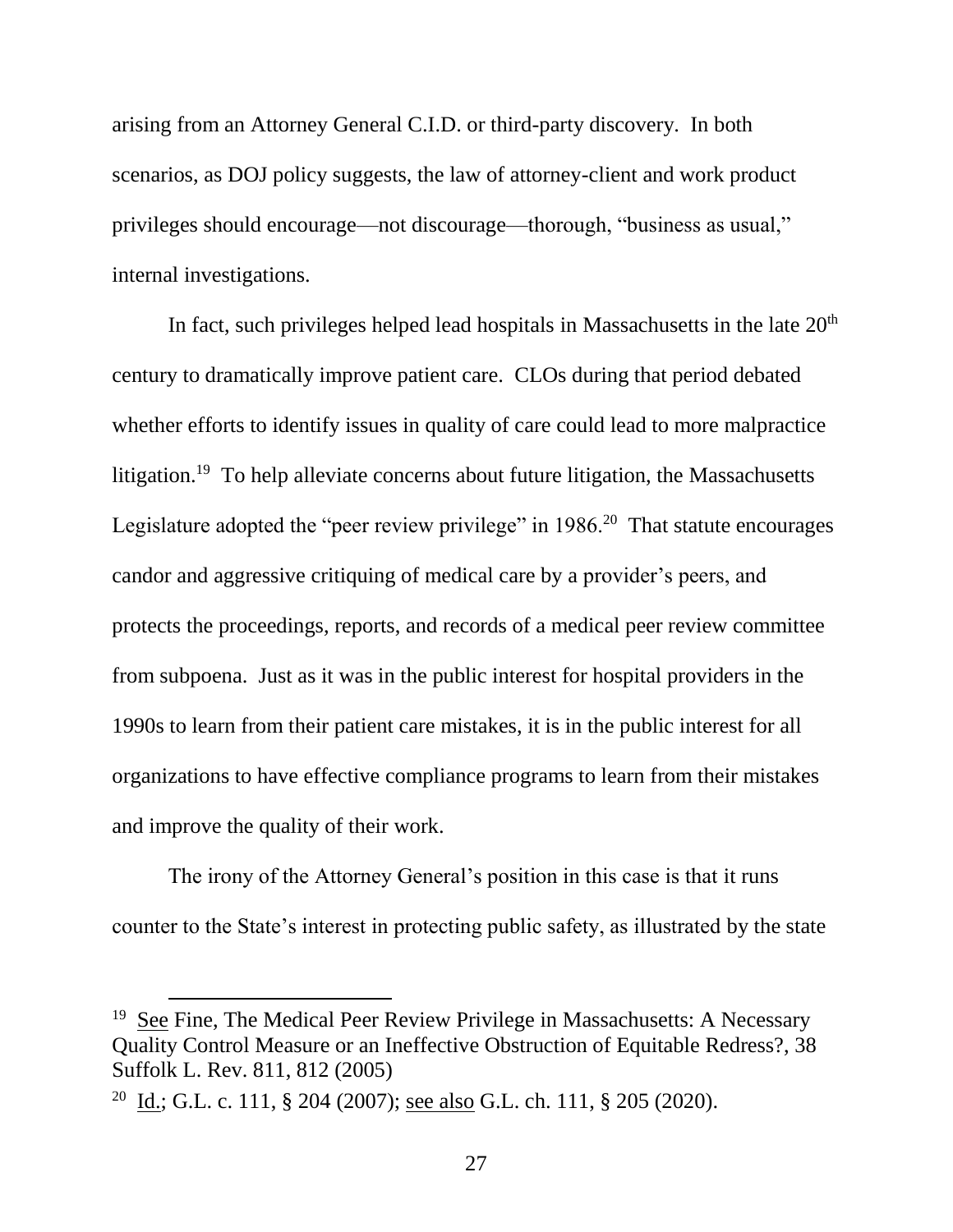law hypothetical. There can be little doubt that the Department of Public Health would want the CLO to conduct a thorough investigation into the hospital's alleged failure to comply with its written acute stroke protocols. Given that one of the Attorney General's responsibilities is to protect the public safety, it is fair to expect that she, too, would want the CLO to conduct thorough, "business as usual" investigations. Indeed, if a CLO and hospital administration persistently declined to conduct investigations in such circumstances, she would arguably have a statutory duty under G.L. c. 12, § 8, to investigate the hospital's breach of the public trust. Yet, for the reasons set forth above and below, if this Court adopts the Attorney General's position in this case and affirms the Superior Court's decision, many hospital CLOs—even if they anticipate litigation—will be hesitant to conduct thorough, "business as usual," investigations, and many hospital employees may be reluctant to cooperate in those investigations. Rather, the CLOs may elect not to follow best compliance practices—a result that would be contrary to the public interest, safety, and fisc. Good public policy demands that such investigations not be discouraged.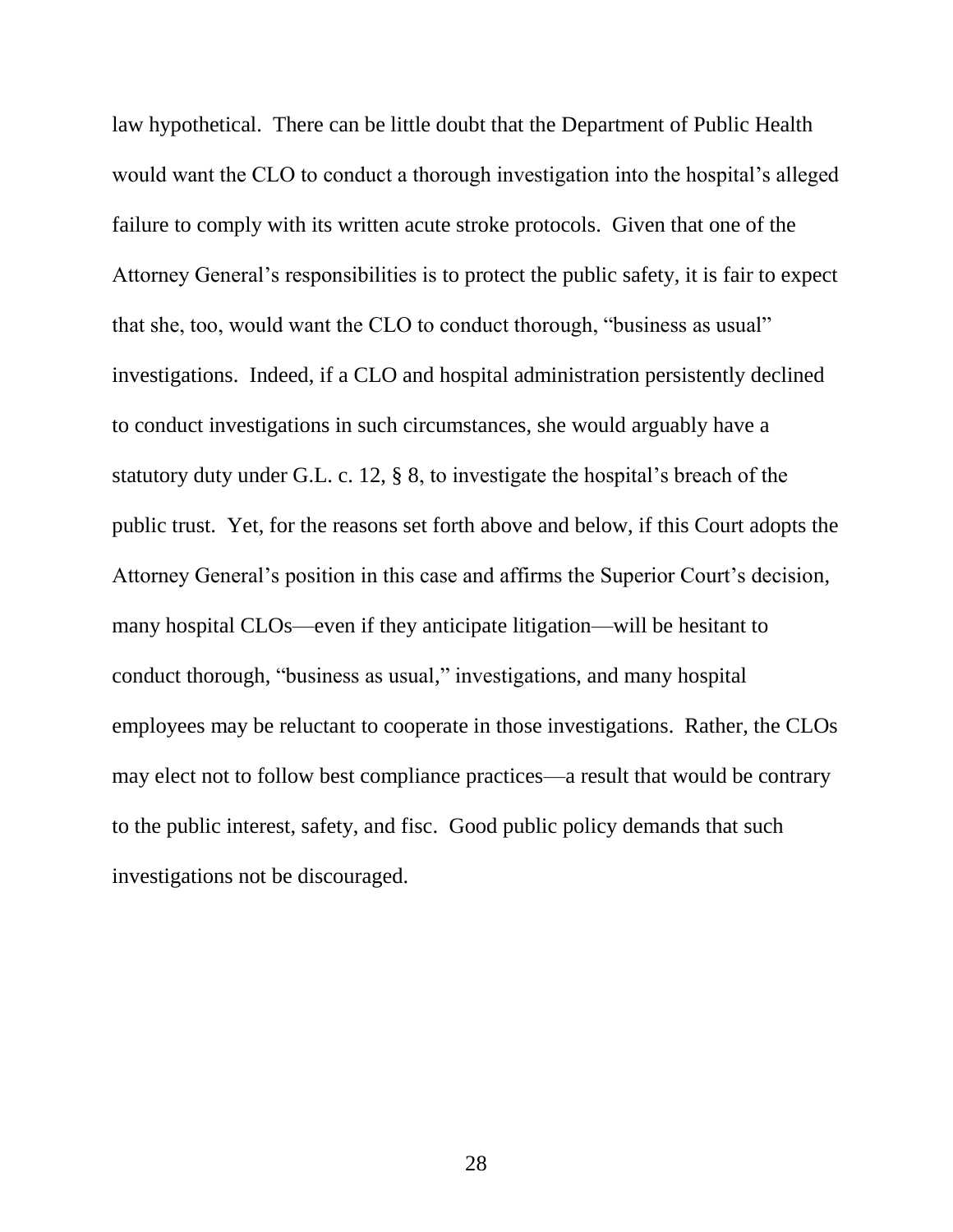#### **SUMMARY OF ARGUMENT**

In ruling that the fruits of Facebook's App Developer Investigation ("ADI") were not protected from disclosure by the work product doctrine, the Superior Court not only applied the incorrect legal standards and misconstrued the reason for the ADI (pp. 31-33, 35-37), but also drew an impractically rigid distinction between the multiple purposes for "business as usual" internal investigations (pp. 33-35). The Superior Court's ruling discourages organizations from conducting routine internal investigations for fear of required disclosure of in-house counsel's work (p. 34-35). Moreover, the Superior Court decision fails to recognize that an attorney's categorizing of factual information reflects that attorney's inner thoughts and strategy (pp. 36-37), and allows the Attorney General to piggyback on these mental processes without her having made any showing of undue hardship in obtaining substantially equivalent information (pp. 38-41).

The Superior Court's decision also contravenes state and federal law by failing to protect from disclosure confidential attorney-client communications made for the purpose of obtaining legal advice, because those communications relayed factual information necessary to provide that advice (pp. 43-46). Although it is unclear whether the Superior Court determined that Facebook waived the attorney-client privilege by making public statements, or whether the privilege never attached, neither theory has merit. An organization's public statements about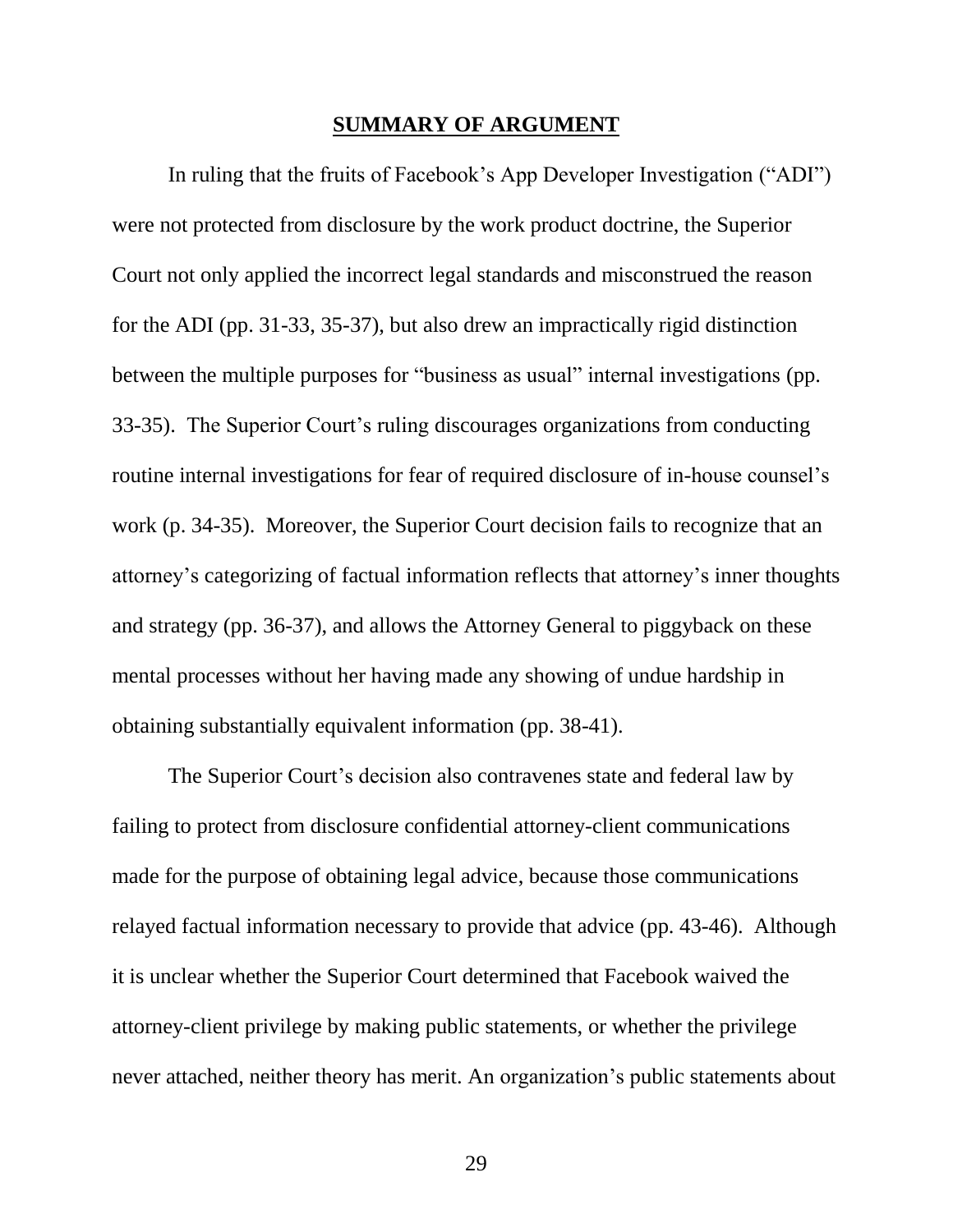the existence and purpose of an internal investigation do not render the investigation's purpose non-legal, and do not negate the expectation that internal communications concerning the investigation will be privileged. (pp. 47-50). And finding that those public announcements constitute a waiver of the privilege would discourage companies from providing information to the public even when the public interest would be better served by disclosure. (pp. 50-53).

#### **ARGUMENT**

I. The Superior Court Erroneously Concluded that the Fruits of Facebook's App Developer Investigation ("ADI") were not Protected by the Work Product Doctrine

The work product doctrine is a discovery rule designed to "protect against disclosure the mental impressions, conclusions, opinions, or legal theories of an attorney," Mass. R. Civ. P. 26(b)(3); it "functions 'to enhance the vitality of an adversary system of litigation by insulating counsel's work from intrusions, inferences, or borrowings by other parties.'" Commissioner of Revenue v. Comcast Corp., 453 Mass. 293, 311 (2009), quoting Ward v. Peabody, 380 Mass. 805, 817 (1980). The work product doctrine is intended to "to prevent one party from piggybacking on the adversary's preparation." Id. at 311-12 (citation and internal quotation marks omitted). The doctrine is codified in Mass. R. Civ. P. 26(b)(3), which protects from discovery documents "prepared in anticipation of litigation" by a party's representative.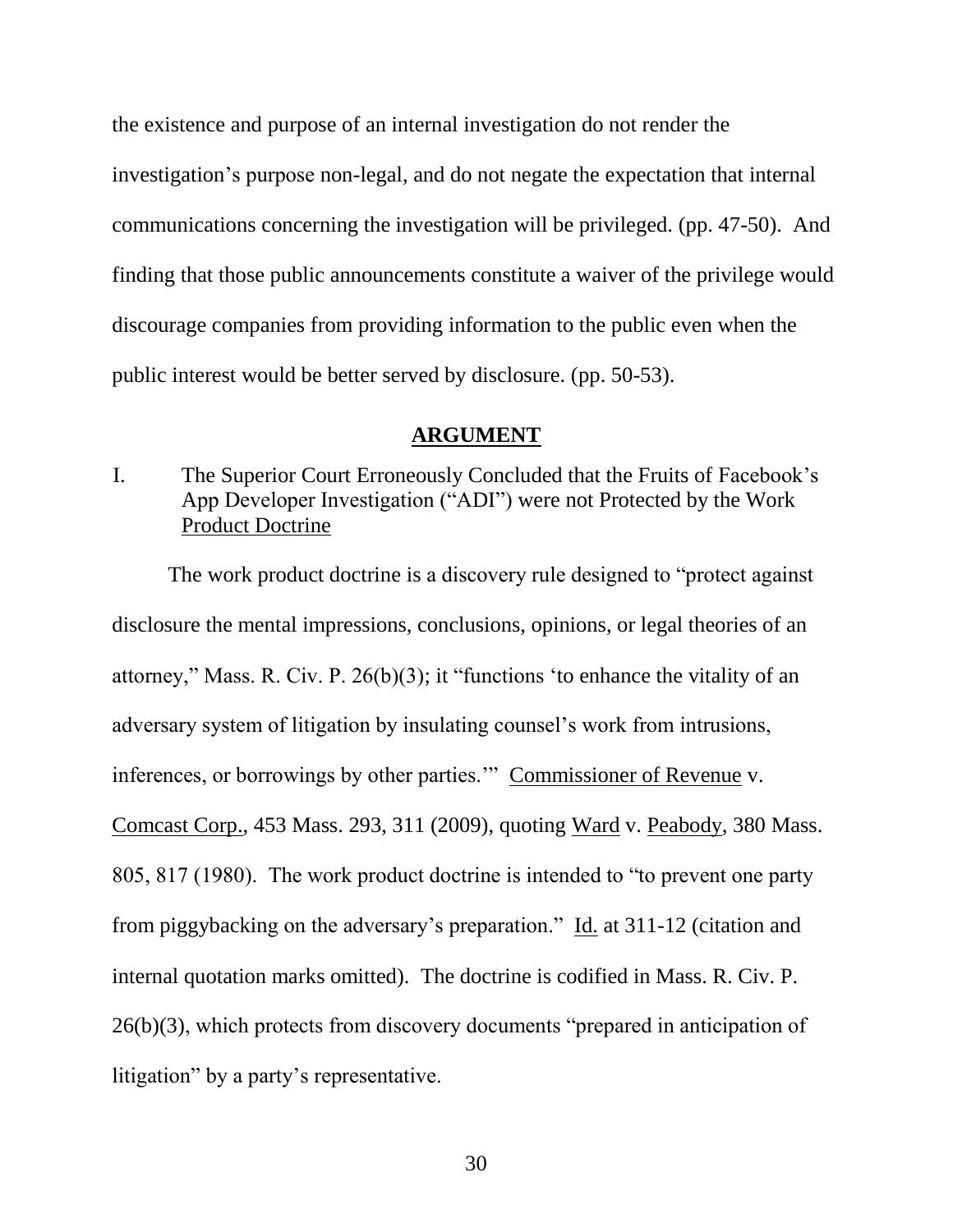The Superior Court held that the names of the specific group of apps and developers that Facebook's attorneys selected for further review in the ADI were not protected by the work product doctrine. Its decision was in error for two reasons: first, the Superior Court applied the incorrect standard for determining whether the names were protected by the work product doctrine; second, it erroneously relied entirely on the Attorney General's unsupported assertion that she could not obtain the names any other way, without testing that assertion or even considering other means of discovery available to her.

A. The Superior Court applied the incorrect standard because it assumed that a "business as usual" internal investigation was not initiated because of the prospect of litigation.

The Superior Court concluded from Facebook's public statements that Facebook launched the ADI "not for reasons of litigation or trial, but rather because the Company has made a commitment, and has a corresponding obligation to protect the privacy of its users." A2/192. It determined that because the goal of the ADI was not "materially different" from the app enforcement efforts Facebook had pursued since 2012, the ADI was simply another iteration of such efforts such that the work product created during the ADI would have been created "irrespective of the prospect of litigation."  $A2/191$ , 192 & n.4. To the Superior Court, this meant that the materials were not created "in anticipation of litigation" and thus were not protected by the work product doctrine. A2/191-92 & n.4. The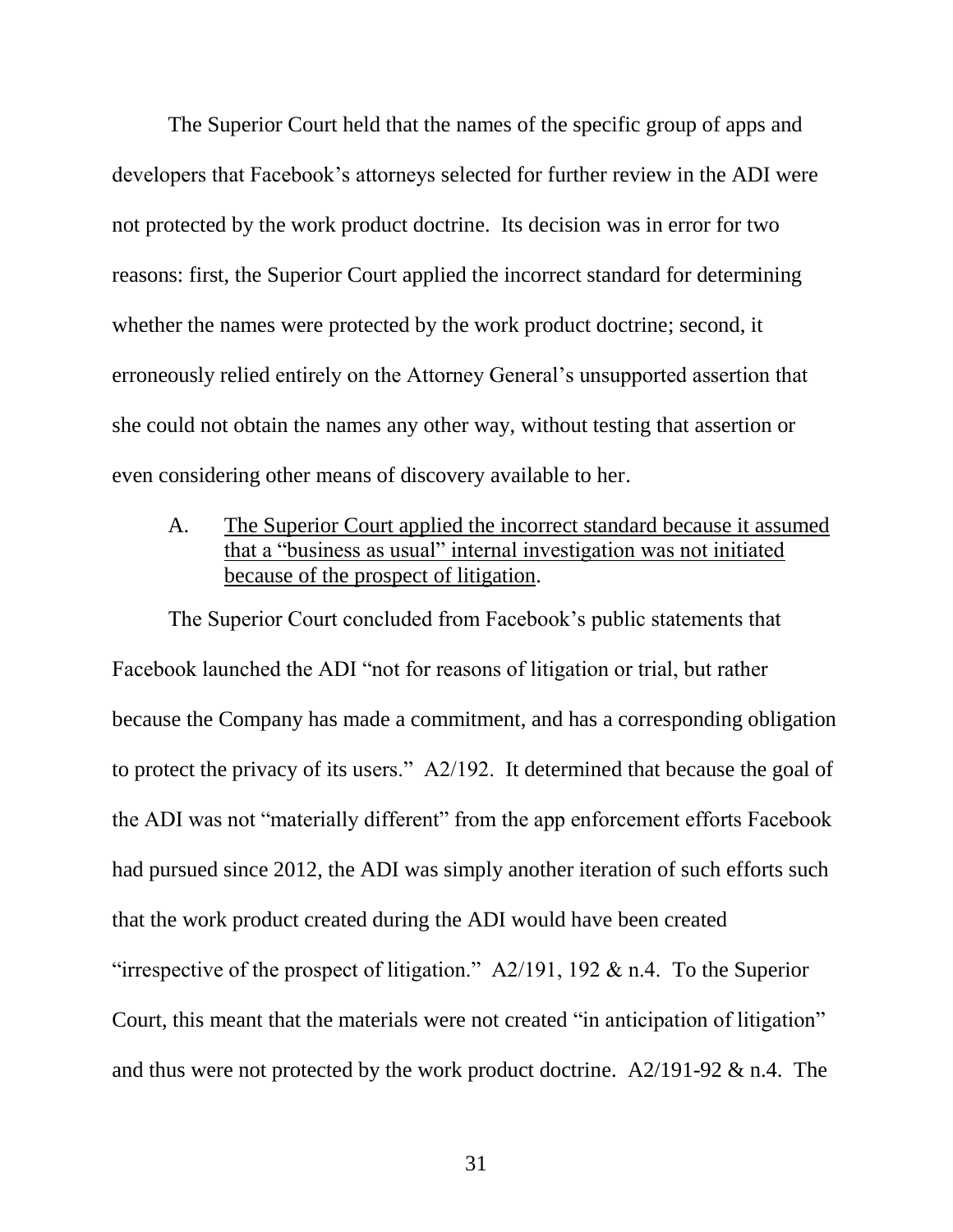Superior Court's decision is not only incorrect on the facts of this case, but its approach would chill the conduct of routine internal investigations managed by inhouse counsel.

This Court in Comcast decided that the trial court had employed the incorrect test when it asked whether the prospect of litigation was the "primary motivating purpose" for the creation of the documents. 453 Mass. at 317 n. 28. The appropriate test, the Comcast Court articulated, was whether, "in light of the nature of the document and the factual situation of the particular case, the document can be fairly said to have been prepared *because of* the *prospect* of litigation" (second emphasis added). Id. at 317, quoting United States v. Adlman, 134 F.3d 1194, 1202 (2d Cir. 1998). The Court used the phrase "prospect of litigation" interchangeably with the phrase "the reasonable possibility of litigation." Id. at 319, citing Ward, 380 Mass. at 817. Applying this "because of" standard in that case, the Comcast Court concluded that "a litigation analysis prepared so that a party can make an informed business decision is afforded the protection of the work product doctrine" Id. at 318 (citation and internal quotation marks omitted).

Here, despite acknowledging that the ADI was designed to "gather the facts needed to provide legal advice to Facebook *about litigation*, compliance, regulatory inquiries, and *other legal risks* facing the Company" (emphases added),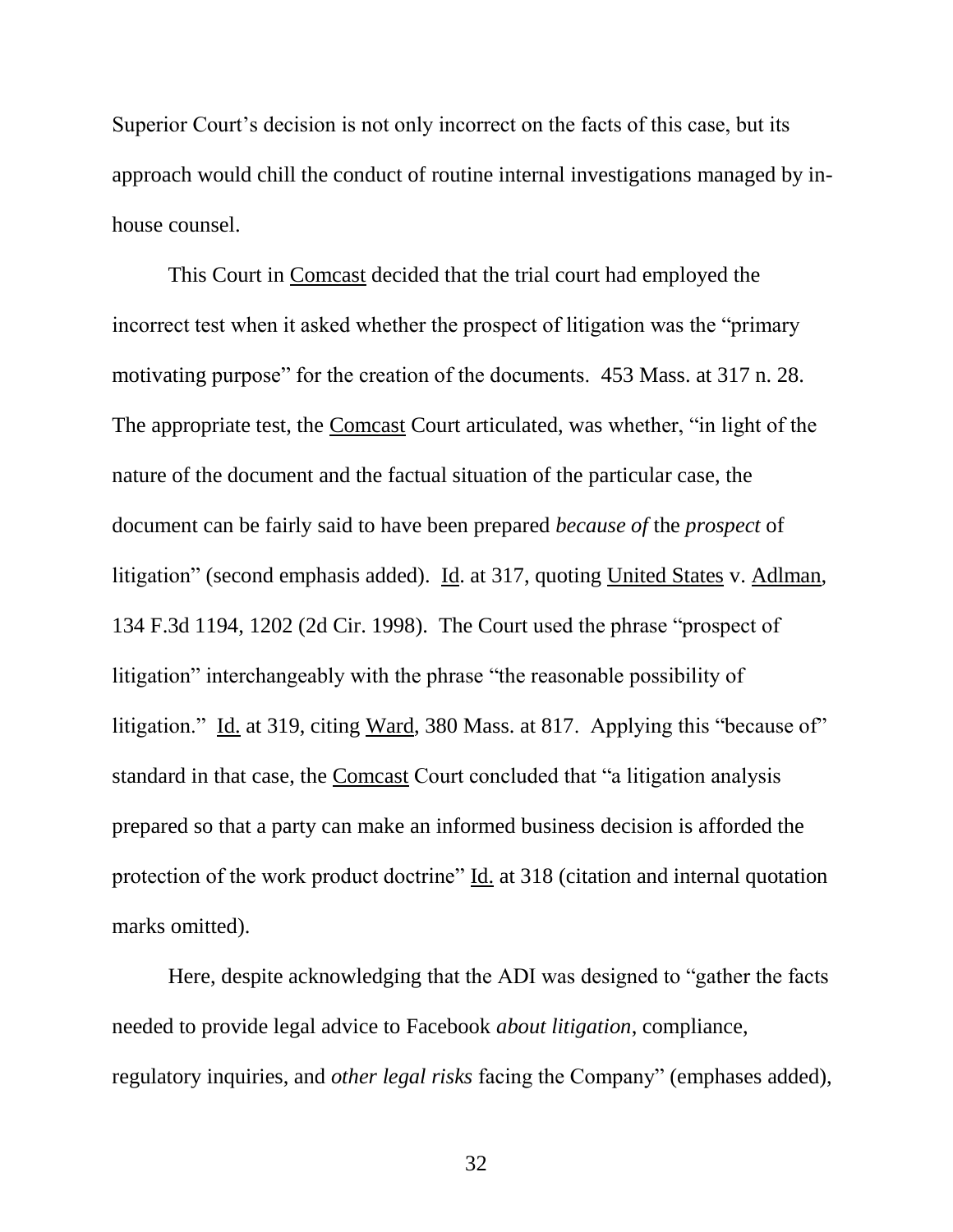A2/183, the Superior Court concluded that "the fruits of th[e ADI] investigative and enforcement program do not qualify for work product protection because they "would have been undertaken by the Company irrespective of the prospect of litigation" (internal quotation marks omitted). A2/192. But, as noted above, the proper test is whether a document was prepared "because of" the "prospect" or "reasonable possibility" of litigation.

The record here demonstrates both that the ADI was not "business as usual" for Facebook, and that Facebook had the prospect or reasonable possibility of litigation in mind when it launched the ADI in response to the Cambridge Analytica incident. See Facebook Br. at 43-48; see also A2/183 (noting that the ADI was designed to gather facts needed to provide legal advice to Facebook about litigation). Indeed, had this been a continuation of normal business operations for Facebook, it is unlikely that Facebook would have retained an outside law firm to design and direct an investigation distinct from its ongoing internal appcompliance efforts. Compare A2/180 (describing Facebook's Platform Enforcement Program) and A2/182-83 (describing ADI). That should be the end of the inquiry.

But more importantly for internal investigations generally, even if the ADI were "business as usual," routine internal investigations managed by in-house counsel with the reasonable possibility of litigation in mind are protected by the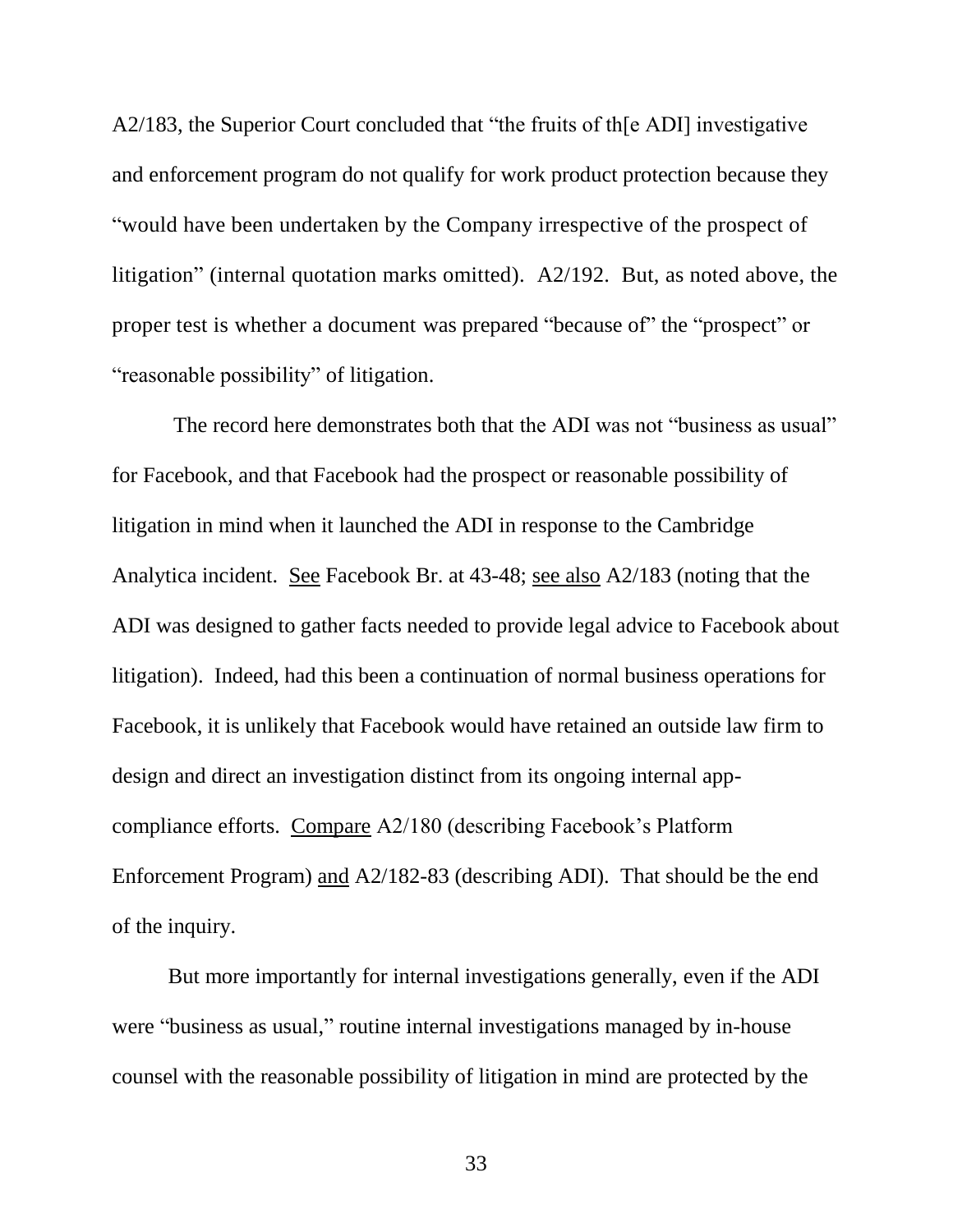work product doctrine. In almost all industries, and particularly those heavily regulated health care and financial services industries that help drive the economy in Massachusetts, internal investigations that ensure regulatory compliance are the norm and essential. "In light of the vast and complicated array of regulatory legislation confronting the modern corporation, corporations, unlike most individuals, constantly go to lawyers to find out how to obey the law, particularly since compliance with the law is hardly an instinctive matter" (internal quotations marks and citations omitted). Upjohn, 449 U.S. at 392. And a "significant swath of American industry" is "required by law to maintain these compliance programs." In re Kellogg Brown & Root, Inc. ("KBR 1") 756 F.3d 754, 759 (D.C. Cir. 2014). Assessment of the possibility of government enforcement and other potential litigation action is a driving force for conducting internal investigations. For this reason, the participation of in-house counsel is essential. And internal investigations often follow promptly after a report of potential misconduct, as illustrated by the Federal and State law hypotheticals discussed above. That these in-house investigations are conducted in the ordinary course of business and inform a company's subsequent risk assessment decisions does not make those investigations any less subject to the work product privilege.

To conclude that work product generated by in-house counsel during a "business as usual" internal investigation would have been created "irrespective of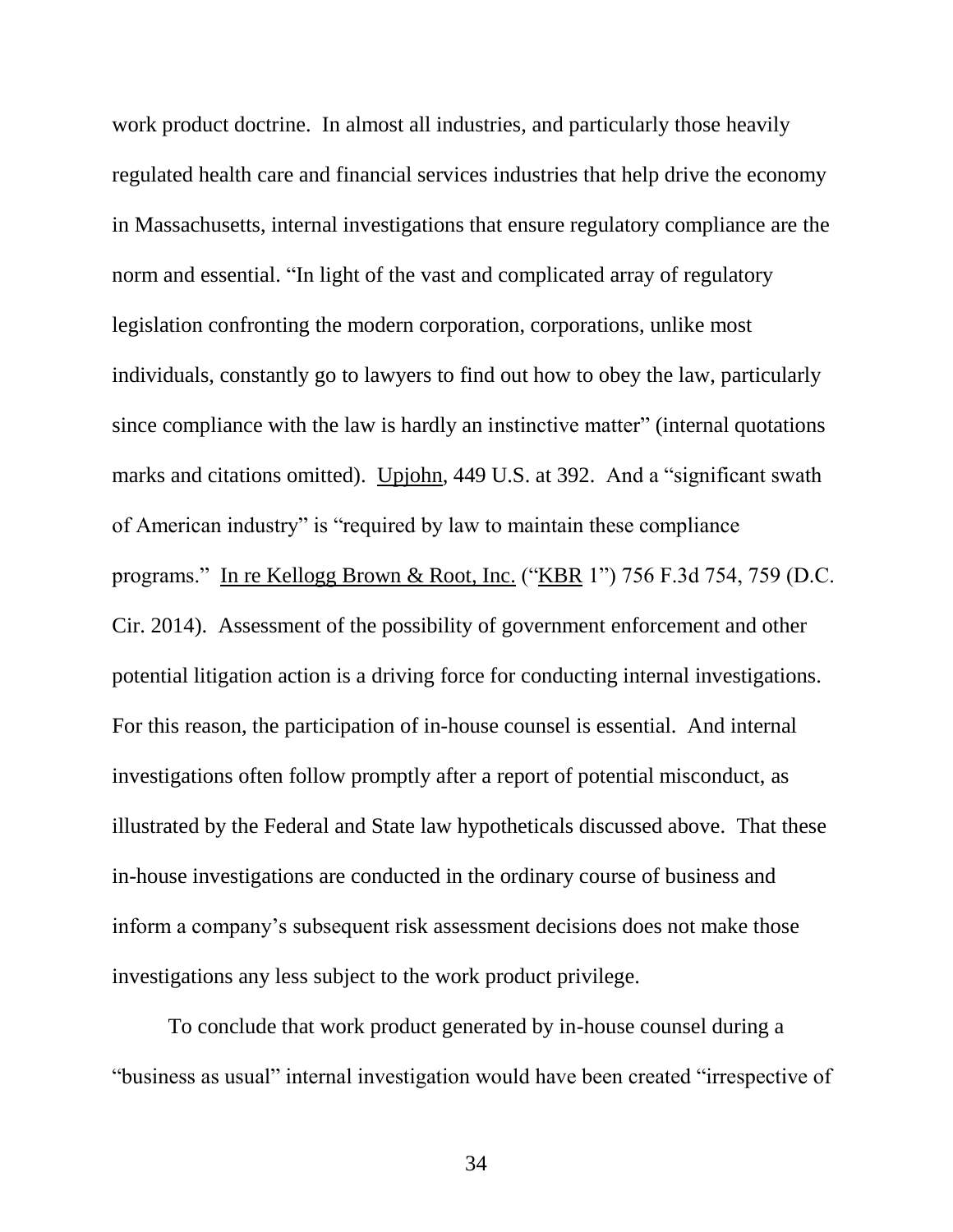the prospect of litigation," as the Superior Court found in this case, also draws an impractically "rigid distinction between a legal purpose on the one hand and a business purpose on the other." KBR 1, 756 F.3d at 759. "[T]rying to find the *one* primary purpose for [an internal investigation] motivated by two sometimes overlapping purposes (one legal and one business, for example) can be an inherently impossible task." Id. "It is often not useful or even feasible to try to determine whether the purpose was A or B when the purpose was A and B." Id.

To say that the fruits of an internal investigation would have been produced irrespective of the reasonable possibility of litigation misapprehends the typically overlapping rationale for conducting internal investigations and is contrary to this Court's guidance in Comcast. Adopting the Superior Court's holding as it pertains to "normal business" internal investigations would discourage organizations from conducting routine internal investigations, a policy that is contrary to the public interest and the goal of the DOJ's policy of awarding "credit" to companies that maintain effective compliance programs.

B. The Attorney General failed to satisfy her burden of proving that she was unable, without undue hardship, to obtain the substantial equivalent of the materials by other means.

The Superior Court found that even if the fruits of the ADI were work product, the fruits were "indisputably factual information" that was entitled to "'far less' work product protection." A2/193, quoting Cahaly v. Benistar Prop.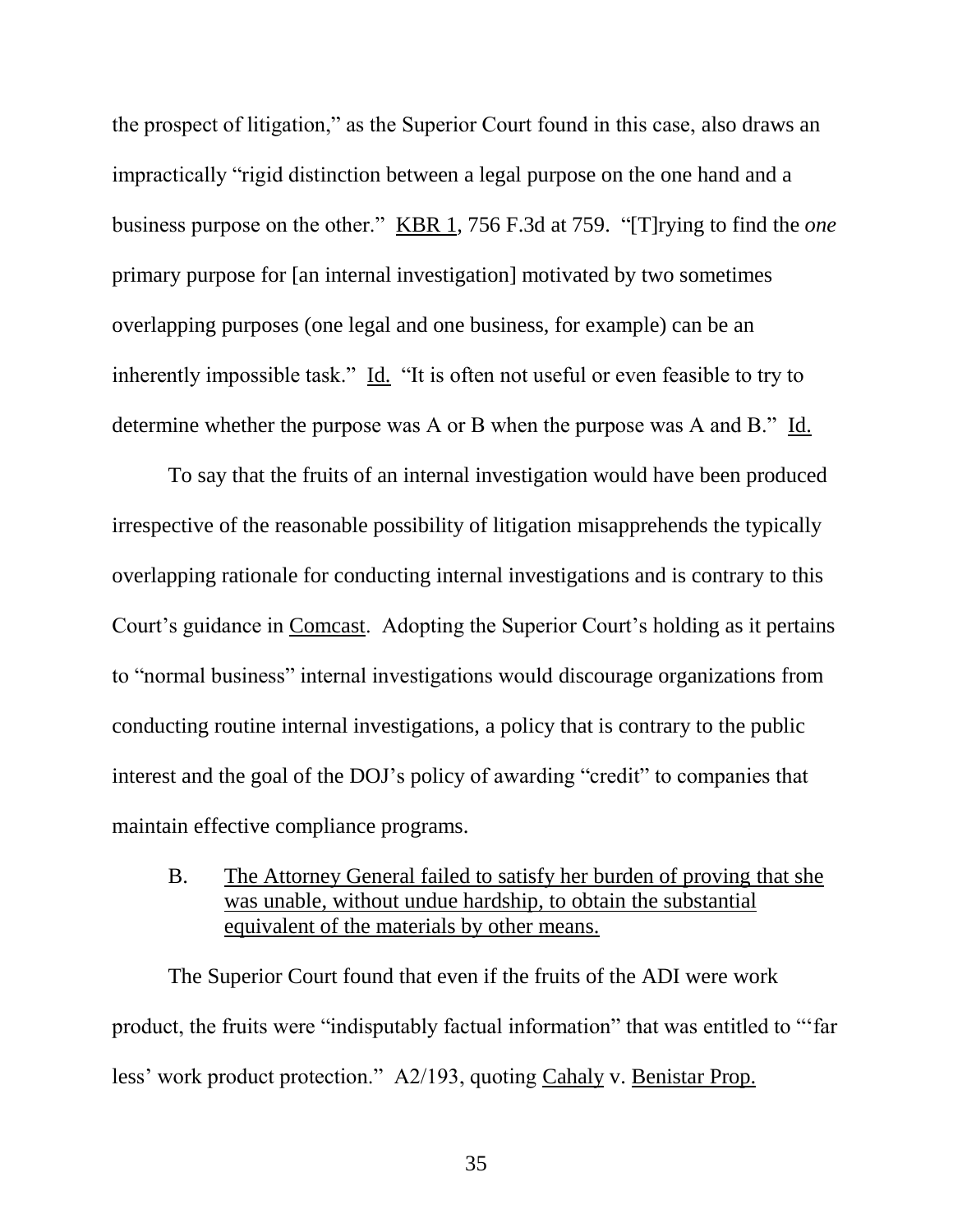Exchange Trust Co., Inc., 85 Mass. App. Ct. 418, 425 (2014). It then summarily concluded that because "only Facebook knows the identity of the apps . . . and there was no other way for the Attorney General to obtain this information on her own," the Attorney General had demonstrated a "substantial need" for the ADI materials and that she is "unable without undue hardship to obtain the substantial equivalent of the materials by other means," therefore overcoming the qualified work product protection. A2/193.

The Superior Court erred.

## *1. The names of the apps and developers are not "indisputably factual information"*

Although the names of the apps that Facebook subjected to a "detailed background check" or "technical review" are factual information, the *decisions* as to which apps to subject to further checks and reviews are not: rather, the names and groupings of apps and developers are based on the legal opinions of Facebook's lawyers. See Lumber v. PPG Industries, Inc., 168 F.R.D. 641, 646 (D. Minn. 1996) ("[W]hile historical facts are not privileged, when those facts are collated or categorized by legal counsel they may well be entitled to protection from disclosure under the work product doctrine."). It is attorneys' mental processes, the ones that led Facebook to place the individual apps into the groupings, which are being sought in Contested Requests 1-5. Requiring Facebook to reveal the names of apps that its attorneys chose to investigate further would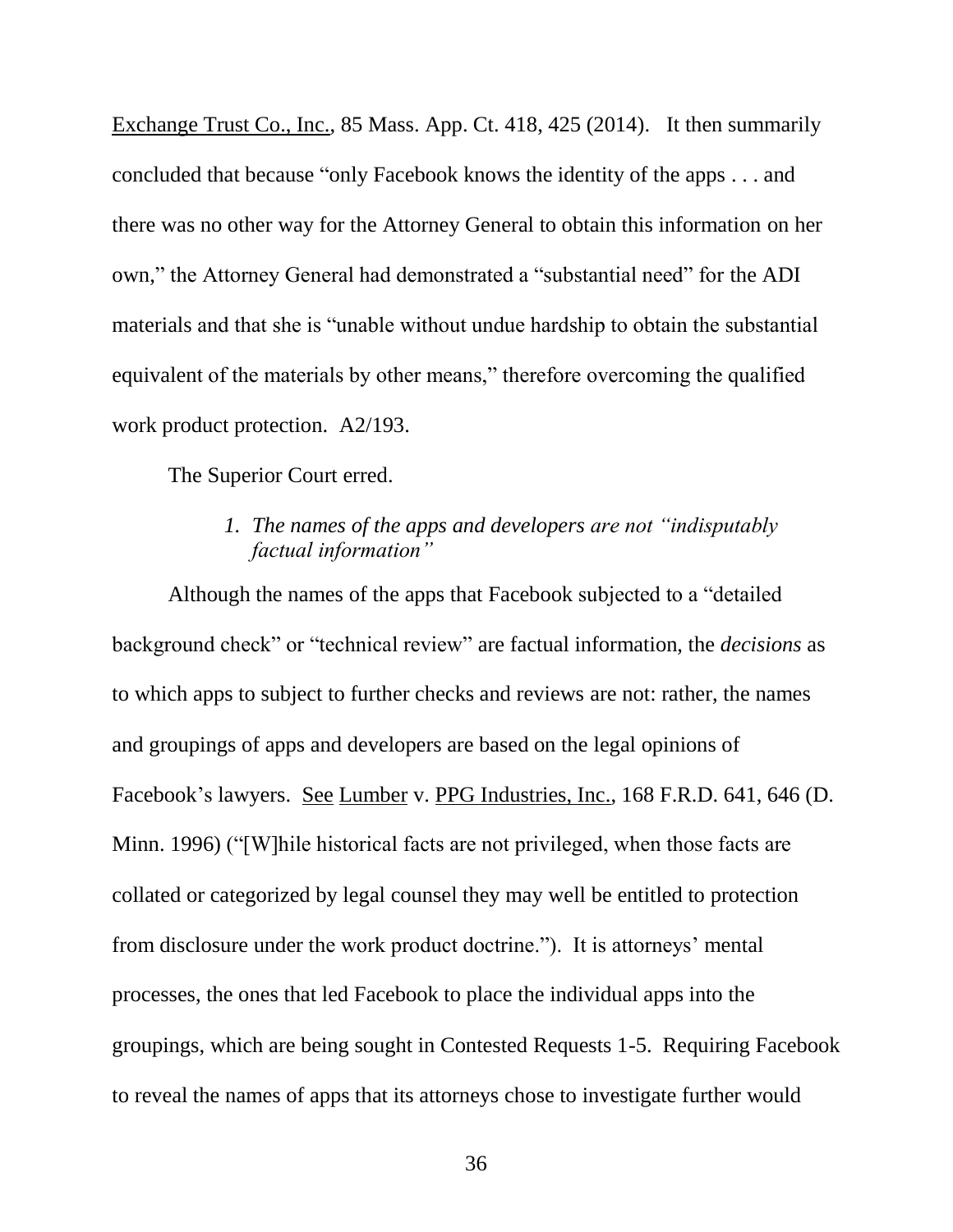require it to disclose the strategic decisions of its attorneys. See DaRosa v. City of New Bedford, 471 Mass. 446, 462 (2015) ("[F]act work product [is protected from discovery] . . . if it is . . . interwoven with opinions or analysis leading to opinions."); cf. Hickman v. Taylor, 329 U.S. 495, 512-13 (1947) (an attorney's decision about what to write down tends to reveal an attorney's mental processes). It is these very "mental impressions," "conclusions" and "opinions" that the work product doctrine is intended to protect.

Demanding the names of the apps that Facebook's attorneys decided to subject to a more exacting review is not materially different from asking a deponent which documents her lawyer selected for her to review in preparation for her deposition. Although those documents contain "facts," the decision as to which documents the attorney selected for review would reveal her thoughts, mental impressions, and legal theories of the case. See Lumber, 168 F.R.D. at 646.

Likewise, in an internal investigation, in-house counsel is called upon to use legal judgment to identify the fact witnesses to interview and the documents to review and, after making those decisions, which witness statements and documents require further review and legal analysis. The names of the witnesses interviewed and the substance of the documents reviewed are facts, but the decisions as to which witnesses in-house counsel chooses to meet with and which documents require further examination reveals counsel's opinions and thought processes.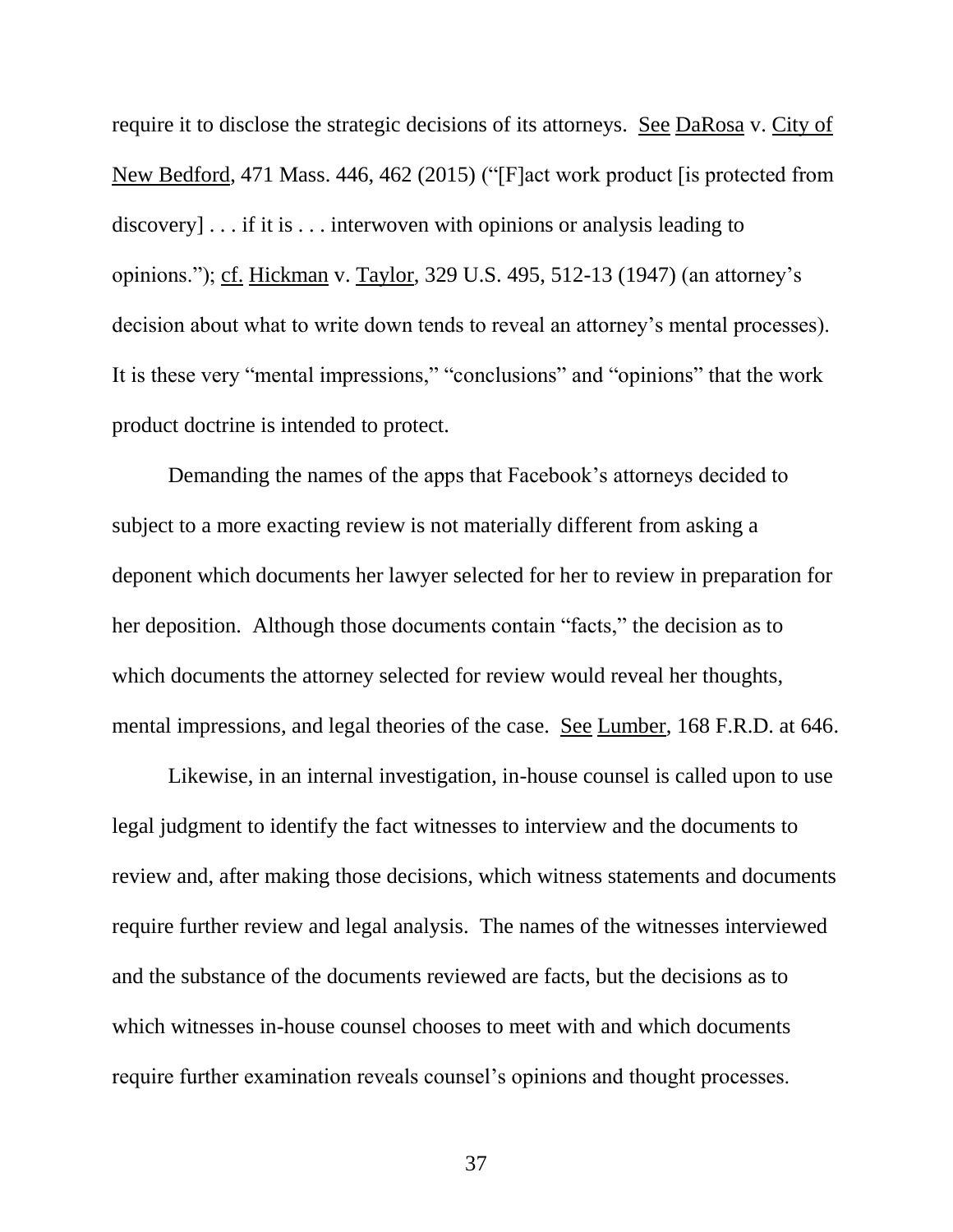#### *2. The Attorney General has not shown that she is unable to obtain the substantial equivalent of the materials without undue hardship.*

That only Facebook knows the names of the apps and developers does not mean that the Attorney General would be "unable without undue hardship to obtain the substantial equivalent of the materials by other means," as the Superior Court concluded. A2/193. To obtain work product, the Attorney General bears the burden of proving that "the materials sought encompass, in a wholly unique unduplicatable manner, the information sought." Harris v. Steinberg, 1997 WL 89164, at \*4 (Mass. Super. Ct. Feb. 10, 1997); see also Diaz v. Devlin, 2018 WL 1610541, at \*9 (D. Mass. April 3, 2018) ("If the party asserting the privilege meets this initial burden, the burden shifts to the opposing party to prove 'substantial need' and 'undue hardship' to obtain those materials [internal quotation marks and citation omitted]).

The Attorney General has not even begun to try to meet this burden. As a threshold matter, she has yet to proffer a reason, let alone one the Superior Court tested, that she could not use her robust investigatory resources—resources beyond those of the ordinary civil litigant—to obtain this information. See Harris, 1997 WL 89163, at  $*4$ . In addition, the Attorney General has not even attempted to use the customary tools of civil litigation to obtain this information, let alone proven that these tools have been or would likely be unsuccessful. See Clean Harbors Env't Servs., Inc. v. Sheppard, 2018 WL 7437046, at \*1 (Mass. Super. Ct. Dec. 20,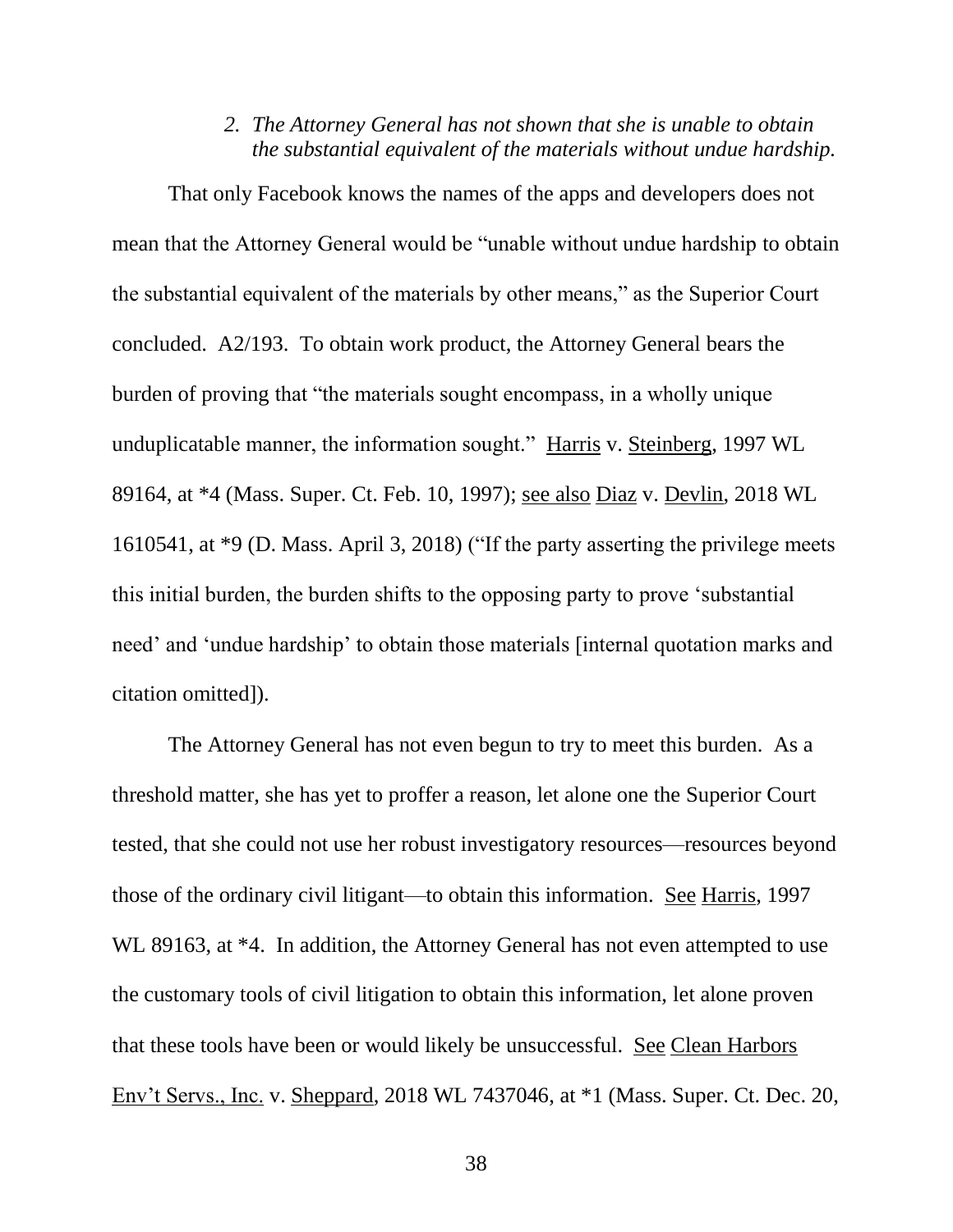2018) (defendant failed to overcome work product qualified privilege where he had access to witnesses and could conduct his own inquiry); Abramian v. Pres. and Fellows of Harvard Coll., 2001 WL 1771985, at \*5 (Mass. Super. Ct. Dec. 4, 2001) (finding as to some documents that plaintiff had failed to show that he could not "make what he can" of other materials being produced); Harris, 1997 WL 89164, at \*4 (plaintiff had failed to show substantial need and inability without hardship to obtain documents where it had not even attempted to discover the information sought by interviewing, deposing or serving interrogatories on individuals with knowledge of the circumstances). Instead, she simply parrots the Superior Court's finding of her inability to obtain the requested names. Attorney General Br. at 41. Perhaps that is because the names of potential fact witnesses, or the factual information contained in documents responsive to the Contested Requests, are *not* beyond the reasonable acquisition of the Attorney General.

The Attorney General could, based on the names in the thousands of pages of documents she has already received from Facebook in response to prior C.I.D.'s, <sup>21</sup> select witnesses in a non-legal department at Facebook to question about the facts underlying the ADI's fruits (such as the apps that had access to Facebook's platform prior to 2014 and the number of installing users of each app, see Contested Request 1, A2/185), and ask them the names of other people who

 $21$  Facebook Br. at 30.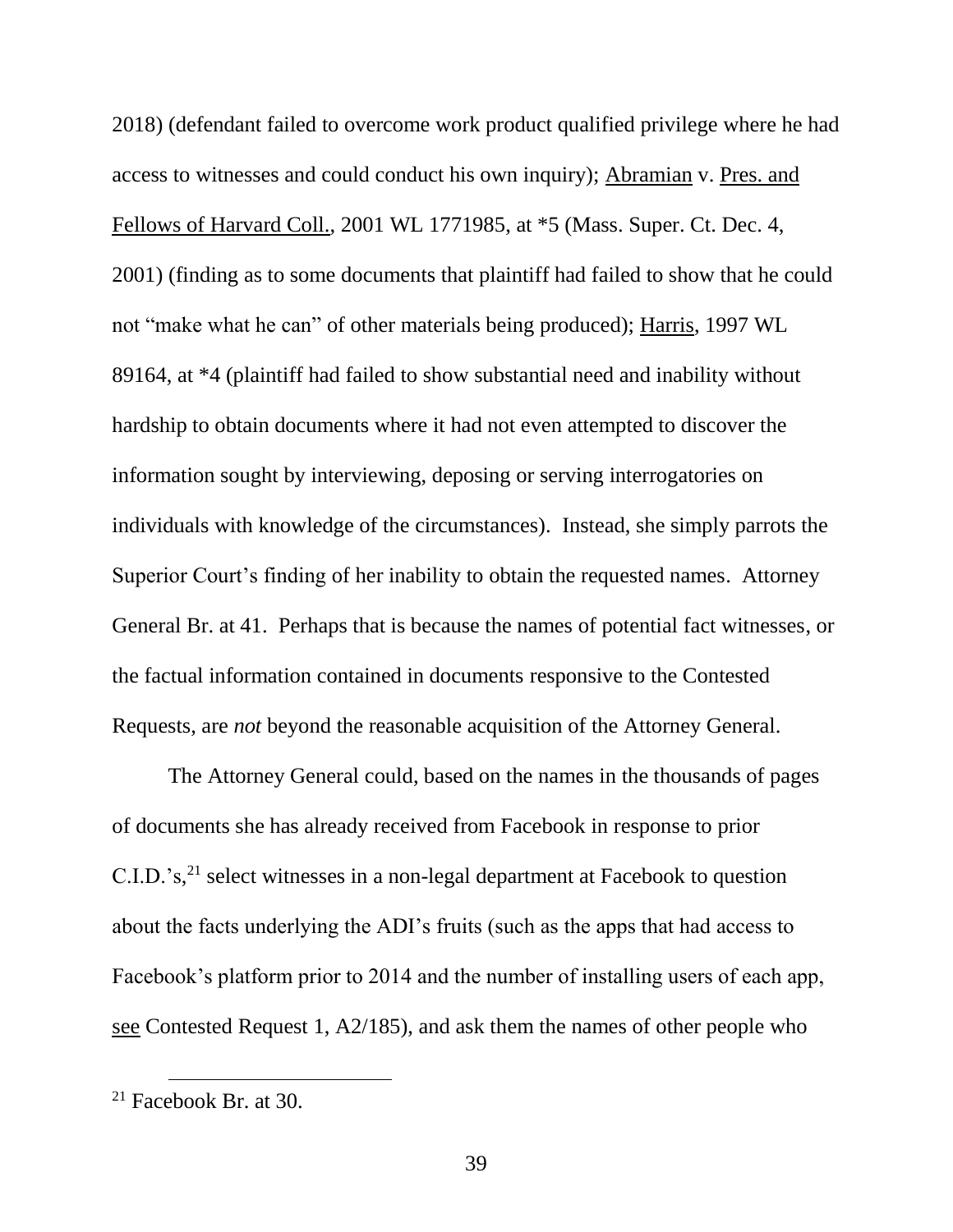might have knowledge of the sought-after-facts. While it would be more convenient and less expensive for the Attorney General to obtain this information by simply demanding the work product of Facebook's counsel, "such considerations of convenience do not overcome the policies served by the [work product doctrine]." Upjohn, 449 U.S. at 396; Hickman, 329 U.S. at 516 (Jackson, J. concurring) ("Discovery was hardly intended to enable a learned profession to perform its functions . . . on wits borrowed from the adversary."); Bryan Corp. v. Chemwerth, Inc., 296 F.R.D. 31, 43 (D. Mass. 2013) (citation and internal quotation marks omitted) ("Neither inconvenience nor expense constitute sufficient cause to find undue hardship."); Colonial Gas Co. v. Aetna Cas. & Sur. Co., 139 F.R.D. 269, 275 (D. Mass. 1991) ("Discovery of work product will . . . be denied where the party seeking discovery can obtain the information by taking deposition of witnesses.").

By seeking attorney work product rather than conducting her own factfinding investigation, the Attorney General is seeking to do precisely what the work product doctrine is designed to prevent: "piggybacking on the adversary's preparation." Comcast, 453 Mass. at 311–12. "Discovery was hardly intended to enable a learned profession to perform its functions . . . on wits borrowed from the adversary." Upjohn, 449 U.S. at 396 (quoting Hickman*,* 329 U.S. at 515 (Jackson, J., concurring)).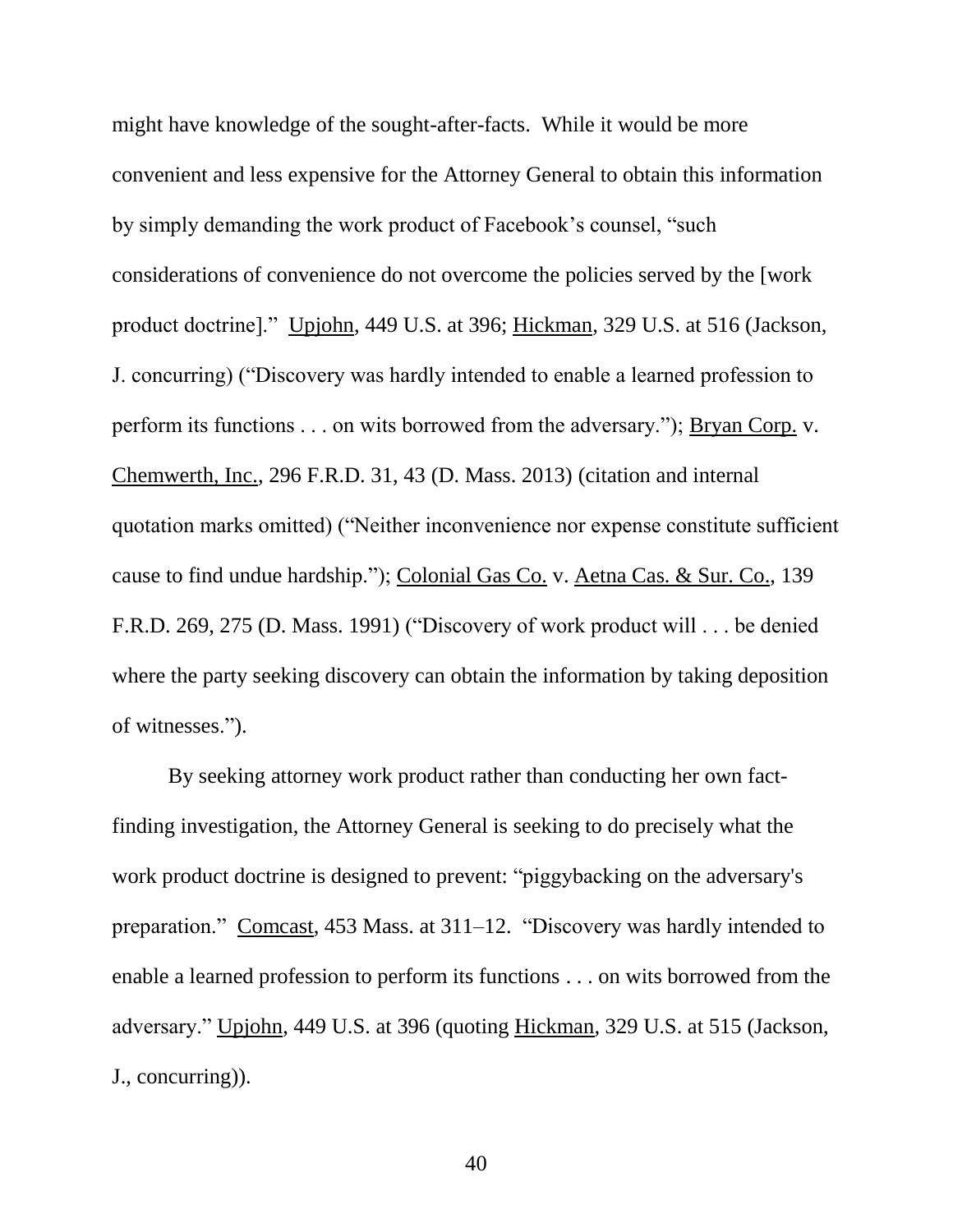II. The Superior Court Incorrectly Concluded that the Attorney-Client Privilege Did Not Prevent Disclosure of the Fruits of the ADI Investigation.

The Superior Court held that the attorney-client privilege did not apply to Facebook's responses to Requests 1-5 for two reasons: first, it held that the "facts" contained in communications by Facebook to its attorneys were not protected by the privilege; and second, it concluded that the privilege either never attached to such communications or that Facebook waived the privilege by making public statements concerning the investigation. A2/194-95. Neither conclusion has merit.

### A. Facts contained in communications between a client and an attorney are protected from disclosure by the attorney-client privilege

The attorney-client privilege is the oldest of the privileges for confidential communications known to the common law." Upjohn Co. v. United States, 449 U.S. 383, 389 (1981), citing 8 J. Wigmore, Evidence § 2290 (McNaughton rev. 1961). "Its purpose is to encourage full and frank communication between attorneys and their clients and thereby promote broader public interests in the observance of law and administration of justice." Id. The privilege is of such great importance that, although "it may appear to frustrate the investigative or factfinding process . . . the social good derived from the proper performance of the functions of lawyers acting for their clients . . . outweighs the harm that may come from the suppression of evidence" (internal quotations marks, brackets, and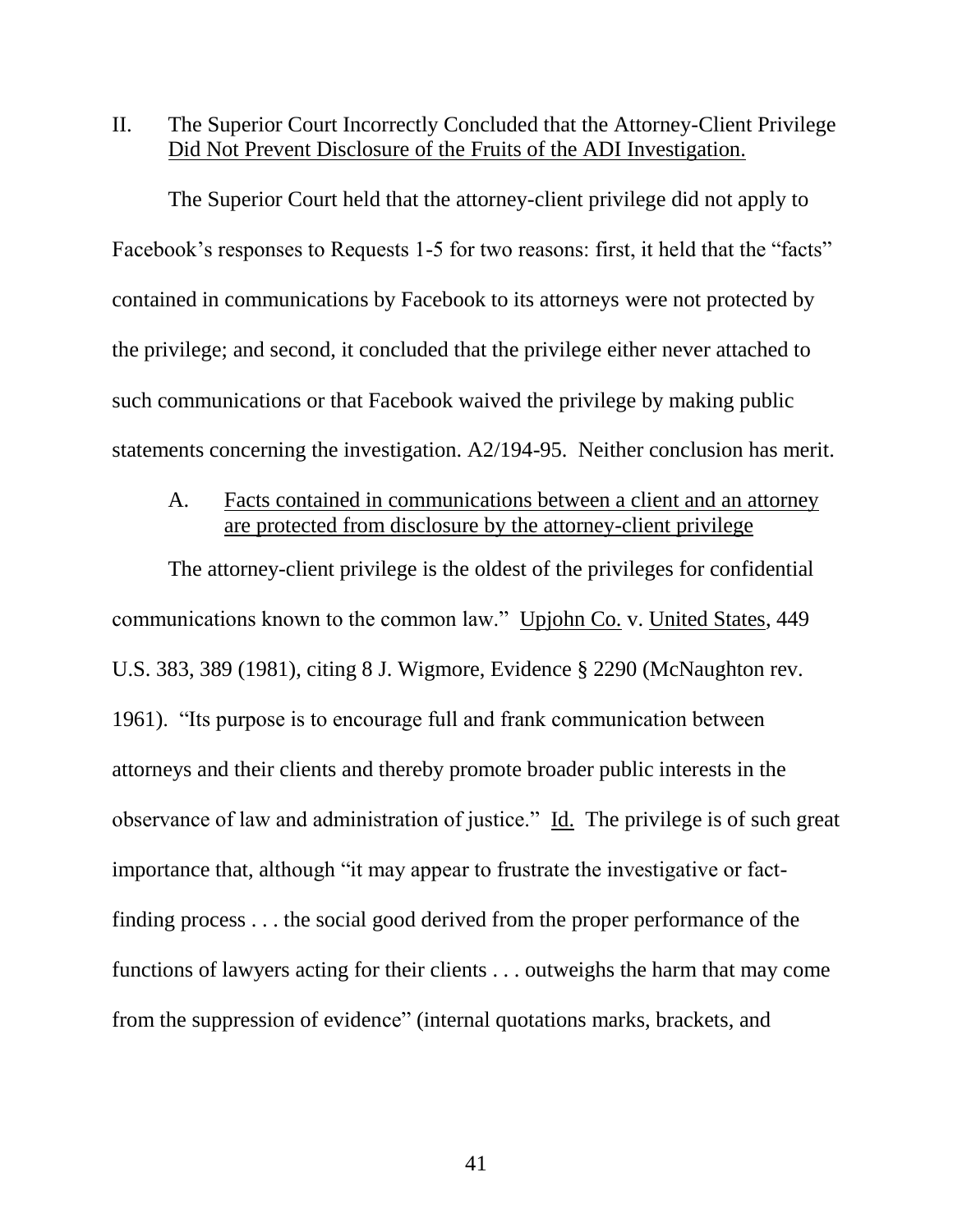citations omitted). Hanover Ins. Co. v. Rapo & Jepson Ins. Sers., Inc., 449 Mass. 609, 615-16 (2007).

The attorney-client privilege protects from disclosure to third parties "all confidential communications between a client and its attorney undertaken for the purpose of obtaining legal advice." Suffolk Constr. Co. v. Division of Capital Asset Mgt., 449 Mass. 444, 448 (2007). It allows clients to make full disclosure of all relevant facts to their counsel "so that counsel may render fully informed legal advice" without the threat of exposure of those damaging facts. Id. at 449; Upjohn, 449 U.S. at 390 (the attorney-client privilege "exists to protect not only the giving of professional advice to those who can act on it but also the giving of information to the lawyer to enable him to give sound and informed advice.").

The Superior Court correctly noted that Upjohn holds that the attorney-client privilege applies only to *communications* and not to the underlying facts. A2/194, citing Upjohn, 449 U.S. at 395. It erred, however, in deciding that (1) "the attorney-client privilege does not extend to any underlying facts or other information learned by Facebook during the ADI, including the identity of the . . . apps," and (2) "Facebook cannot conceal such facts from the Attorney General simply by sharing them with its attorneys." A2/194.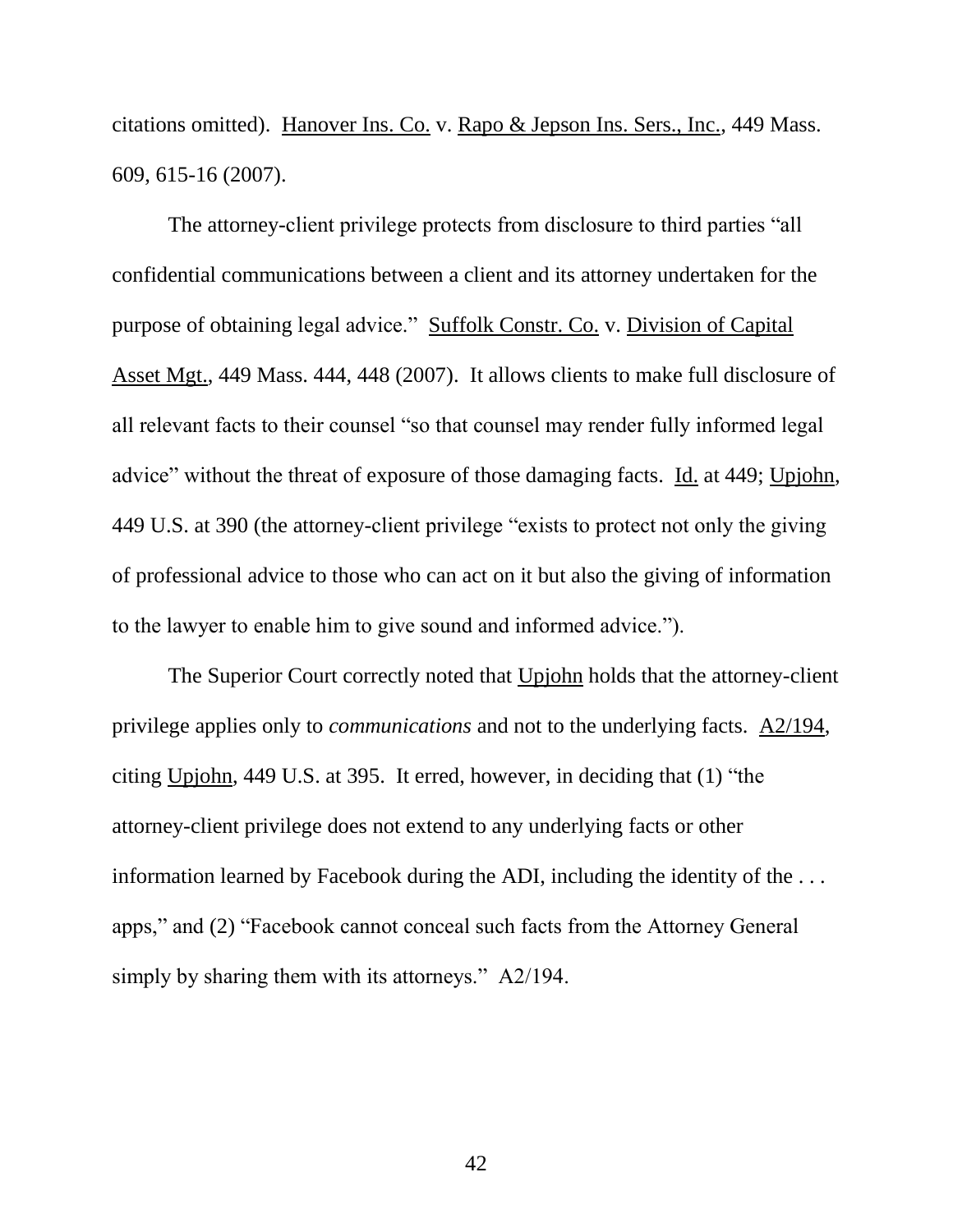#### *1. The Attorney General's Requests Seek More than "Facts"; They Seek the Results of Strategic Decisions Made by Attorneys.*

The Superior Court acknowledged that, "from the beginning, Gibson, Dunn and Facebook in-house counsel have designed, managed, and overseen all stages of the ADI . . ." A2/183 (emphasis added). Because "[t]he first step in the resolution of any legal problem is ascertaining the factual background and sifting through the facts," Upjohn, 449 U.S. at 390, it is fair to infer from the Superior Court's finding that, in response to receiving the C.I.D. with the Contested Requests, Facebook's attorneys requested information from its non-legal staff, non-legal staff communicated information to Facebook's attorneys in response to its attorneys' requests, and Facebook's attorneys decided, or at least participated in deciding, which apps and developers to include in the ADI investigation.

The Attorney General's requests expressly seek the results of Facebook's attorneys' decisions and, at least implicitly, seek the information communicated to and by non-legal Facebook employees to enable the attorneys to make those strategic decisions. For example, she has asked for:

The group of apps and/or developers on which, to date, Facebook has conducted a "detailed background check . . . to gauge whether the app or developer has engaged in behavior that may pose a risk to Facebook user data or raise suspicions of data misuse, to identify connections with other entities of interest, and to search for any other indications of fraudulent activity . . .

The group of apps on which, to date, Facebook has conducted a "technical review" to analyze "available technical information about the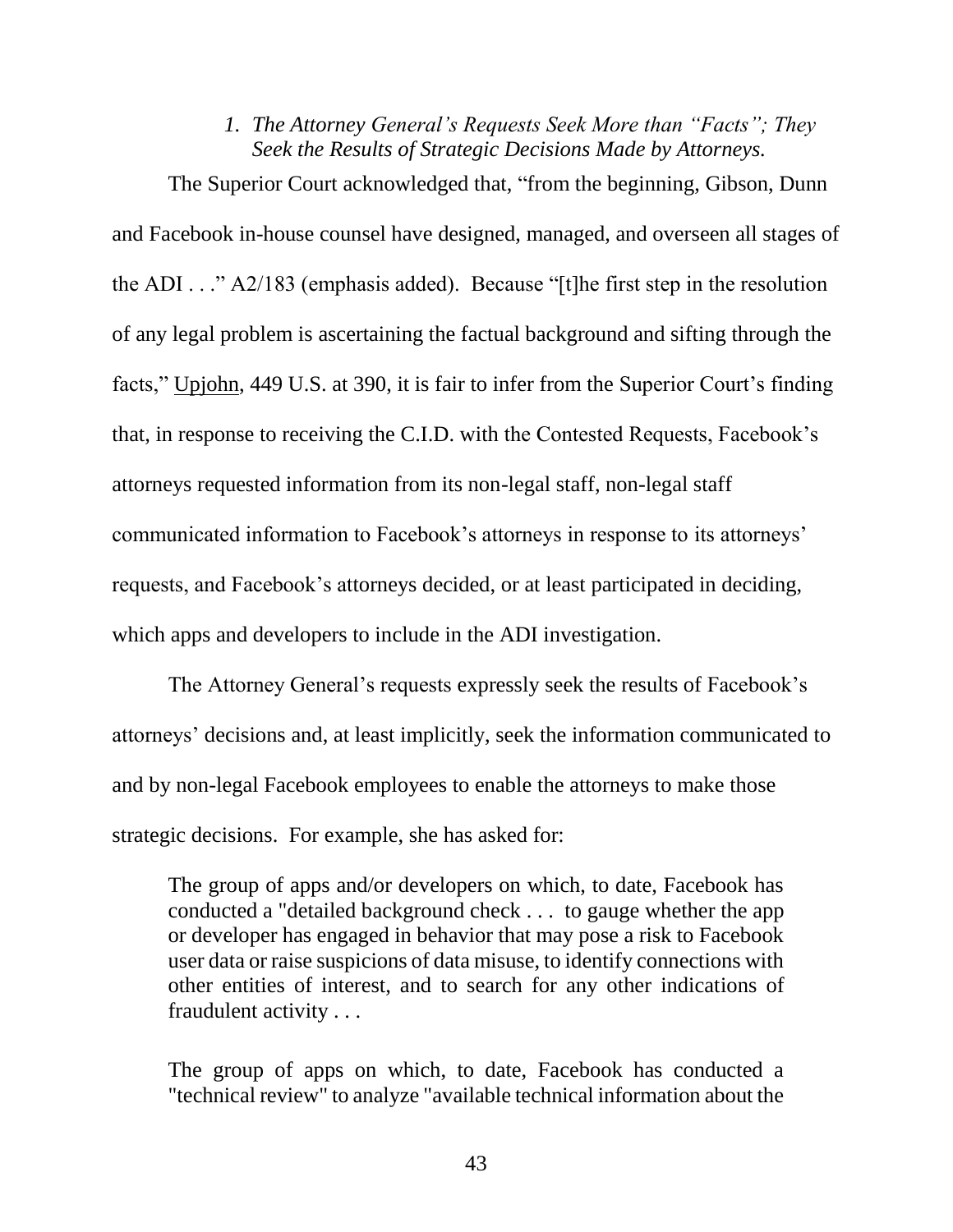apps derived from Facebook's available internal usage records in order to gauge data collection practices -- such as the disproportionate collection of data and broad data requests -- which may suggest data misuse . . .

#### A2/185-86.

It cannot be disputed that the Attorney General is not entitled to the results of Facebook's attorneys' strategic decisions. See generally Comcast, 453 Mass. at 303. It also cannot be disputed that the Attorney General is not entitled to communications to and from those attorneys that led to their strategic decisions. Upjohn, 449 U.S. at 390-91 ("[T]he privilege exists to protect not only the giving of professional advice to those who act on it but also the giving of information to the lawyer to enable him to give sound and informed advice."). Yet, when the Attorney General seeks the names of the apps and the developers on which Facebook has conducted detailed background checks and technical reviews, she is seeking the results of Facebook's attorneys' strategic decision because those attorneys made, or at least participated in, the decision to determine which apps and developers to investigate. She is also implicitly seeking the communications that led to those decisions. The Attorney General is not entitled to such information.

While it is likely that communications to and from Facebook's attorneys contain "facts," this Court has held that "information contained within a communication need not itself be confidential for the communication to be deemed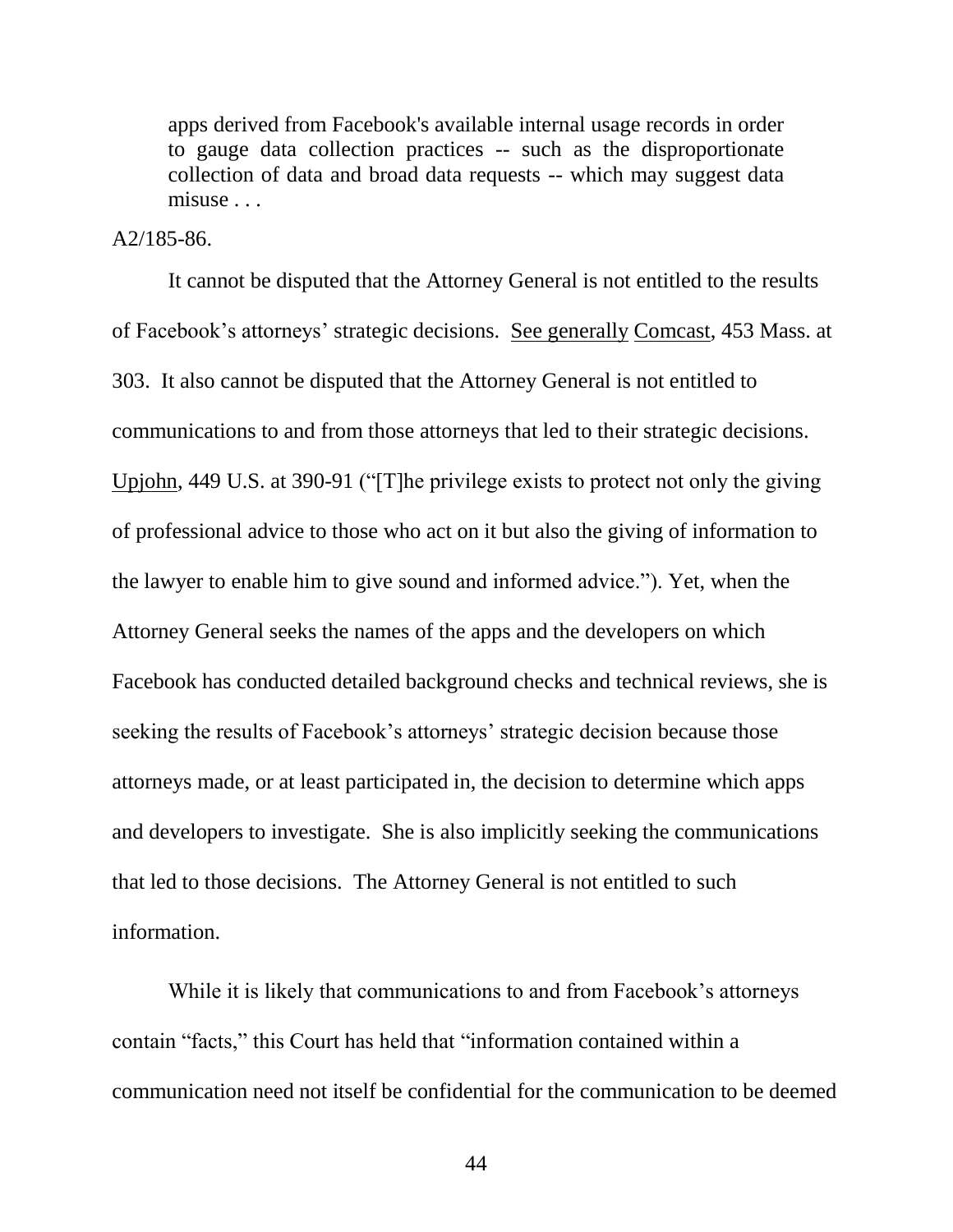privileged; rather the communication must be made in confidence – that is, with the expectation that the communication will not be divulged." Comcast, 453 Mass. at 305; see also Upjohn, 449 U.S. at 295 ("[a] fact is one thing and a communication concerning that fact is an entirely different thing.").<sup>22</sup> Moreover, the Superior Court's decision that Facebook is required to produce documents responsive to Contested Requests 1-5 suggests that there is a clear line between "non-privileged facts" and "communications containing or concerning nonprivileged facts," and that all documents responsive to those five requests fall on the "non-privileged fact" side of the line  $-$  a line the Superior Court is apparently able to discern even without reviewing the documents at issue. That decision lacks credulity.

The Superior Court's decision has also created confusion and uncertainty about whether confidential attorney-client communications made during the factgathering phase of in-house counsel's internal investigation will be protected from disclosure. As noted above, the Supreme Court has observed that [a]n uncertain

 $22$  See Comcast, 453 Mass. at 316 n.25 (looking to Second Circuit analysis of work-product doctrine and quoting Rollins Envtl. Servcs., Inc. v. Superior Court, 368 Mass. 174, 179-80 (1975) ("This court having adopted comprehensive rules of civil procedure in substantially the same form as the earlier Federal Rules of Civil Procedure, the adjudged construction theretofore given to the Federal rules is to be given to our rules, absent compelling reasons to the contrary or significant differences in content")).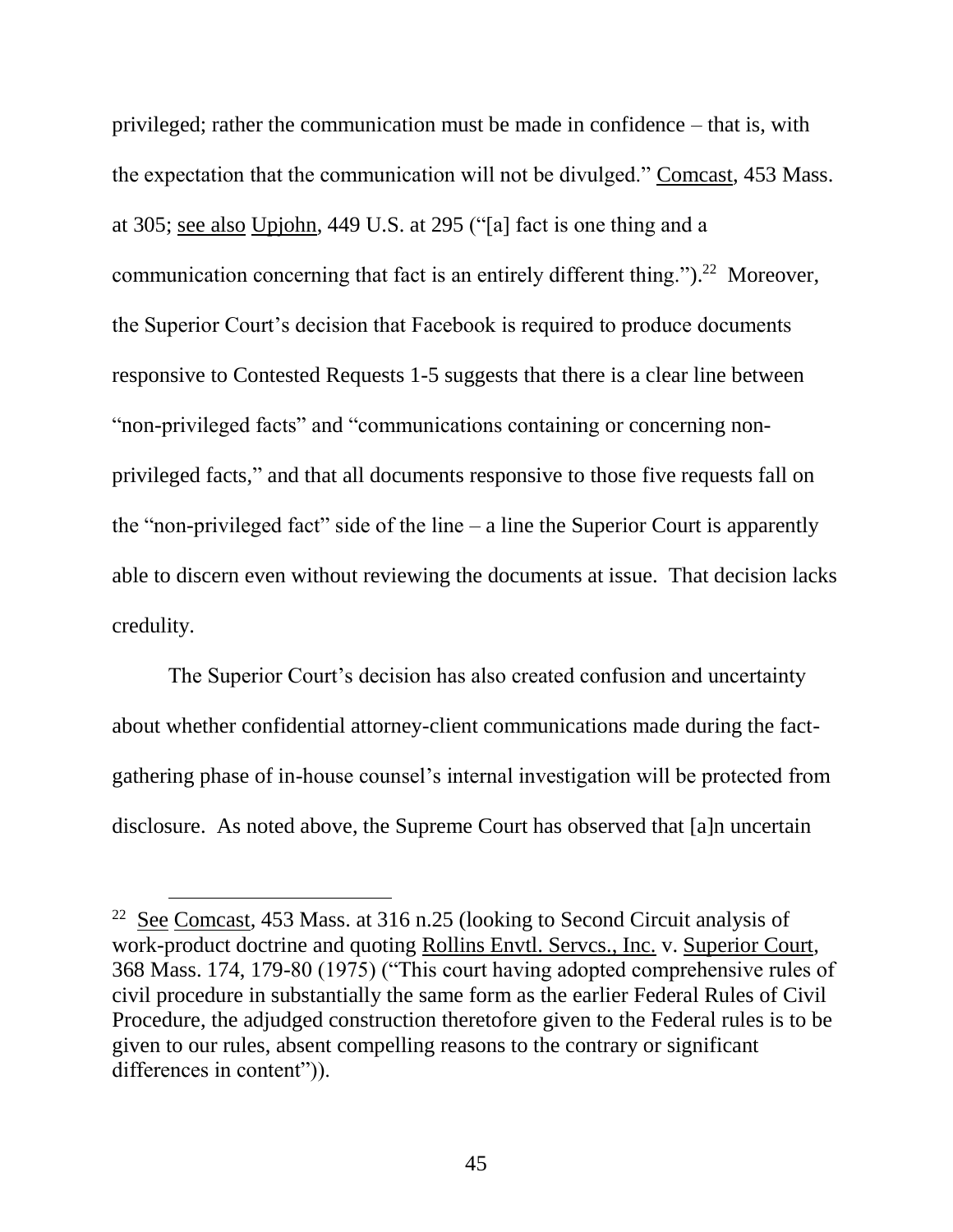privilege . . . is little better than no privilege at all." Upjohn, 449 U.S. at 393. Finding that such communications are not privileged undermines the very purpose of the attorney-client privilege: to encourage clients—in this case employees—to be forthcoming with their attorneys to enable their attorneys to provide legal advice to Facebook.

In KBR1, the D.C. Circuit wrote, "The [Supreme] Court explained that the attorney-client privilege for business organizations was essential in light of "the vast and complicated array of regulatory legislation confronting the modern corporation," which required corporations to "constantly go to lawyers to find out how to obey the law, . . . particularly since compliance with the law in this area is hardly an instinctive matter." Id. at 757, quoting Upjohn, 449 U.S. at 392. The bottom line is, "[f]actual investigations performed by attorneys *as attorneys* falls comfortably within the protection of the attorney-client privilege." Sandra T.E. v. S. Berwyn Sch. Dist. 100, 600 F.3d 612, 619 (7th Cir. 2010).

## *2. Facebook is not Seeking to Conceal Facts by Sharing them with its Attorneys*

By stating, "Facebook cannot conceal [] facts from the Attorney General simply by sharing them with its attorneys," A2/194, the Superior Court seems to be suggesting that Facebook and its attorneys are necessarily separate. In making this statement, the Court ignores the role of in-house counsel in the ADI investigation. As noted above, the Superior Court acknowledged that "from the beginning,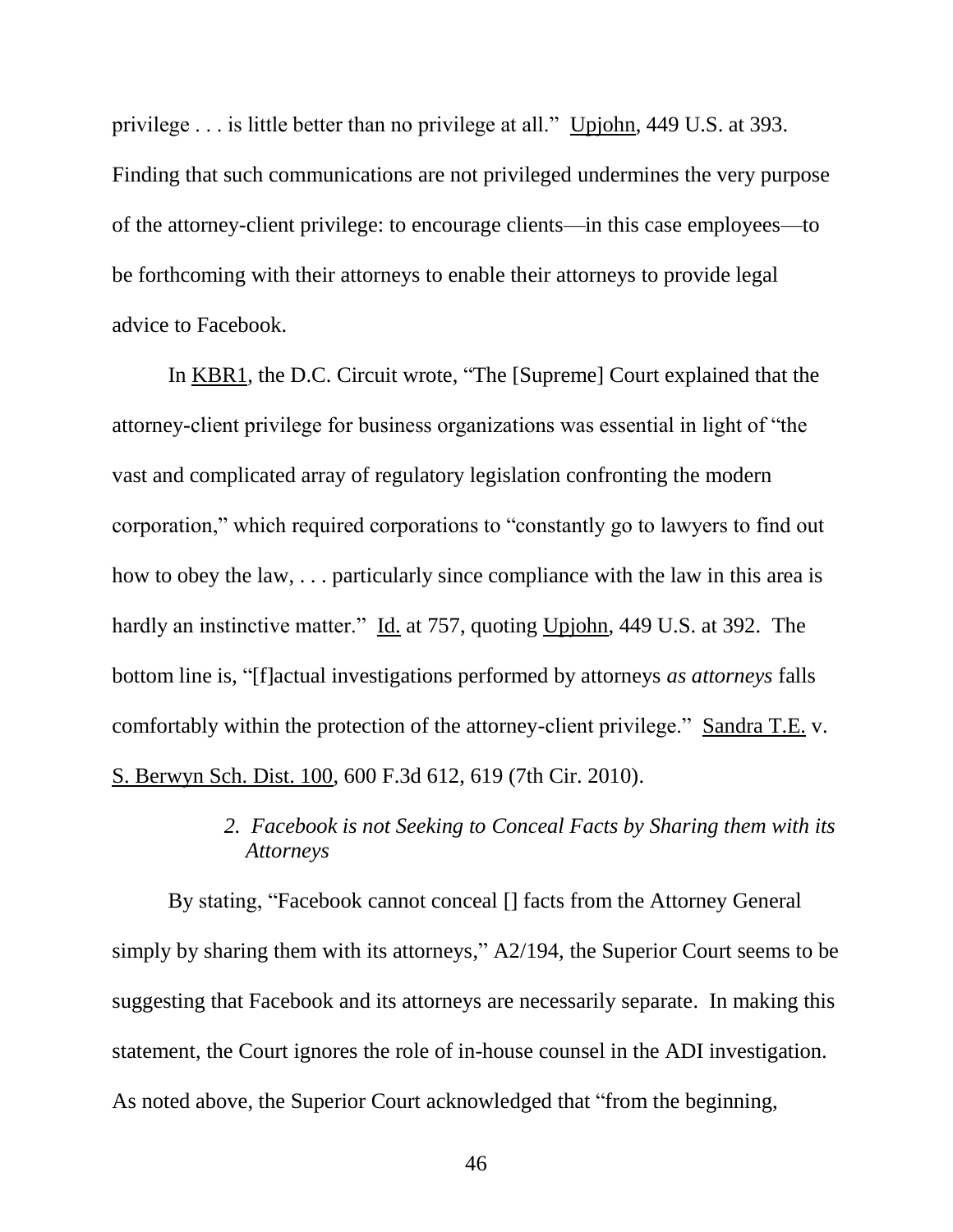Gibson, Dunn *and Facebook in-house counsel* have designed, managed, and overseen all stages of the ADI . . ." (emphasis added). A2/183. Facebook's inhouse counsel *are* its attorneys, attorneys who participated actively at all stages of the ADI investigation. See A2/194. They are not separate from Facebook.

As discussed above, communicating facts to in-house counsel is necessarily part of the investigatory process. Moreover, "a lawyer's status as in-house counsel "does not dilute the privilege. *. . .* Inside legal counsel to a corporation or similar organization . . . is fully empowered to engage in privileged communications." KBR1, 756 F.3d at 386. As such, the Superior Court erred in implying that Facebook was improperly seeking to conceal facts by sharing them with its attorneys.

## B. Facebook's Public Statements Did Not Obviate the Protections of the Attorney-Client Privilege

The Superior Court's decision is ambiguous as to whether it concluded that the attorney-client privilege never attached to the ADI because Facebook had no expectation of confidentiality or because Facebook's public statements concerning the investigation constituted a waiver of the privilege.<sup>23</sup> A2/194-95. Neither basis has merit.

<sup>&</sup>lt;sup>23</sup> To the extent the Superior Court's relied on <u>In re Grand Jury Investigation</u>, 437 Mass. 340 (2002) (A2/195), for its conclusion that no attorney-client privileged attached to documents responsive to Requests 1-5, its decision is inconsistent with its finding that the privilege might attach to some of the documents responsive to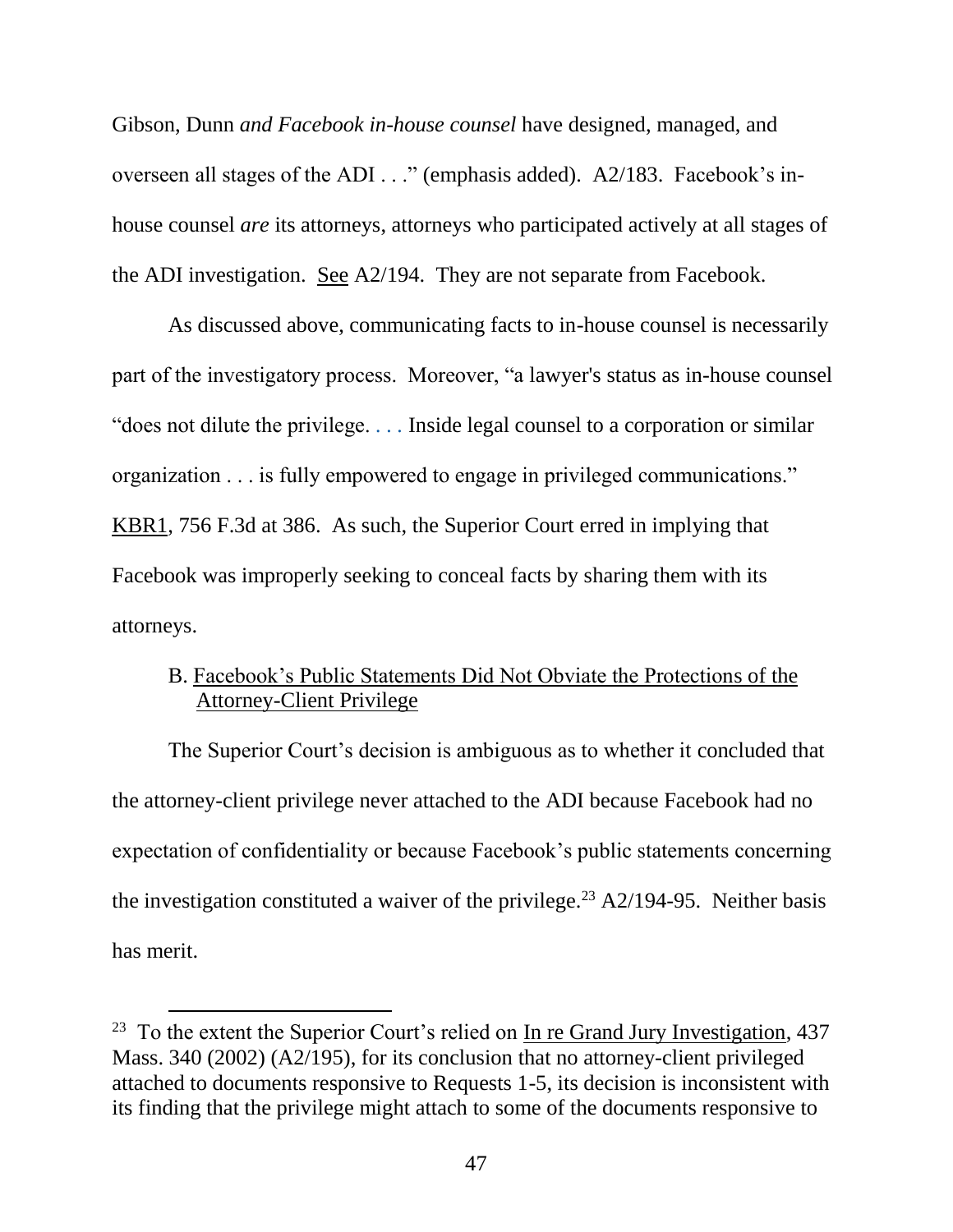## *1. Facebook had a Reasonable Expectation that its Communication Would Remain Confidential Because it had no Legal Duty to Disclose the Results of Its Investigation.*

The Superior Court found that the ADI was designed "to gather facts needed to provide legal advice to Facebook about litigation, compliance, regulatory inquiries, and other legal risks facing the Company as a result of potential data misuse and other activities of third-party app developers." A2/183. It nevertheless concluded that the attorney-client privilege did not apply to five of the six Contested Requests because Facebook had publicly stated that the goal of the ADI was to "bring problems to light so we can address them quickly, stay ahead of bad actors and make sure that people can continue to enjoy . . . Facebook while knowing their data will be safe." A2/194-95. Probably the only way the Court could have concluded that the attorney-client privilege did not apply notwithstanding the first finding was by applying a test that required Facebook to prove that the attorney-client communications at issue would not have been made

Request 6. In In re Grand Jury Investigation, this Court held that the attorneyclient privilege did not attach to the results of an internal investigation by a private school into potential child abuse at the school. Id. at 352. The Court reasoned that because the teachers and school officials were obliged to report possible child abuse to the Massachusetts Department of Social Services under G.L. c.119, § 51A, they could not have had a reasonable expectation that the results of that investigation would be confidential. Id. at 353. If the Superior Court concluded that the privilege did not attach to documents responsive to Requests 1-5, the Court should have concluded that the privilege did not attach to documents responsive to Request 6.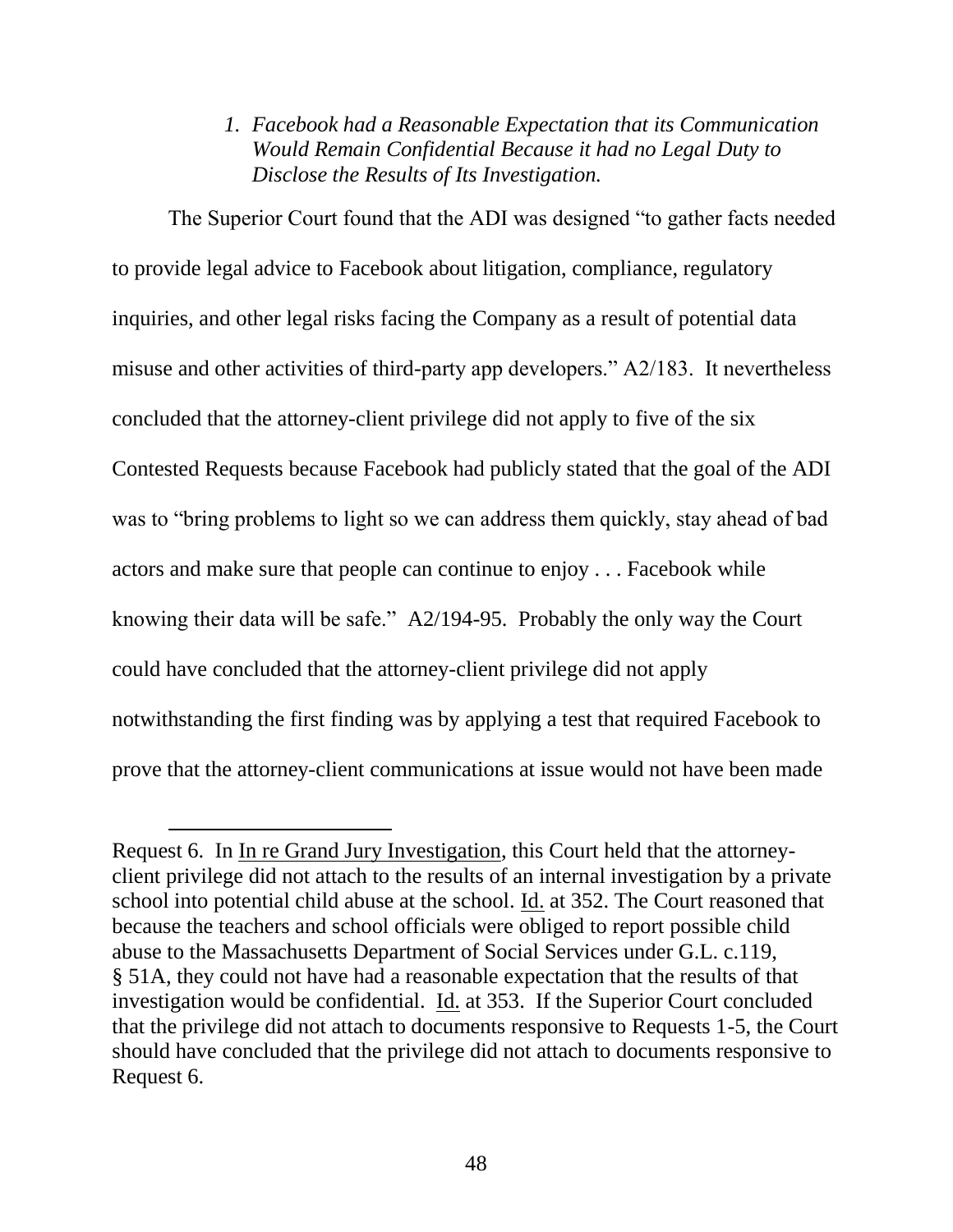"but for" the need to provide legal advice to Facebook about litigation,

compliance, etc.

The D.C. Circuit in KBR1 properly and expressly rejected such a test. It observed that "in a key move, the District Court . . . said that the primary purpose of a communication is to obtain or provide legal advice only if the communication would not have been made 'but for' the fact that legal advice was sought. . . . In other words, if there was any other purpose behind the communication, the attorney-client privilege apparently does not apply." 756 F.3d at 759.

Then-Judge Kavanaugh wrote:

The but-for test articulated by the District Court is not appropriate for attorney-client privilege analysis. Under the District Court's approach, the attorney-client privilege apparently would not apply unless the sole purpose of the communication was to obtain or provide legal advice. That is not the law. . . . And the District Court's novel approach would eradicate the attorney-client privilege for internal investigations conducted by businesses that are required by law to maintain compliance programs, which is now the case in a significant swath of American industry. In turn, businesses would be less likely to disclose facts to their attorneys and to seek legal advice, which would 'limit the valuable efforts of corporate counsel to ensure their client's compliance with the law.'

Id., quoting Upjohn, 449 U.S. at 392. The proper test, the D.C. Circuit stated, was

whether obtaining or providing legal advice was *"a* primary purpose of the

communication, meaning *one of the significant purposes* of the communication"

(latter emphasis added). Id. at 760.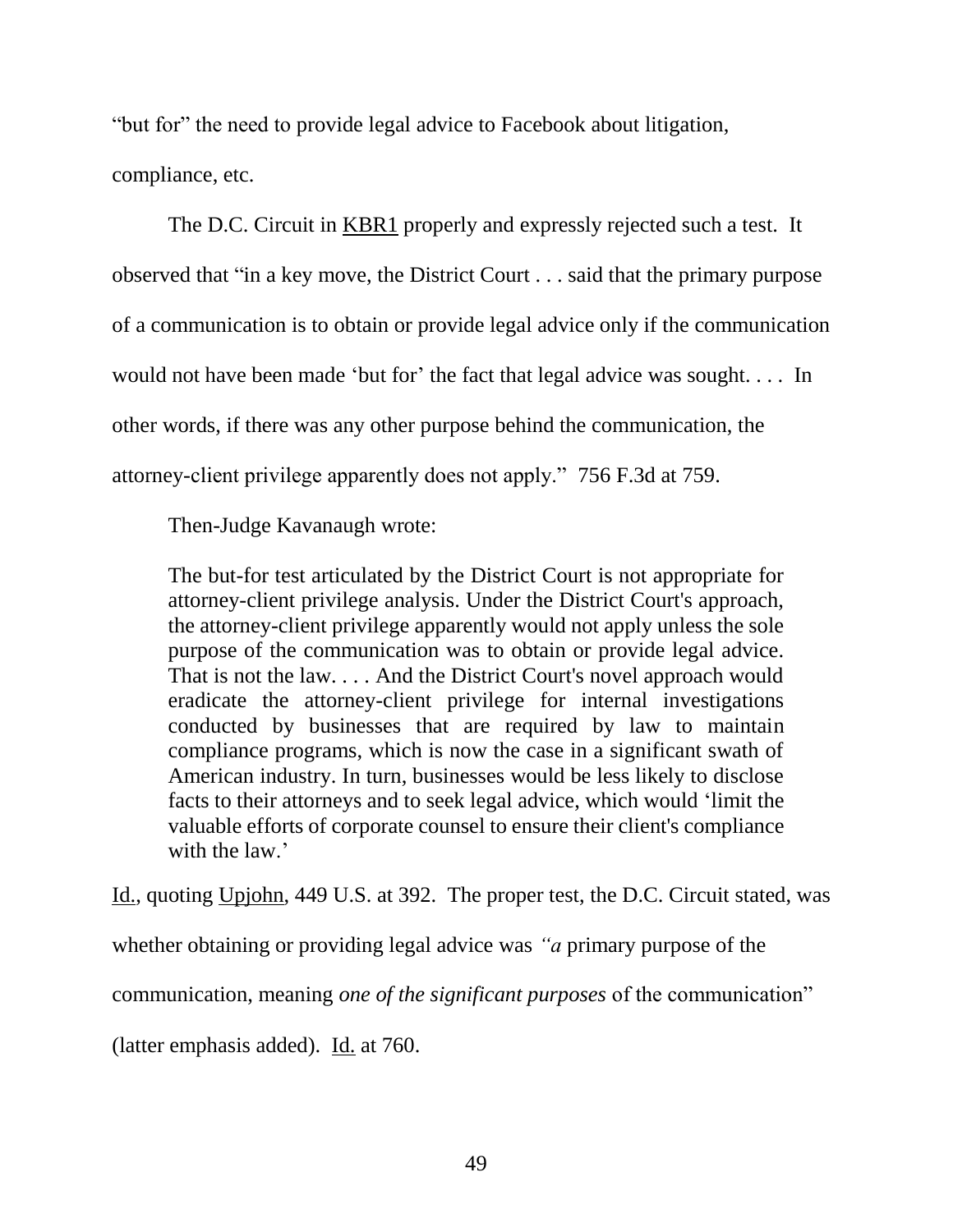Applying the "one of significant purposes" test demonstrates that the attorney-client privilege applies to the ADI. As noted, the Superior Court found that Facebook retained counsel "to gather facts needed to provide legal advice to Facebook about litigation, compliance, regulatory inquiries, and other legal risks facing the Company as a result of potential data misuse and other activities of third-party app developers operating on Version 1 of the Facebook Platform." A2/183. Given that counsel "designed, managed, and overs[aw] all stages of the ADI," id., there can be no doubt that *one* of the purposes of the investigation was to enable counsel to provide legal advice to Facebook. Facebook's public statements about other purposes of the investigation does not obviate the purpose of providing legal advice to Facebook or the expectation that communications made concerning the investigation will remain privileged. See United States v. Windsor Capital Corp., 524 F. Supp. 2d 74, 81 (D. Mass. 2007) ("[T]he privilege is not merely lost by reason of the fact that it also dealt with nonlegal matters."). Accordingly, the attorney-client privilege applies, and the Superior Court's determination to the contrary, is in error.

## *2. Facebook's general public statements about the ADI Investigation do not constitute a waiver of the attorney-client privilege.*

Facebook has articulated the reasons general public statements disclosing the existence of an internal investigation but which do not disclose any confidential communications does not constitute a waiver of the attorney-client privilege. See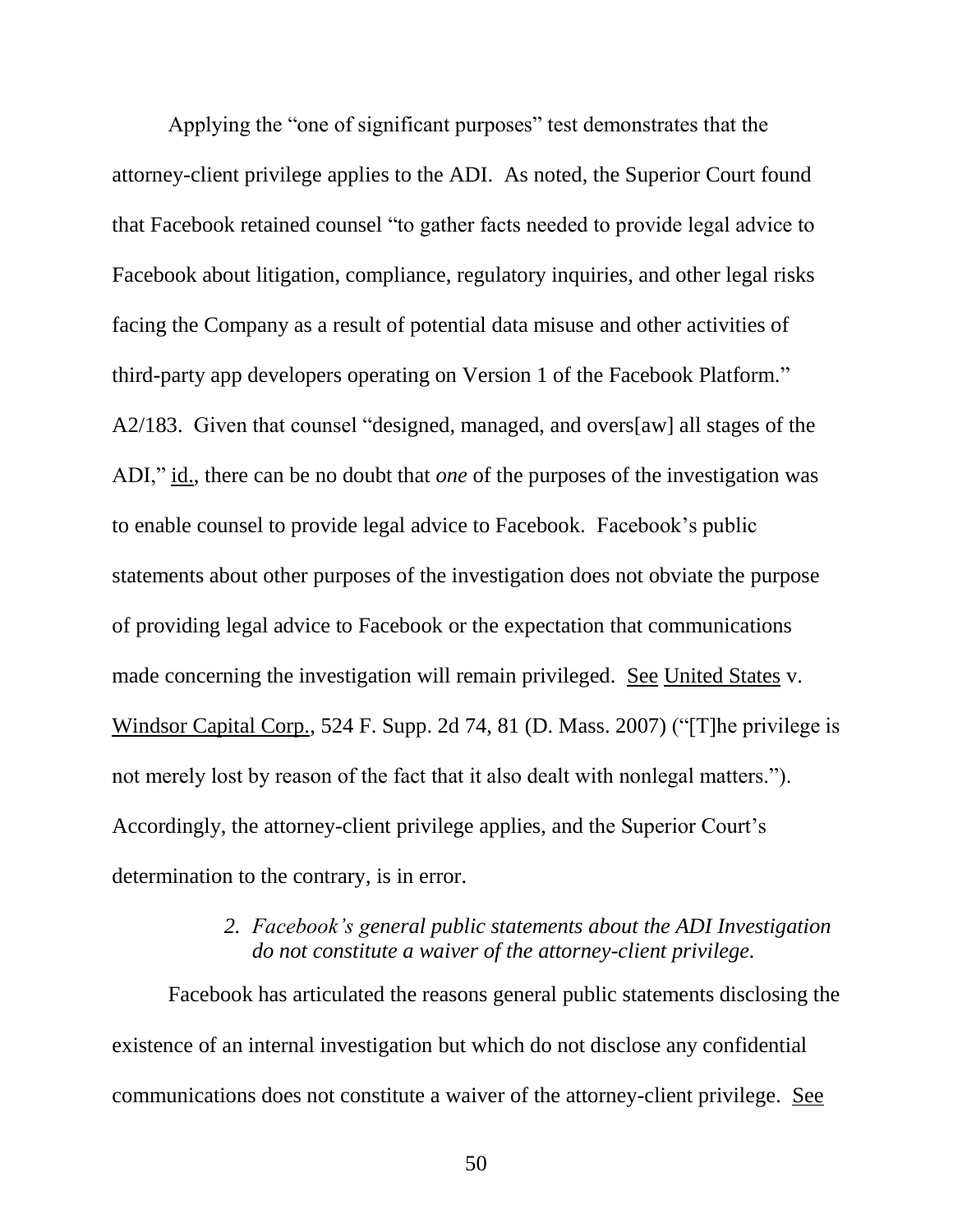Facebook Br. at 37-38. The ACC will not repeat those arguments here. Rather, the ACC will highlight the adverse impact on internal investigations of a holding that public statements concerning the existence and purpose of an investigation would constitute a waiver of the privilege.

Organizations regularly announce to the public the existence and purpose of an internal investigation. For example, Major League Baseball ("MLB") created an investigations unit to eradicate the use of anabolic steroids by players after an independent investigation in 2006-2007 revealed widespread use of these drugs by MLB players.<sup>24</sup> MLB regularly made at that time, and continues to make, public statements about its investigations and the results thereof.<sup>25</sup> If this Court were to find that an organization's public statements about the existence and purpose of an investigation constituted a waiver of the attorney-client privilege in relation to that specific investigation, organizations such as MLB would be disincentivized from publicly announcing that it was conducting an investigation to discover and eradicate players' use of substances banned by the game for fear that such public

 $24$  See Mitchell, Report to the Commissioner of Baseball of an Independent Investigation into the Illegal Use of Steroids and Other Performance Enhancing Substances by Players in Major League Baseball (Dec. 13, 2007); Eder & Schmidt, Baseball Shakes Up Its Investigative Unit, The New York Times (May 1, 2014). <sup>25</sup> Eder, M.L.B. Suspends Rodriguez and 12 Others for Doping, The N.Y. Times (Aug. 5, 2014); Nightengale, Investigation into Astros Cheating Allegations is 'Most Thorough' Ever, MLB Commissioner Says, USA Today (Dec. 11, 2019).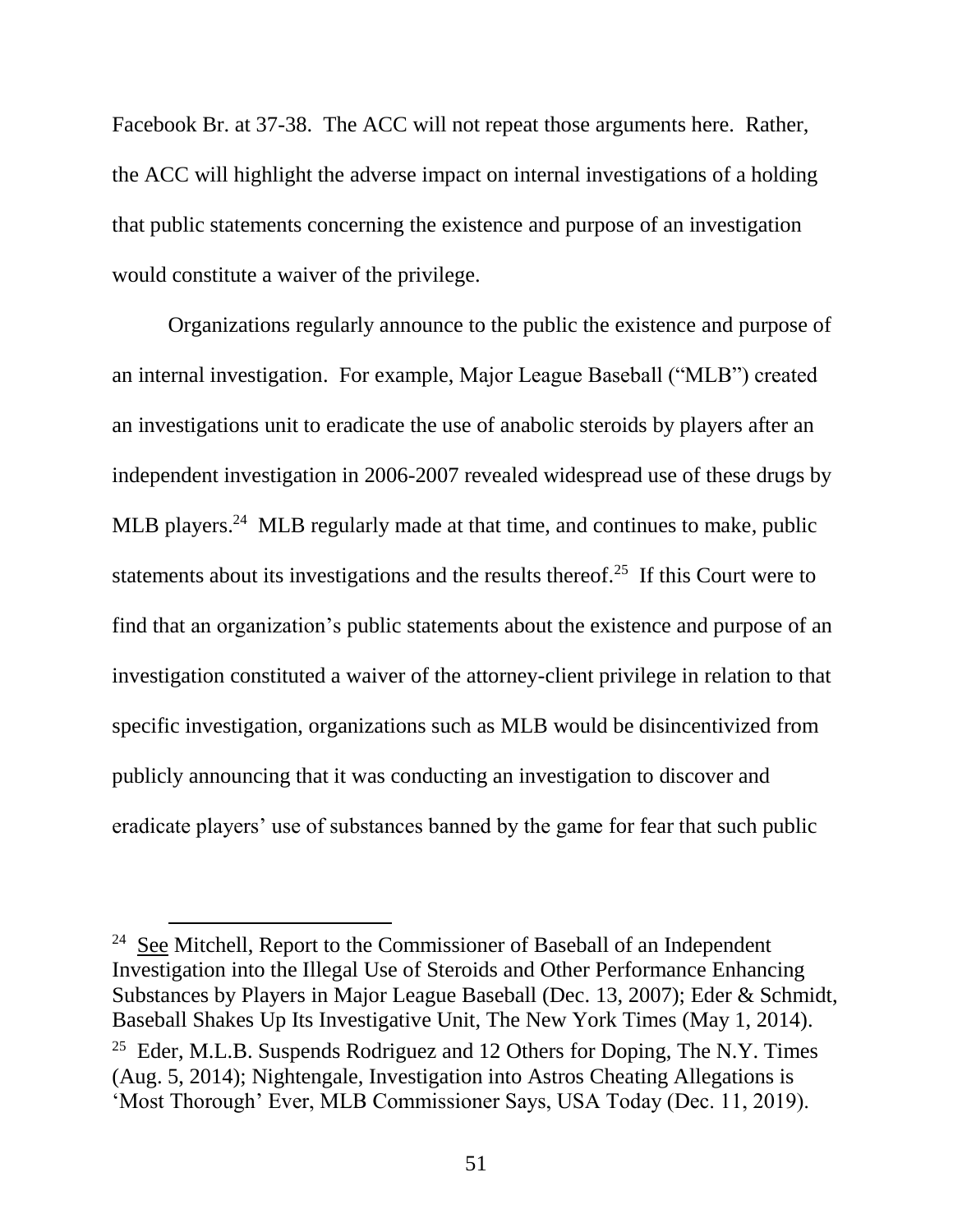statements could result in disclosure of sensitive internal communications. That would encourage MLB to leave the public in the dark about its efforts to protect the integrity of America's national pastime.

Similarly, in 2017, the credit bureau Equifax suffered a massive data breach in which hackers stole personal identifying information of 147.7 million Americans.<sup>26</sup> Equifax announced that it would conduct a "privileged" internal investigation; it hired an independent cybersecurity firm to assist.<sup>27</sup> The then-CEO said in a video, "[t]ogether we will serve our customers, support consumers and strengthen our data security capabilities. . . . In the process, we will build a stronger company, with many great days ahead."<sup>28</sup> Equifax publicly provided specific details of the incident and general information as to how the cyber-breach occurred.<sup>29</sup> A year later, the company announced: "In the past year, we have undertaken a host of security, operational and technological improvements."<sup>30</sup>

 $\overline{a}$ 

<sup>30</sup> <u>Id.</u>

<sup>&</sup>lt;sup>26</sup> Ng, How the Equifax Hack Happened, and What Still Needs to Be Done, CNET (Sept. 7, 2018), https://www.cnet.com/news/equifaxs-hack-one-year-later-a-lookback-at-how-it-happened-and-whats-changed/.

<sup>&</sup>lt;sup>27</sup> Equifax Releases Details on Cybersecurity Incident, Announces Personnel Changes (Sept. 15, 2017), https://investor.equifax.com/news-and-events/pressreleases/2017/09-15-2017-224018832.

 $^{28}$   $\underline{\mathrm{Id}}$ .

 $29$  See supra n. 26.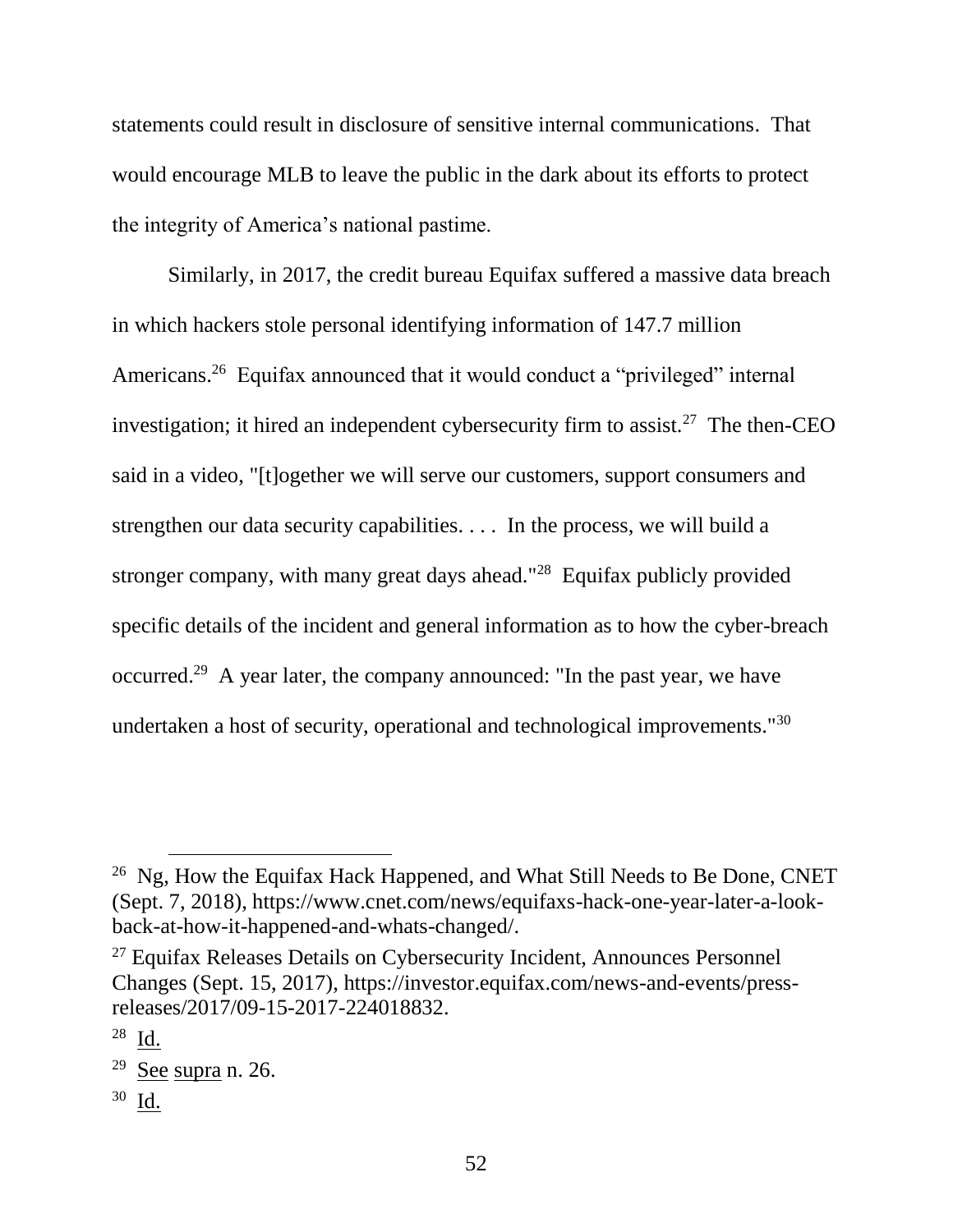Equifax's initial announcement was essential for the public to know what had happened, that measures were being taken to discover the scope and cause of the breach, and to provide a basis for the public to believe that there would be no additional breaches. Its statement a year later that it had instituted a host of improvements was designed to reassure the public. A finding that these public statements waived the protection of the company's confidential attorney-client communications: (a) would allow a consumer suing Equifax as a result of the breach to recover the fruits of Equifax's investigation; and (b) likely would have dissuaded Equifax from disclosing the existence and purpose of its investigation, thus providing little comfort, instead of reassurance, to those whose personal information had been stolen.

As a matter of policy, it should not be the case that the announcement of the existence and purpose of an internal investigation constitutes a waiver of the attorney-client privilege. Organizations that serve the public and the public interest such as hospitals, universities, and many businesses, must be able to assure the public that they are taking efforts to ascertain the cause of any problem without facing the risk of potential disclosure of its internal confidences. Accordingly, this Court should find that the Superior Court's conclusion that Facebook's public statements resulted in a waiver of the attorney-client privilege was in error.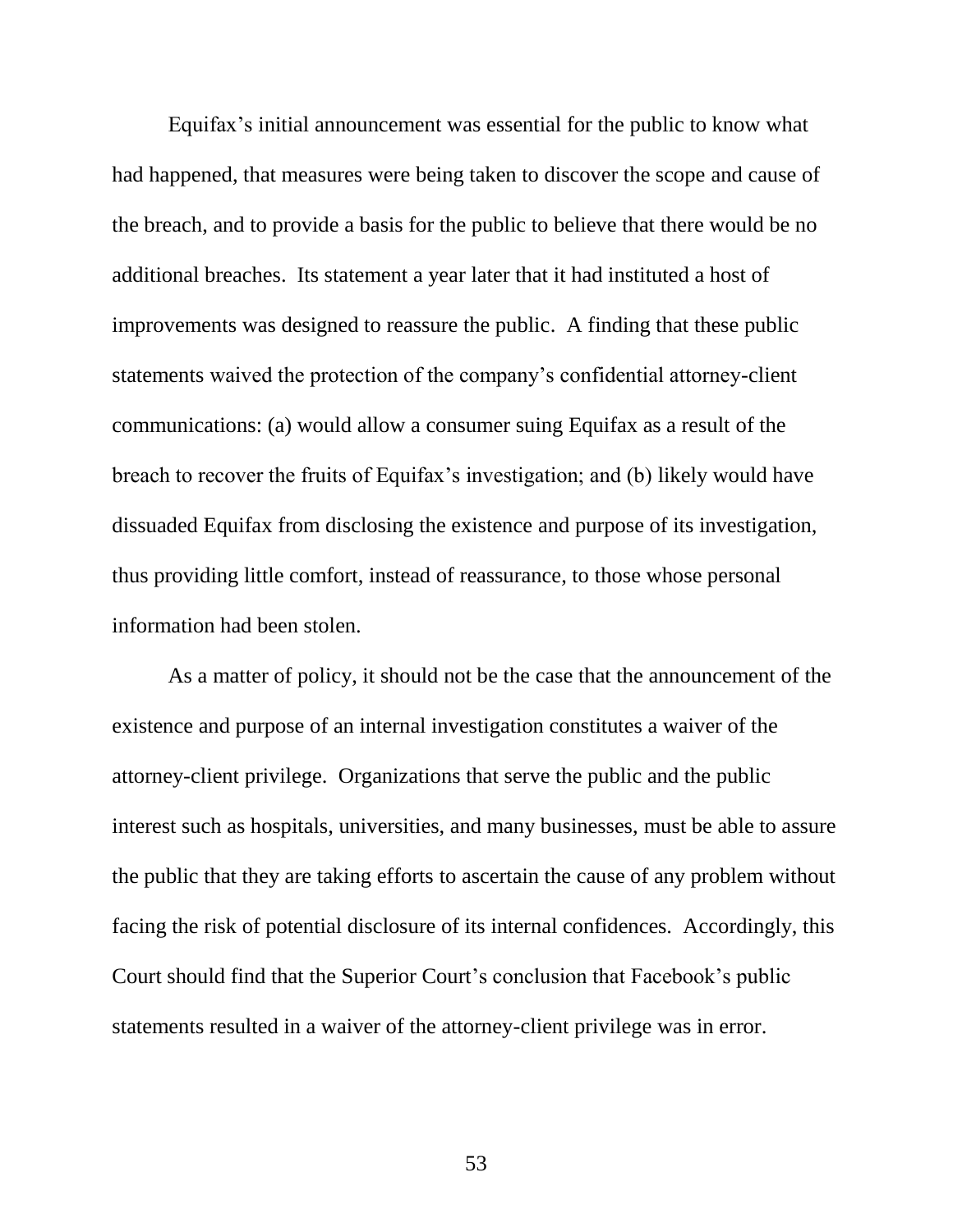### **CONCLUSION**

For the foregoing reasons, this Court should vacate the decision of the

Superior Court.

Dated: November 10, 2020 Respectfully submitted,

/s Thomas O. Bean

Thomas O. Bean, BBO #548072 Anuj Khetarpal, BBO #679163 Verrill Dana LLP One Federal Street, 20<sup>th</sup> Floor Boston, MA 02110 (617) 309-2600 tbean@verrill-law.com akhetarpal@verrill-law.com

*Attorneys for* Amicus Curiae, *Association of Corporate Counsel*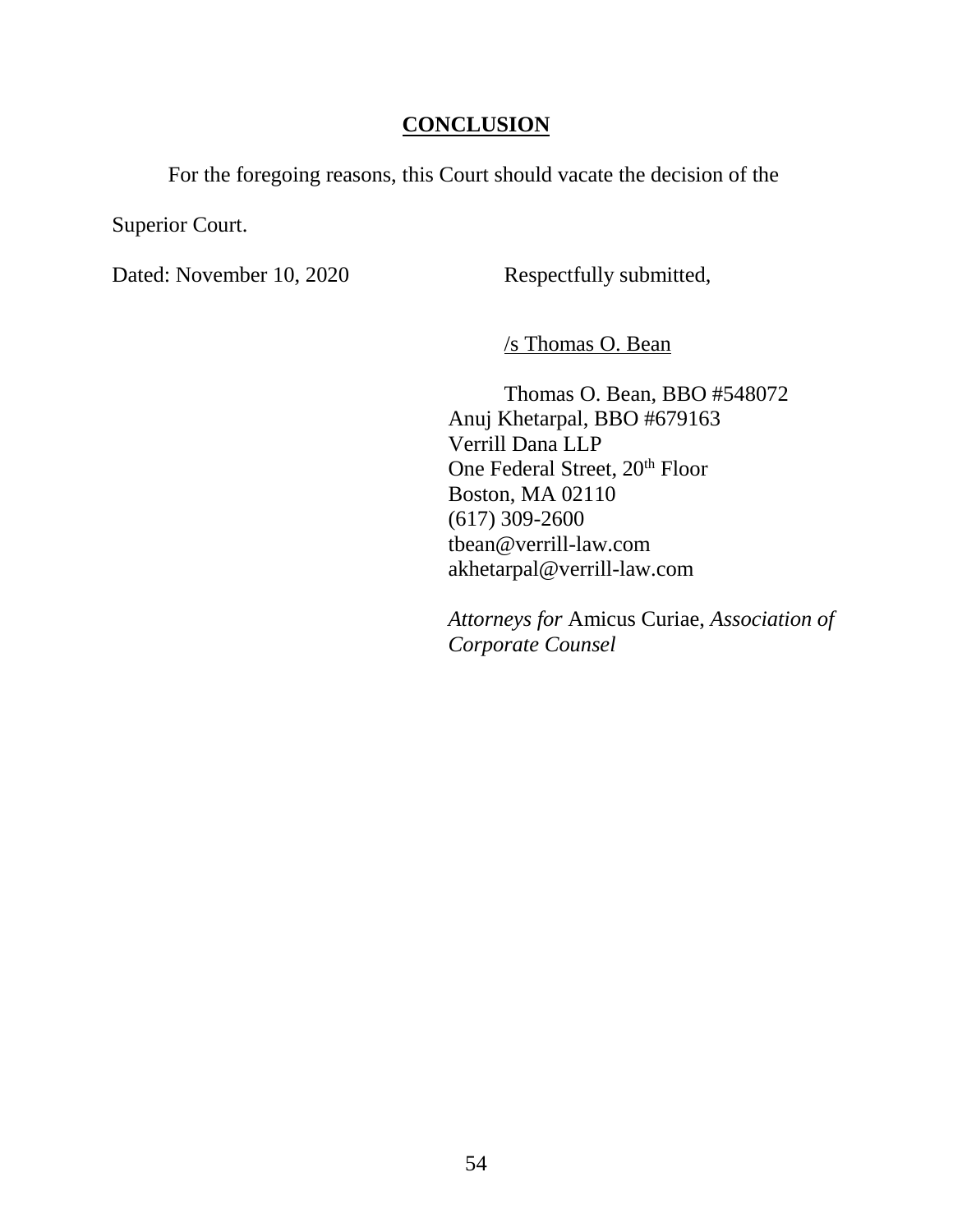#### **CERTIFICATE OF COMPLIANCE**

I, Thomas O. Bean, counsel for ACC, certify pursuant to Massachusetts Rule of Appellate Procedure 17(c)(9) that, except perhaps as provided below, this amicus brief complies with the rules of the court that pertain to the filing of briefs, including but not limited to Mass. R. App. P. 17 and 20.

The "Introduction" to this brief contains 3,676 words; the ACC maintains that this section is not <u>required</u> by Mass. R. App. P.  $16(a)(5)-(11)$ , and thus should not be contained toward the 7,500 words limit established by Mass. R. App. P. 20(a)(2)(C). The parts of the brief ACC believes are required by Mass. R. App. P.  $16(a)(5)-(11)$  contain 5,980 words.

Because the ACC recognizes that the Court may conclude that the "Introduction" is required by Mass. R. App. P. 16(a)(5)-(11), and that if it does so, the length of the brief would exceed the word limit established by Mass. R. App. P.  $20(a)(2)(C)$ , the ACC has filed herewith a motion entitled, "Protective Motion to Enlarge Word Limit for Amicus Brief," to permit it to file a brief of 9,656 words.

This brief has been prepared in a proportionally spaced typeface, 14-point Times New Roman font, using Microsoft Word 2016.

/s/ Thomas O. Bean

Thomas O. Bean